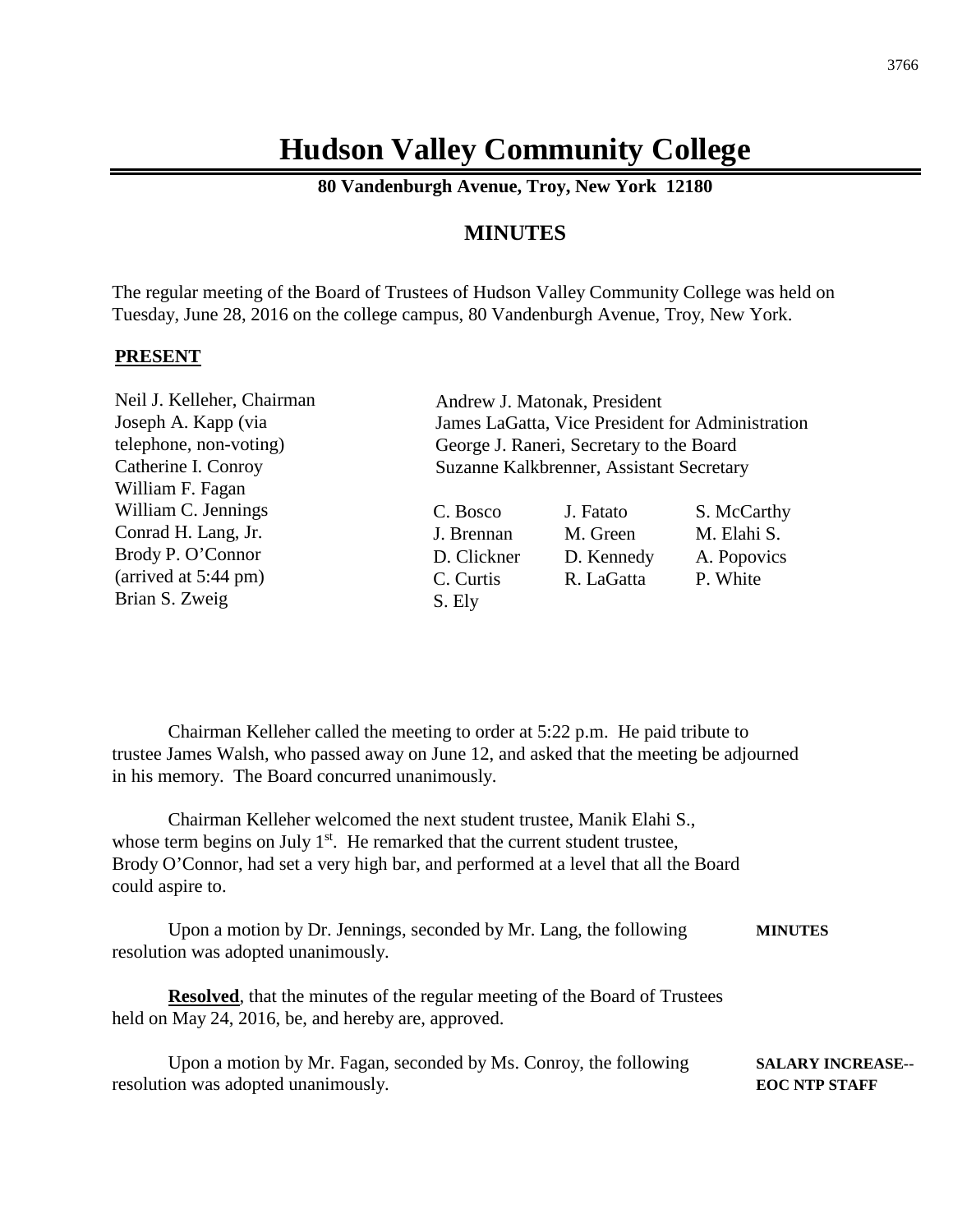**Resolved**, that the request for approval extension of the salary increase for excluded College non-teaching professional and confidential employees to the eligible non-teaching professional staff, including grant-funded and part-time staff, of the Capital District Educational Opportunity Center, effective September 1, 2016, be, and hereby is, approved.

Upon a motion by Ms. Conroy, seconded by Dr. Jennings, the **EOC 2016-2021** following resolution was adopted unanimously. **CONTRACT**

**Resolved**, that the request to delegate to the President of the College the authority to execute, on behalf of the Board of Trustees, the 2016-2021 contract with the State University of New York for the operation of the Capital District Educational Opportunity Center, be and hereby is, approved.

Upon a motion by Mr. Lang, seconded by Mr. Fagan, the **TRUSTEE EMERITUS** following resolution was adopted unanimously. **DONALD E. FANE** 

**Resolved**, that the request to award the title of Trustee Emeritus to Donald E. Fane, in recognition of his excellent and dedicated service to Hudson Valley Community College over the past thirteen years (2003-2016) and to extend to him a unanimous vote of thanks on behalf of the college's Board of Trustees and the campus community, be, and hereby is, approved.

Upon a motion by Mr. Lang, seconded by Mr. Zweig, the **TRUSTEE EMERITUS** following resolution was adopted unanimously. **JAMES A. WALSH**

# **Resolved**, that the request to posthumously award the title of Trustee Emeritus to James A. Walsh, in recognition of his excellent and dedicated service to Hudson Valley Community College over the past nine years (2007-2016) and to present to his family a Certificate of Recognition on behalf of the college's Board of Trustees and the campus community, be, and hereby is, approved. The certificate shall read as follows:

Hudson Valley Community College BOARD OF TRUSTEES Certificate of Recognition presented in loving memory of

# JAMES A. WALSH '61

### In Grateful Appreciation of Nine Years of Dedicated Service 2007 – 2016

Trustee Walsh was a true champion for all students; a tireless ambassador of the college and valued board member and advisor to the Hudson Valley Community College Foundation and the Faculty Student Association.

His commitment to his alma mater will never be forgotten and his legacy serves as an example for all trustees and college leaders to follow.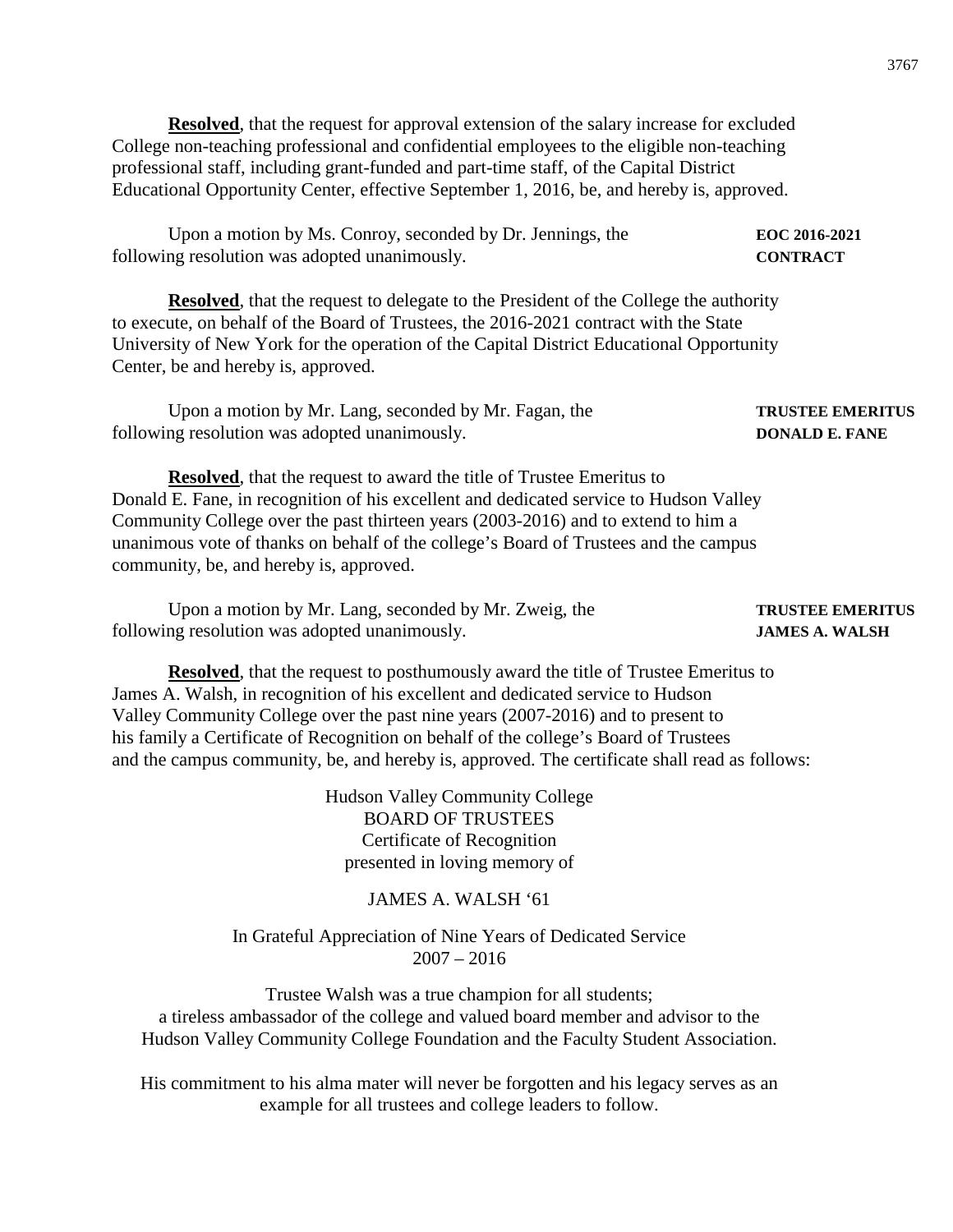| Upon a motion by Dr. Jennings, seconded by Mr. Zweig, the | <b>MODIFICAT</b> |
|-----------------------------------------------------------|------------------|
| following resolution was adopted unanimously.             | <b>COLLEGE'S</b> |

# **Resolved**, that the request to approve modifications to the college's Judicial System, as recommended by the President and College Counsel to show full compliance with Education Law §129-B, be, and hereby is, approved. It shall read as follows:

### **Judicial System**

# **ARTICLE I. PREAMBLE**

1.1 Hudson Valley Community College ("College") is primarily concerned with academic achievement, the personal integrity of its students and the wellness and safety of the members of its community. In addition, the College is committed to preserving peace, supporting a moral and just climate, maintaining a community where people are treated with courtesy and respect, meeting its contractual obligations, and protecting its property and that of its community members. The College, therefore, has established this Code of Conduct to communicate its expectations of students, visitors, college personnel and organizations.

# **ARTICLE II. PURPOSE AND INTENT**

- 2.1 The purpose of the College's having codes and adjudication procedures is to enforce standards of conduct and curtail inappropriate behavior as well as to assist the individual in resolving problems in an institutionally acceptable manner. The adjudication procedure provides a framework for the review of the substance of any alleged violation of the Code of Conduct. The individual is not absolved of the responsibility for his or her own behavior. Each individual is responsible for accepting the fact that rights come with concomitant responsibilities and that violations of the codes may result in discipline.
- 2.2 The student is charged with the responsibility of becoming familiar with the codes and regulations and the procedures for enforcing them and acting accordingly.

# **ARTICLE III. DEFINITIONS**

3.1 **"Campus Coordinator"** means the Coordinator of the College Judicial System. This is the person appointed by the College who is charged with the responsibility of ensuring that the procedures provided herein are adhered to in the processing and adjudication of complaints under the Code of Conduct. Campus Coordinator may also mean a designee of that office.

# **MODIFICATION OF JUDICIAL SYSTEM**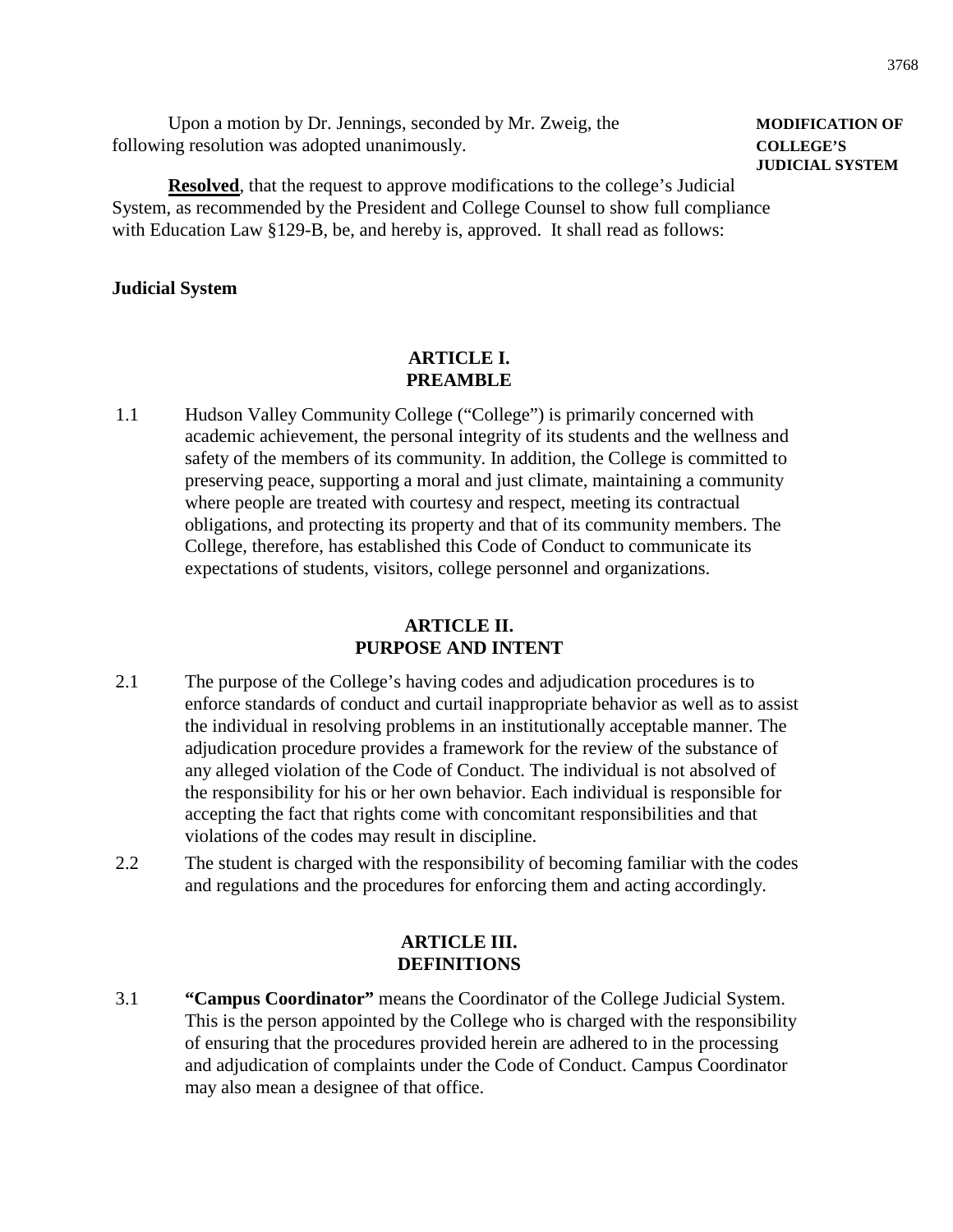- 3.2 **"Code of Conduct"** means the list of prohibited conduct established by the College, as more fully set forth in Article V and VII herein, which includes behavior that violates the College's Academic Ethics, Computer Ethics and Campus Regulations, and also includes the procedures for enforcing the Code of Conduct.
- 3.3 **"College"** means Hudson Valley Community College, with its main campus located at 80 Vandenburgh Avenue in Troy, New York.
- 3.4 **"College premises"** means all buildings or grounds owned, leased, operated, controlled or supervised by the College including any buildings or grounds that are located off campus.
- 3.5 **"College-sponsored activity"** means any activity on or off campus which is initiated, aided, authorized or supervised by the College.
- 3.6 **"College Official"** means any full-time or part-time administrator, faculty, or security guard or security officer.
- 3.7 **"College Personnel"** means all employees of the College who work either on the campus or on other property used for educational purposes by the College.
- 3.8 **"Faculty Member"** means any full-time or part-time faculty member.
- 3.9 **"Organization"** means any group of individuals recognized or otherwise licensed by the College, which includes student groups, faculty groups or any group existing outside of the College community which seeks to utilize the College Premises for its own organizational purposes.
- 3.10 **"President"** shall mean the President of the College.
- 3.11 **"Vice President" or "Vice President for Enrollment Services and Student Development"** means the Vice President for Enrollment Management and Student Development or his/her designee.
- 3.12 **"Student"** means a person, including College Personnel, either enrolled in or auditing credit or non-credit courses at the College, on either a full-time or parttime basis.
- 3.13 Reference to any "**Time Limits"**, days shall be defined as any day the College is open for business and shall EXCLUDE Saturdays and Sundays, any holiday the College has published as "College closed," and emergency closings. Time limits may be waived for just cause under conditions that are set forth under the procedure affected.
- 3.14 **"Visitor"** means any individual who is not a Student nor otherwise affiliated with the College but who is on the College Premises for a legitimate purpose.
- 3.15 **"Ethics and Conduct Committee"** are employees or students of the College who undergo required training and constitute a pool from which review board members are selected.
- 3.16 **"Advisors"** An advisor may be a parent or child of the accused, a spouse or partner, a member of the College community or any individual of the student's choosing. Advisors may only act in an advisory capacity. No advisor represents a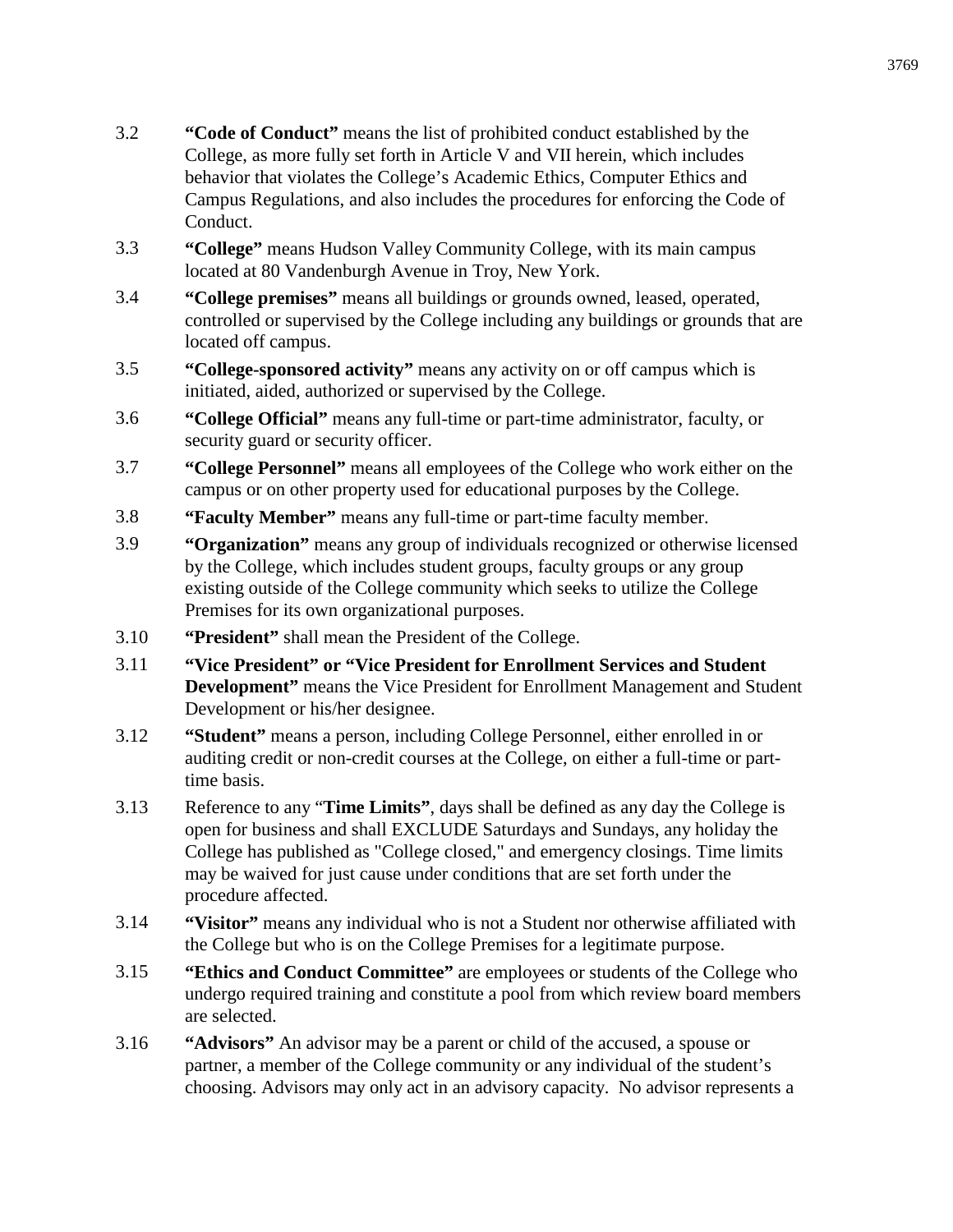student or any party at a disciplinary hearing. At a disciplinary hearing the advisor can pass notes to or speak quietly to the student but cannot speak directly to the review board or give evidence or testimony to be taken into the record. Advisors are always engaged by a student or participant directly and must be compensated at the expense of the individual retaining the advisor.

### **ARTICLE IV. JURISDICTION**

- 4.1 Generally, College jurisdiction and discipline will be applied to conduct which occurs on College Premises, during off-campus activities related to the College, or which violates federal, state or local laws on or off the College Premises. Jurisdiction and discipline may also be applied at the discretion of the College to conduct which occurs off-campus and which adversely affects the College, the College community or the interests and mission of the College. Students are responsible for the conduct of their guests, and may be subject to discipline for the conduct of their guests.
- 4.2 College disciplinary proceedings may be instituted against a Student or an Organization charged with conduct that potentially violates both the criminal law and the College's Code of Conduct (that is, if both possible violations result from the same factual situation) without regard to the pendency of civil or criminal litigation in court or criminal arrest and prosecution. Proceedings under this Code of Conduct may be carried out prior to, simultaneously with, or following civil or criminal proceedings off campus. Temporary delays requested by external municipal entities while law enforcement gathers evidence may be granted but temporary delays should not exceed 10 days except when law enforcement specifically requests and justifies a longer delay. Determinations made or sanctions imposed under this Code of Conduct shall not be subject to change because criminal charges arising out of the same facts giving rise to violation of the College's Code were dismissed, reduced, or resolved in favor of or against the criminal law defendant. The College has the obligation to cooperate with all police authorities. When the protection of life and property and the regular, orderly operation of the College require it, the assistance of these agencies will be requested as a matter of policy.
- 4.3 Conduct proceedings are governed by the procedures set forth herein as well as federal and New York State law, including the due process provisions of the United States and New York State Constitutions. The processes herein will not be conducted by individuals with a legal conflict of interest.

# **ARTICLE V. CODE OF CONDUCT FOR CAMPUS REGULATIONS AND COMPUTER**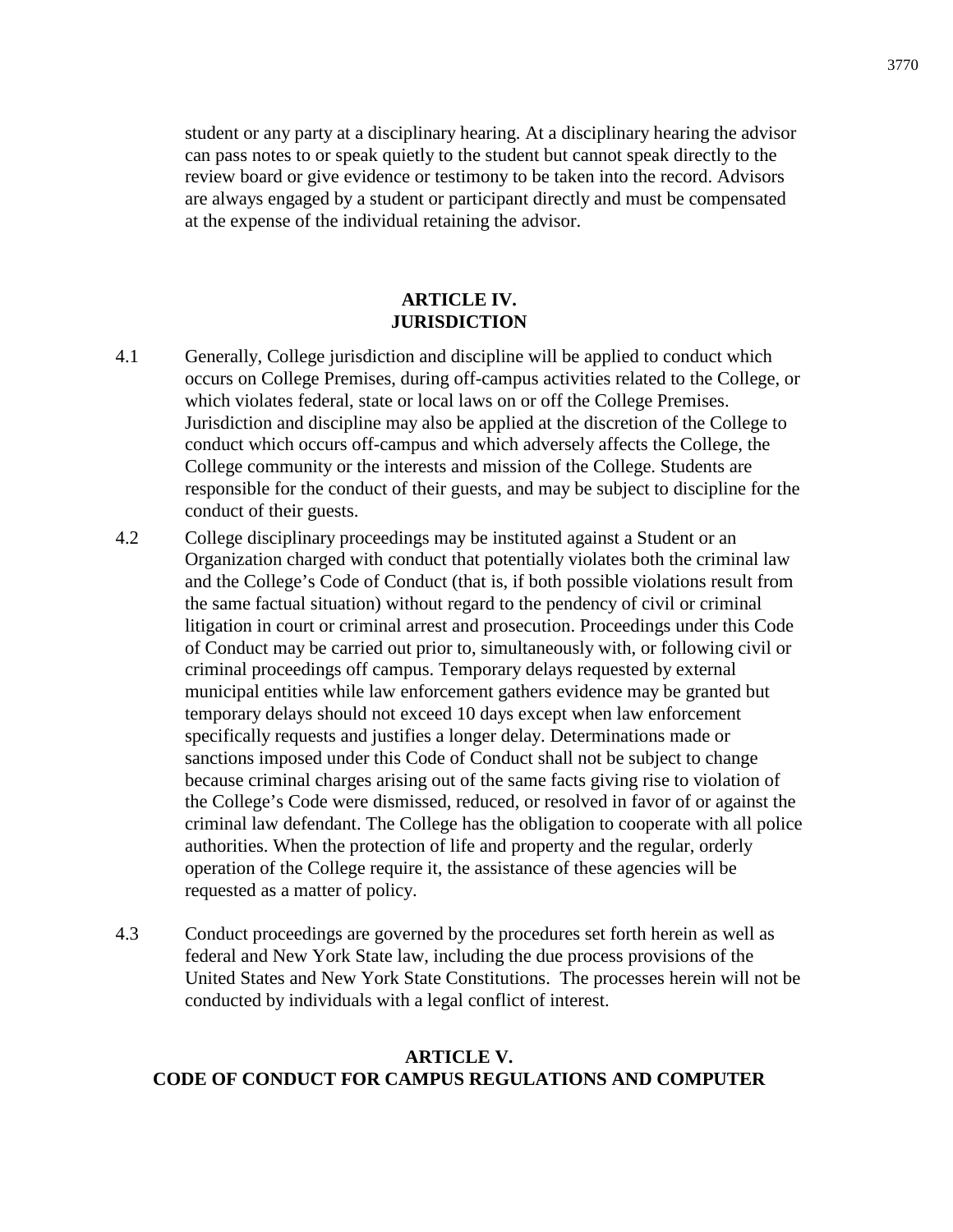#### **ETHICS**

# **5.0 CAMPUS REGULATIONS FOR STUDENTS, VISITORS, COLLEGE PERSONNEL AND ORGANIZATIONS**

The College is charged by its sponsoring agency and by the State University to attain its stated objectives. To properly discharge these responsibilities and to ensure a desirable relationship with the community as well as the protection of all Students, Visitors, guests, College Personnel, and Organizations, certain regulations have been established. Students enrolling in the College's education programs and Visitors, guests, College Personnel and Organizations that are associated with or use the College facilities do so subject to the Code of Conduct. In cases where there is an alleged violation of the Code of Conduct, it is the policy of the College to afford each Student and Organization associated with the College the right to adjudicate the allegation in accordance with the adjudication procedures as set forth in this Code. However, in cases where the Vice President for Enrollment Management and Student Development or his/her designee deems the conduct, condition, or infraction to be of such nature that the alleged violator poses a present or future threat to the health, safety and welfare of himself or herself or the College or its community, he/she may take immediate action to suspend the Student or disband any Organization associated with the College prior to the initiation of the formal adjudication procedures. Visitors, guests and organizations not affiliated with the College, while subject to these regulations, do not have rights to adjudicate any decision made which results in their removal from the College Premises.

Judicial Processes at Hudson Valley Community College occur independently of any official law enforcement or Court Proceedings. Any student who feels they may be the victim of a crime is supported in their endeavors to pursue independent criminal charges. Adjournments and delays in the Hudson Valley Community College's Judicial System to resolve criminal or civil cases will not, generally, be entertained. Hudson Valley Community College does assist and participate with local law enforcement and records kept by the College may be exchanged with law enforcement in accordance with applicable laws.

**VISITORS:** Students are responsible for the conduct of visitors they bring on the HVCC campus and may suffer disciplinary consequences if visitors act inappropriately.

- (a) All Visitors must be on the College Premises for a legitimate purpose. Visitors should request temporary visitors' identification cards and temporary parking permits at the Public Safety Department. The College reserves the right to determine whether the purpose of the visit is legitimate. If it is not, Visitors will be asked to leave and those individuals or organizations that invited unapproved visitors may be sanctioned.
- (b) Visitors are required to show identification when requested to do so by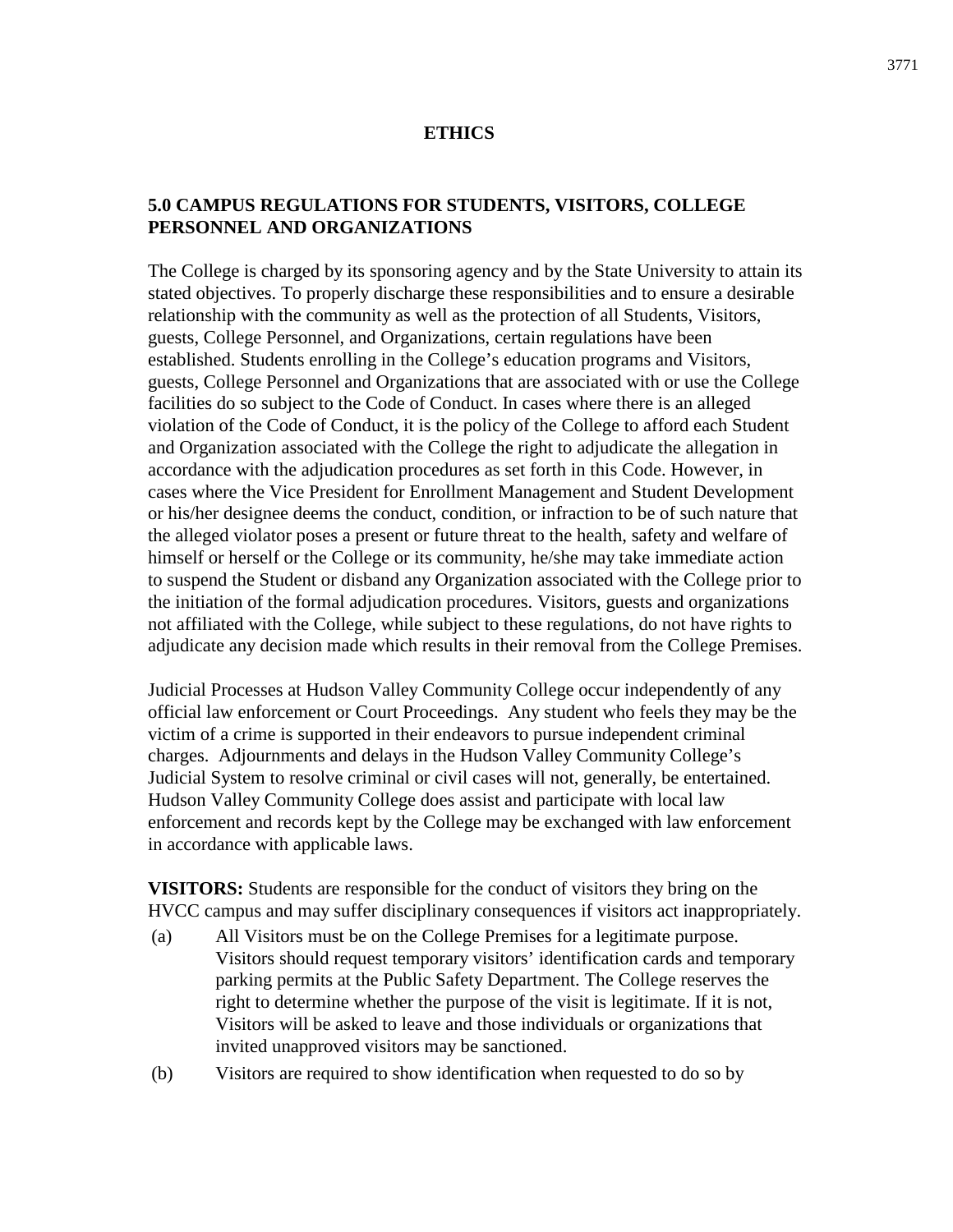security or administrative officers and to park in designated lots. Failure to do so or to leave when requested will result in such Visitors being considered as trespassers subject to arrest.

(c) All visitors must abide by all regulations in the code of conduct.

# **PROHIBITED CONDUCT**

# **5.1 BIAS RELATED CRIMES**

General Policy: Many individuals become targets of hateful acts because others are unable to accept differences based on race, gender sexual orientation, gender identity, religion, age, ethnicity or disability.

Hudson Valley Community College condemns such acts. At Hudson Valley Community College, a hateful incident directed at an individual or group, owing to their differences, is viewed as an attack on the entire college community and such acts simply will not be tolerated.

Nature of Bias-related Crimes/Incidents on College Campuses: While physical attacks and vandalism are rare on college campuses across the nation, demeaning jokes or harassing or threatening phone calls, electronic communications or e-mails are not uncommon. Bias incidents that do not violate criminal law may violate Hudson Valley Community College's policy prohibiting harassment and discrimination, Hudson Valley Community College's code of conduct for students, or federal or state civil law.

#### Definitions:

Hate Crime-In general, a hate crime is a crime of violence, property damage, or threat that is motivated in whole or in part by an offender's bias regarding race, religion, ethnicity, national origin, gender, disability, sexual orientation or gender identity.

Hate or Bias Incidents- Hate or bias incidents involve behavior that is motivated by bias based on race, religion, ethnicity, national origin, gender, gender identity, disability, or sexual orientation. Unlike hate crimes, these incidents do not involve criminal conduct such as assault, threat, or property damage. Bias-motivated degrading comments often are considered to be bias incidents. Hate or bias incidents may also be violations of other prohibited conduct set for in this code such as harassment, disorderly conduct or sexual harassment.<sup>i</sup>

If you feel you may be the victim of a bias related crime or incident or a victim of domestic violence, dating violence, stalking or sexual assault, please refer to the College's Anti-Discrimination and Anti-Violence Against Women/Harassment Policies and Procedures.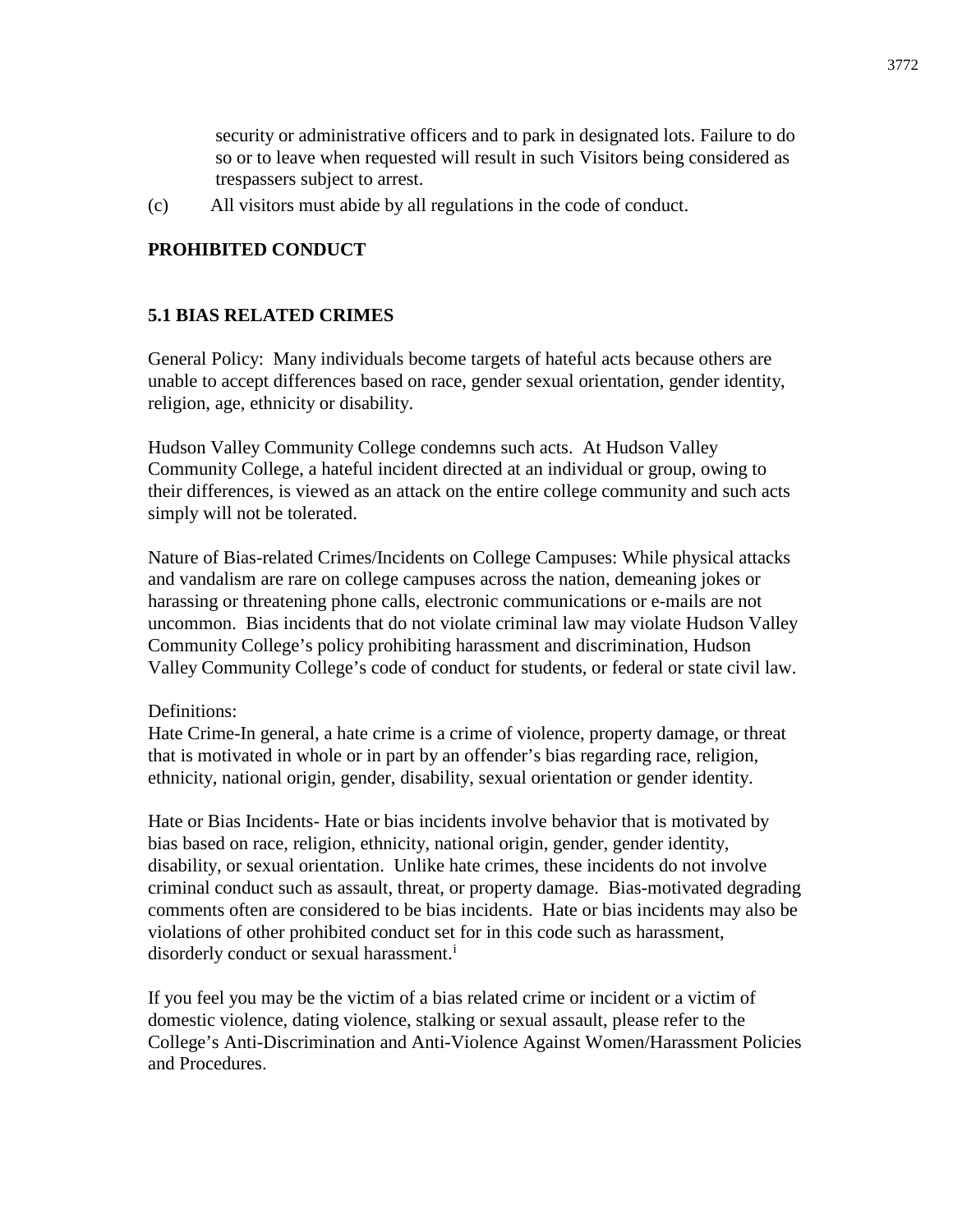# **5.2 VIOLENCE AGAINST WOMEN AND OTHER FORMS OF DOMESTIC VIOLENCE**

Hudson Valley Community College respects the freedom of all students to learn in an environment free of harassment, intimidation or violence in any form. The College Community supports victims of sexual assault, stalking, dating violence and domestic violence by strictly enforcing its code of conduct against offenders and by providing support services to victims. These incidents will not be tolerated on the College Campus. For a complete description of HVCC Policy, please refer to the SaVE Provisions of the Violence Against Women Act in the following section of the catalog.

Domestic Violence is defined by Hudson Valley Community College as any act which would constitute a violation of the penal law, including, but not limited to loud disruptive arguing, threats of violence, assaults, harassment including through social media or electronic communication, any non-consensual sexual activity, damaging property, theft, unwanted physical activity of any kind, stalking or any other unwanted or unwelcomed activity if the incident occurs between spouses, intimate partners, former spouses or former intimate partners.

Dating Violence is defined by Hudson Valley Community College as any act as articulated above that occurs between individuals who are or were engaged in a social relationship of a romantic or intimate nature.

Sexual Assault: A physical sexual act or acts committed against another person without consent. Sexual assault is an extreme form of sexual harassment. Sexual assault includes what is commonly known as "rape" (including what is commonly called "date rape" and "acquaintance rape"), fondling, statutory rape and incest. For statutory rape, the age of consent in New York State is 17 years old.

Stalking is defined by Hudson Valley Community College as intentionally engaging in a course of conduct, directed at a specific person that is likely to cause a reasonable person to fear for his or her safety or the safety of others. Examples include, but are not limited to, repeatedly following such person(s), repeatedly committing acts that alarm, cause fear, or seriously annoy such other person(s) and that serve no legitimate purpose and repeatedly communicating by any means, including electronic means, with such person in a manner likely to intimidate, annoy, or alarm him or her. Such acts may be considered stalking by the college at any time but particularly where there has been clear communication that this contact is unwanted.

Affirmative Consent is defined by Hudson Valley Community College as a knowing, informed, voluntary and mutual decision among all participants to engage in sexual activity. Consent can be given by words or actions, as long as those words or actions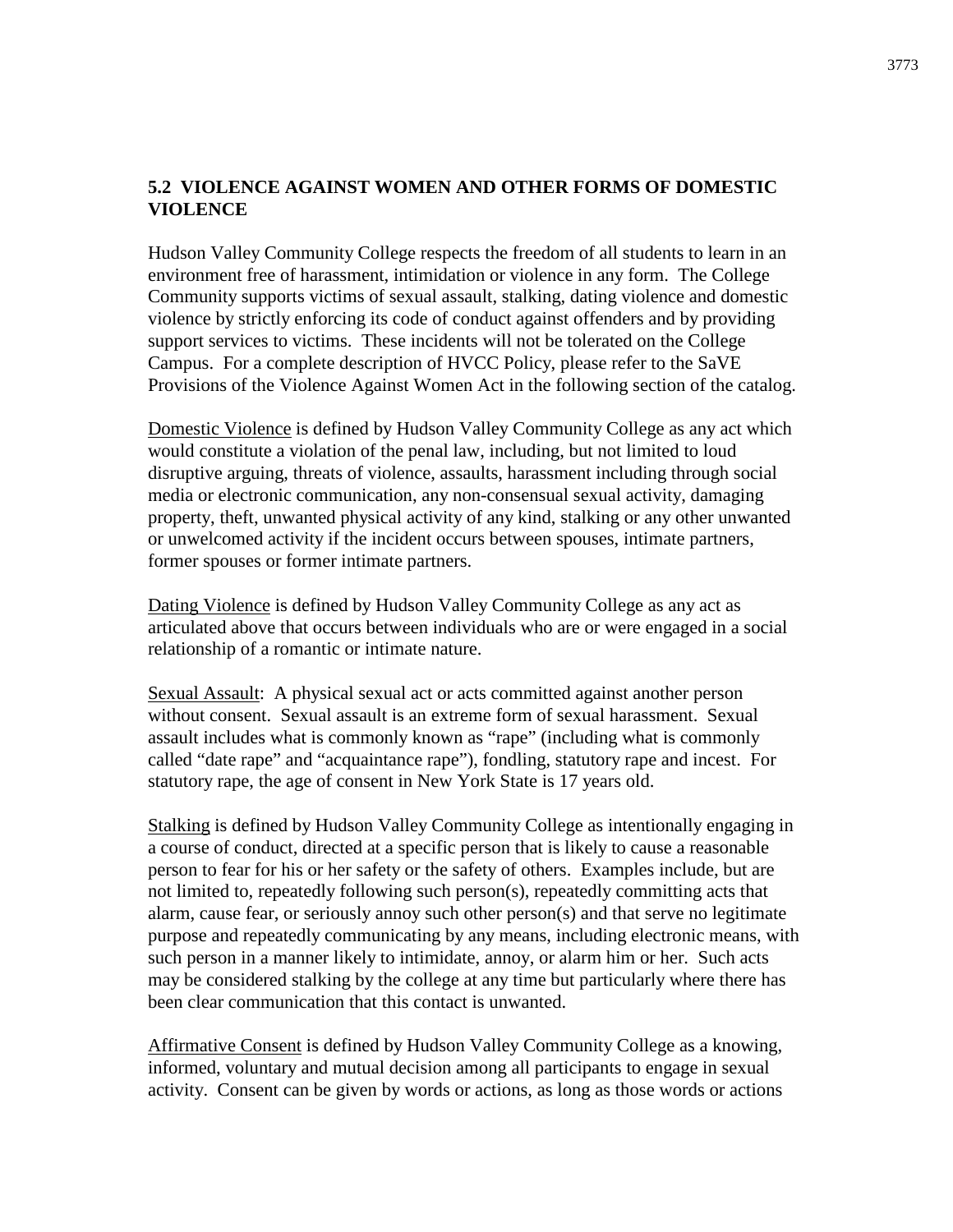create clear permission regarding willingness to engage in the sexual activity. Silence or lack of resistance, in and of itself, does not demonstrate consent. The definition of consent does not vary based upon a participant's sex, sexual orientation, gender identity or gender expression.

Affirmative consent must be clear and unambiguous. Seeking and having consent accepted is the responsibility of the person(s) initiating each specific sexual act regardless of whether the person initiating the act is under the influence of drugs and/or alcohol. Consent to any sexual act or prior consensual sexual activity between or with any party does not constitute consent to any other sexual act. Consent may be initially given but withdrawn at any time. When consent is withdrawn or cannot be given, sexual activity must stop. Consent cannot be given when a person is incapacitated and thus cannot knowingly choose to participate in sexual activity. Incapacitation occurs when and individual lacks the ability to fully and knowingly choose to participate in sexual activity. Incapacitation includes impairment due to drugs or alcohol (whether such use is voluntary or involuntary), the lack of consciousness or being asleep, being involuntarily retrained, if any of the parties are under the age of 17, or if and individual otherwise cannot consent. Consent cannot be given when it is the result of any coercion, intimidation, force, or threat of harm.

As articulated in paragraph 4.1 Hudson Valley Community College reserves the right to prosecute certain violations of the Code of Conduct even if they occur off-campus.

Victims of Sexual Violence, Domestic Violence or Dating Violence should seek immediate assistance. Counseling and support services can be accessed by contacting the appropriate Title IX Coordinator at (518) 629-7307. Assistance and counseling services may also be obtained by contacting:

Public Safety by dialing 911 from any campus phone or by calling (518) 620-7210 from any cell phone or off-campus phone.

College Health Service (518) 629-7468

The Center for Counseling and Transfer (518) 629-7320

Rensselaer County 24 hour Rape Crisis Center at Samaritan Hospital, Troy, NY (518) 271-3257 or

Sexual Assault and Crime Victim's Assistance at Samaritan Hospital, Troy, NY (518) 271-3639

By contacting any local law enforcement agency or hospital emergency room.

An order of protection may be obtained through your local criminal court if a criminal charge is pending or through family court if the incident occurred between family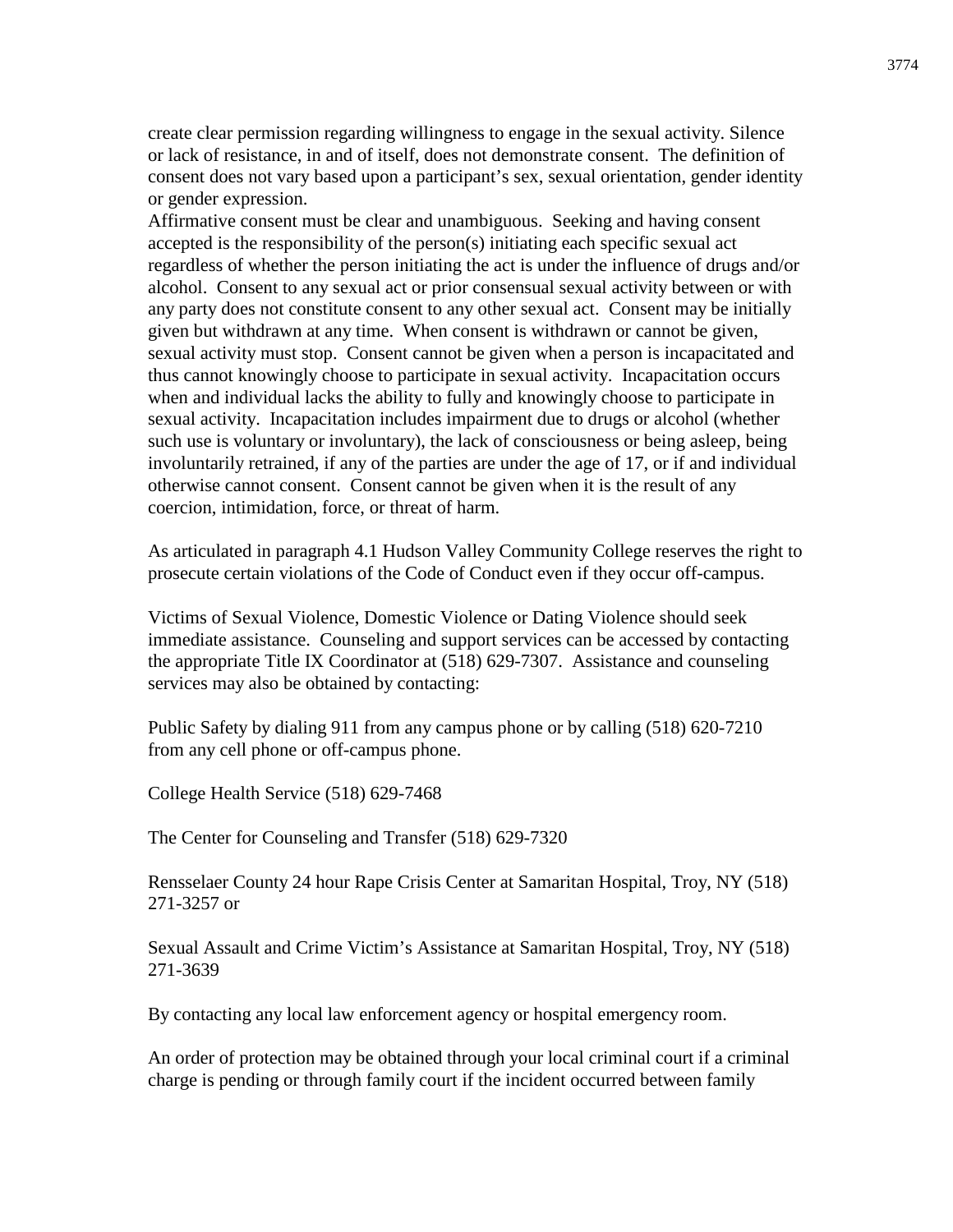members or intimate partners. On campus directives to stay away or limit contact may be obtained through the Vice President for Enrollment Management and Student Development or his designee.

# **5.3 OTHER PROHIBITED CONDUCT**

- 5.3.1 The obstruction or disruption of any College function or activity, including the classroom instructional environment, administration of the parking program or service functions and activities is prohibited. This includes obstruction of the free flow of pedestrian or vehicular traffic, or the free access to, or exit from any part of the College Premises as well as the unauthorized use or occupation of College buildings or College Premises.
- 5.3.2 Harassment of a Student or Students, Faculty Member, College Personnel, College Official, Visitor, or the College as an institution by Student or Students, or by a non-student or non-students is prohibited. Harassment includes any threat, in any way expressed or implied, to the person or property, or any obstruction or attempted obstruction of any individual's authorized movement on the College Premises. Harassment may also include the persistent use of abusive or offensive language or any language or action that may promote physical violence or physical or psychological intimidation.
- 5.3.3 The display of any inflammatory or incendiary signs, posters, or banners or the distribution of literature which encourages or promotes any actions that are prohibited under these Campus Regulations.
- 5.3.4 No firearms of any kind (including pellet, B-B guns, handguns, and rifles), explosives (including firecrackers and fireworks), live ammunition of any kind, noxious bombs or any other devices which are illegal under city, town, county, state or federal ordinance or law may be brought, possessed, or used on the College Premises. Duly authorized peace officers or police officers are exempted.
- 5.3.5 No cutting instruments, knives, blades nor any other weapon is allowed on College Premises except folding pocket knives two inches or under or those instruments needed for legitimate school purposes.
- 5.3.6 Possession, transportation, and/or the use of any illegal drug on the College Premises is prohibited.
	- (a) No alcoholic beverage may be brought, possessed, or consumed on College Premises. The President of the College is the only person who can approve events at which alcoholic beverages can be consumed on campus. Information regarding alcohol or drug abuse or addiction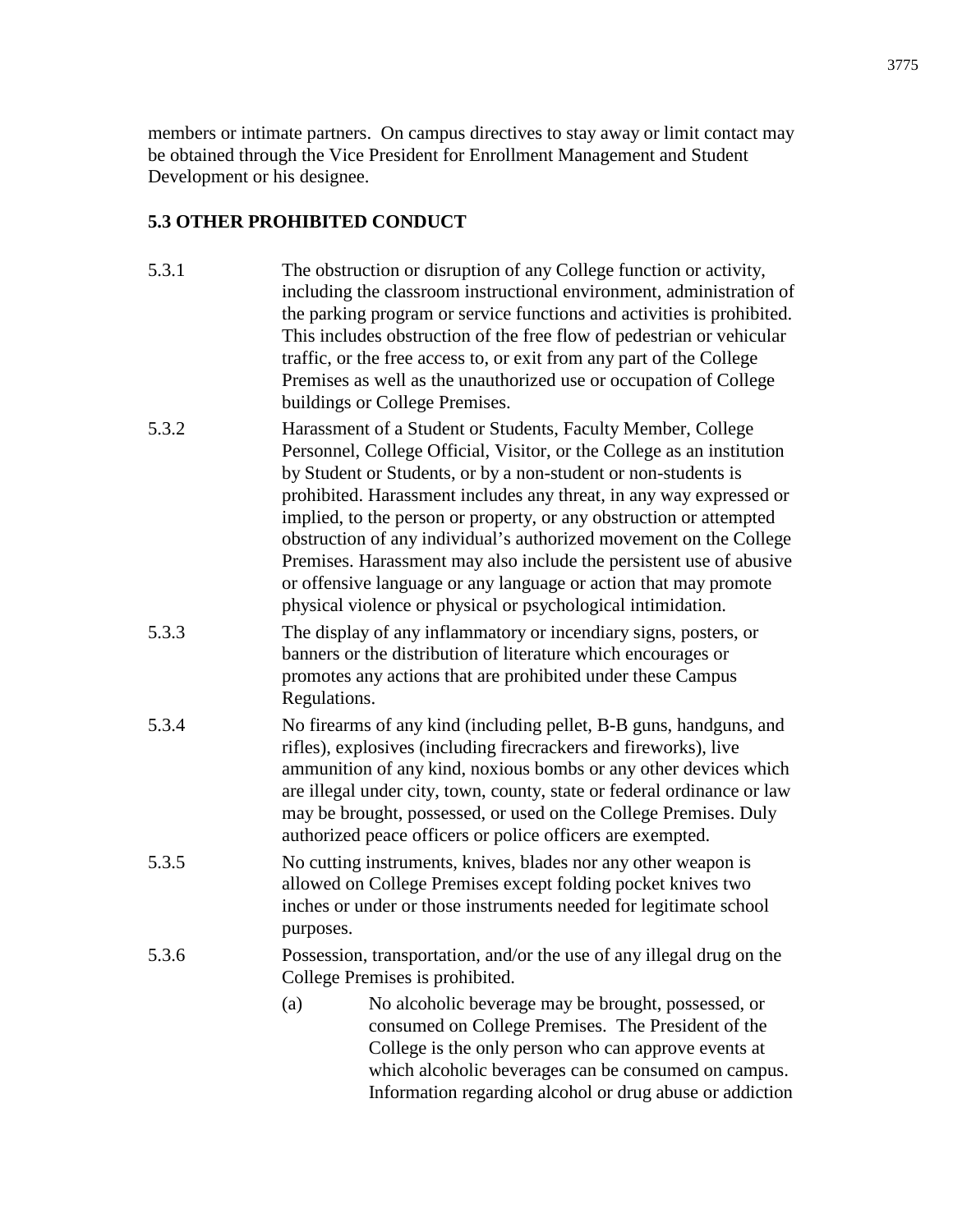|        |              | Counseling and Transfer.                                                                                                                                                                                                                                                                                                                                                                                                                                                                                                                         |
|--------|--------------|--------------------------------------------------------------------------------------------------------------------------------------------------------------------------------------------------------------------------------------------------------------------------------------------------------------------------------------------------------------------------------------------------------------------------------------------------------------------------------------------------------------------------------------------------|
|        | (b)          | No person who may appear to be intoxicated or affected<br>by an illegal drug is allowed on the College Premises.                                                                                                                                                                                                                                                                                                                                                                                                                                 |
| 5.3.7  |              | Gambling of any kind is prohibited.                                                                                                                                                                                                                                                                                                                                                                                                                                                                                                              |
| 5.3.8  |              | Unauthorized use of the College's duplicating or reproduction<br>equipment, public address systems, email or radio station is<br>prohibited. Authorization for such use may be granted only by the<br>College President or his designee.                                                                                                                                                                                                                                                                                                         |
| 5.3.9  |              | Any and all official information related to the College and its<br>operation shall be transmitted to news media only through the<br>College's Public Information Office. Arrangements for reporters<br>and/or radio or television station representatives to report or televise<br>events on the College Premises shall be made only by the Public<br>Information Office. Any other arrangements are unauthorized and the<br>College reserves the right to bar (or remove) from the College<br>Premises unauthorized news media representatives. |
| 5.3.10 |              | Defacing, damaging, or maliciously destroying any College, Faculty,<br>or Student property is prohibited.                                                                                                                                                                                                                                                                                                                                                                                                                                        |
| 5.3.11 | immediately. | Student Identification: All Students and College Personnel are<br>required to obtain and carry College identification cards at all times<br>and to present them upon request to any College Official, or Faculty<br>Member. Other identification must be shown if such a request is<br>made and the person questioned does not have an ID card in his/her<br>possession. Loss of an ID card must be reported to the Public Safety                                                                                                                |
|        |              |                                                                                                                                                                                                                                                                                                                                                                                                                                                                                                                                                  |

treatment can be obtained through the Center for

- 5.3.12 Disorderly or unlawful behavior is prohibited and may be prosecuted by the College under this procedure whether or not such behavior is the subject of prosecution in any civil or criminal court.
- 5.3.13 Reckless or intentional actions which endanger mental or physical health are prohibited. The forced consumption of liquor or drugs for the purpose of initiation into or affiliation with any organization is prohibited.
- 5.3.14 Hudson Valley Community College is a Tobacco Free campus. Chewing tobacco or using any product or similar product or device such as pipes, cigars or cigarettes or personal vaporizers is prohibited on the College Premises and in vehicles on campus and in buildings, grounds or vehicles owned, leased, operated, controlled or supervised by the College including any buildings or grounds located off campus.

# 5.3.15 False alarms, bomb scares or any form of false reporting submitted to any law enforcement or College agency involving alleged incidents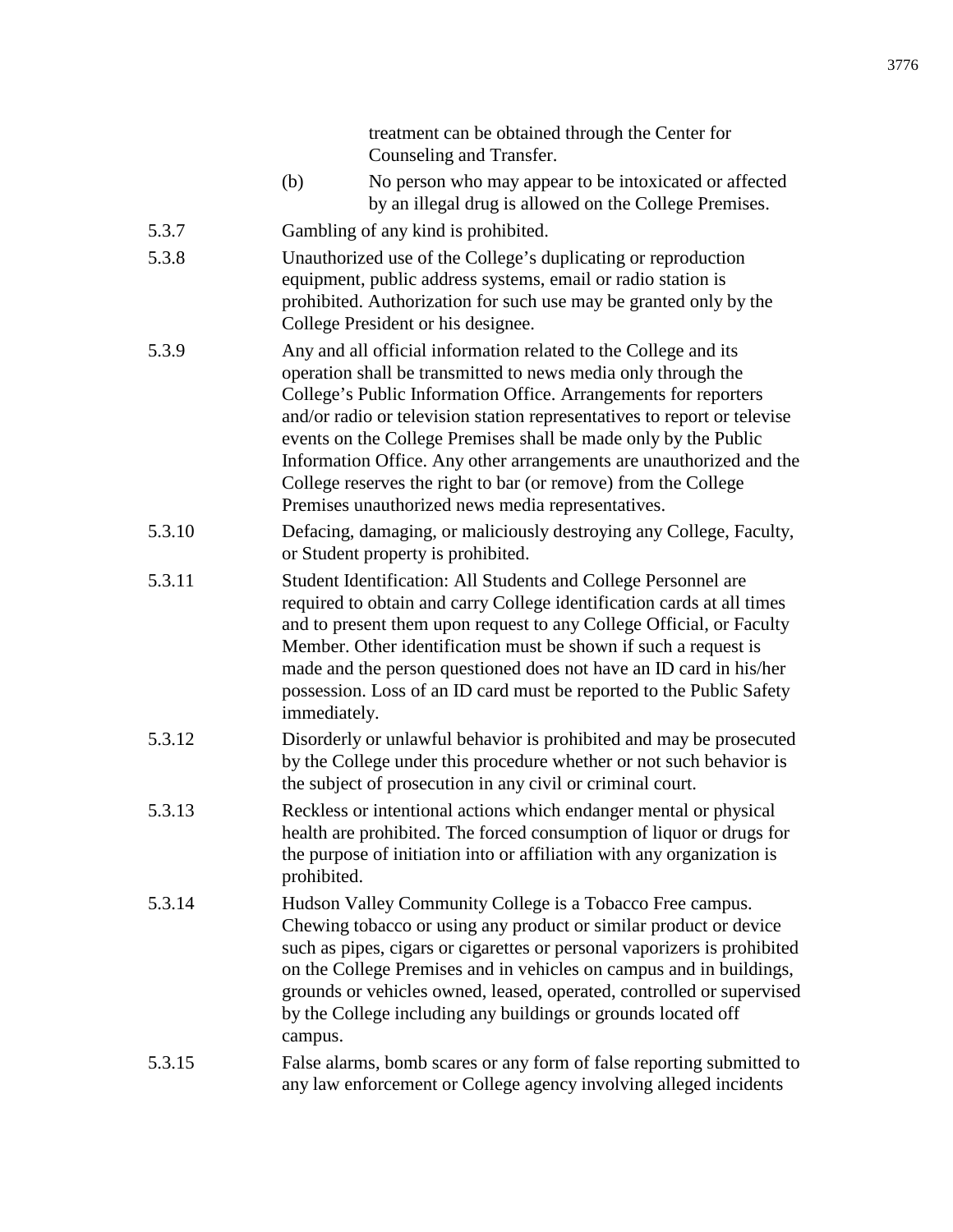|        | or occurrences on College Premises is prohibited.                                                                                                                                                                                                                                                                                                                                                                                                                                                                                                                                                                                                                                                       |
|--------|---------------------------------------------------------------------------------------------------------------------------------------------------------------------------------------------------------------------------------------------------------------------------------------------------------------------------------------------------------------------------------------------------------------------------------------------------------------------------------------------------------------------------------------------------------------------------------------------------------------------------------------------------------------------------------------------------------|
| 5.3.16 | Unlawful behavior that is motivated in the selection of the victim or<br>commission of an offense by a perception regarding the race, color,<br>national origin, ancestry, gender, religion, religious practice, age,<br>disability, gender identity, or sexual orientation is prohibited and may<br>result in the imposition of more severe penalties.                                                                                                                                                                                                                                                                                                                                                 |
| 5.3.17 | Certain violations of the Academic Code of Ethics at the discretion of<br>the Vice President for Enrollment Management and Student<br>Development can be pursued as violations of Campus Regulations.                                                                                                                                                                                                                                                                                                                                                                                                                                                                                                   |
| 5.3.18 | Willfully failing to comply with the directives of College Personnel<br>is prohibited.                                                                                                                                                                                                                                                                                                                                                                                                                                                                                                                                                                                                                  |
| 5.3.19 | Intentionally furnishing the College with false information is<br>prohibited.                                                                                                                                                                                                                                                                                                                                                                                                                                                                                                                                                                                                                           |
| 5.3.20 | Any activity that would be a violation of any federal, state or local<br>statute is prohibited on College Premises.                                                                                                                                                                                                                                                                                                                                                                                                                                                                                                                                                                                     |
| 5.3.21 | Self-propelled vehicles on Campus- Skateboarding, roller skating,<br>rollerblading the use of foot-operated recreational scooters is<br>prohibited on the campus grounds. Bicycles are permitted on                                                                                                                                                                                                                                                                                                                                                                                                                                                                                                     |
| 5.3.22 | campus on college roadways and parking areas but must be<br>walked on college walkways and sidewalks. The college reserves<br>the right to determine the use of other devices or self-propelled<br>vehicles on campus grounds.                                                                                                                                                                                                                                                                                                                                                                                                                                                                          |
|        | Students are prohibited from operating or using unmanned aerial<br>devices (including, but not limited to drones) or hover boards on<br>campus. Instructors who make use of unmanned aerial devices on<br>campus shall register the information with public safety. Students<br>seeking exceptions for the use of such devices for curricular<br>purposes, other than when the use is required by the course or<br>instructor, must apply to the Vice President for Academic Affairs.<br>Students seeking exceptions for co-curricular use must apply to<br>the Vice President for Enrollment Management and Student<br>Development. Visitors must seek approval from the Director of<br>Public Safety. |
| 5.3.23 | Violation of published College policies or regulations, including,<br>without limitation the following:<br>(a) Parking and traffic regulations<br>(b) Tobacco-free policy<br>(c) Alcohol and drug policy<br>(d) Any other published College policies, rules and regulations<br>including those related to the entry into and/or use of College rooms,<br>buildings, grounds, and facilities                                                                                                                                                                                                                                                                                                             |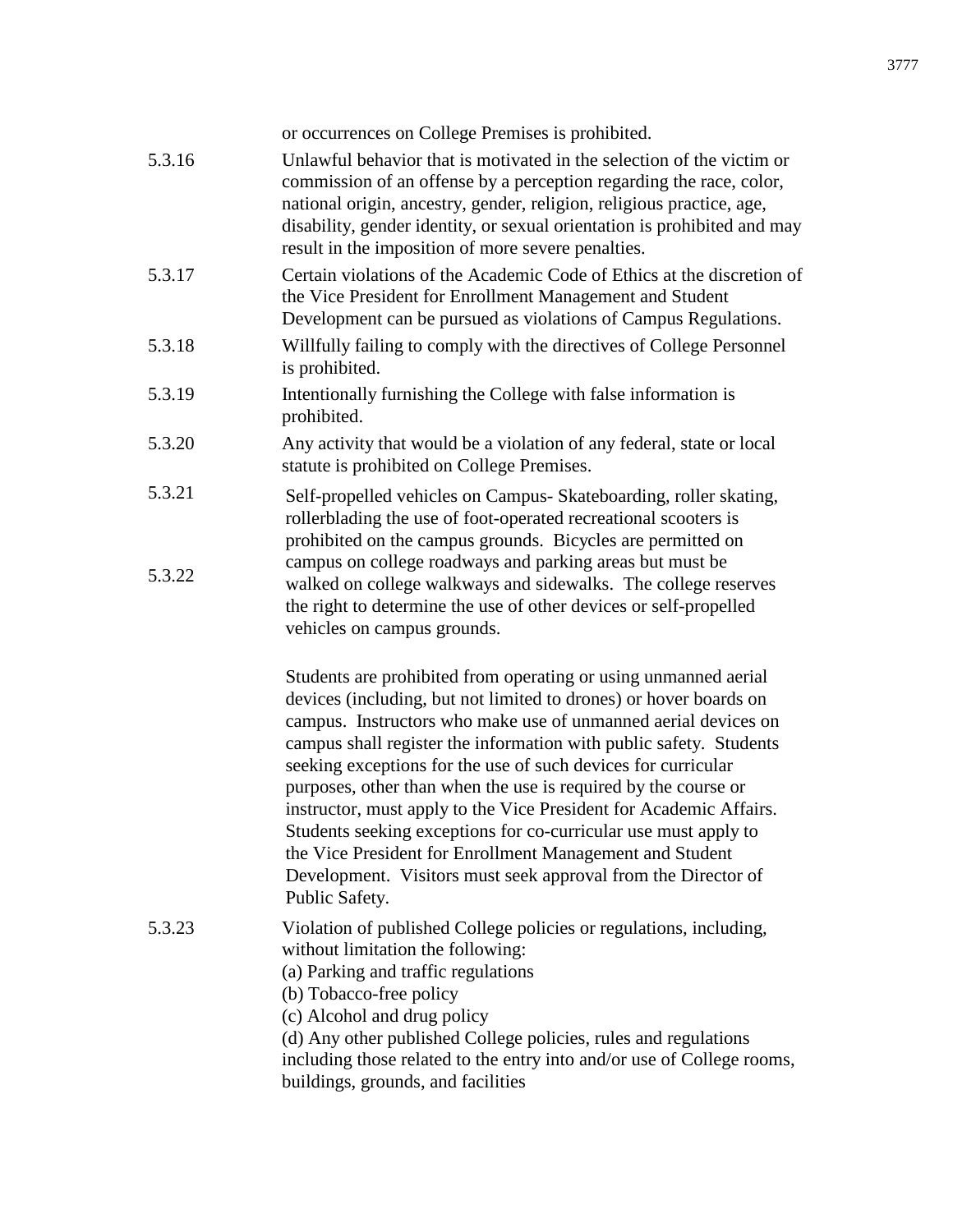**Any retaliatory action of any kind taken against a person seeking redress under these procedures is prohibited and shall be regarded as a separate and distinct cause for complaint under these procedures.**

**GOOD SAMARITAN POLICY: The health and safety of every student at Hudson Valley Community College is of utmost importance. Hudson Valley Community College recognizes that students who have been drinking and/or using drugs (whether such use is voluntary or involuntary) at the time that violence, including but not limited to domestic violence, dating violence, stalking or sexual assault occurs may be hesitant to report such incidents due to fear of potential consequences for their own conduct. HVCC strongly encourages students to report domestic violence, dating violence stalking, or sexual assault to institutional officials. A bystander acting in good faith or a reporting individual acting in good faith that discloses any incident of domestic violence, dating violence, stalking or sexual assault to HVCC officials or law enforcement will not be subject to HVCC code of conduct action for violations of alcohol and/or drug use policies occurring at or near the time of the commission of the domestic violence, dating violence stalking or sexual assault.**

**Hudson Valley Community College supports students who reach out for assistance in the case of a medical emergency, as well as supports the student whom is helped. Therefore, a student or student organization seeking medical treatment for him/herself, or for any other student who is in immediate medical need, or any student who is the recipient of the emergency medical help particularly if the student is seeking medical help for any student who is the victim of a crime or may need immediate medical attention due to the use of alcohol or other drugs, will not be subject to disciplinary sanctions related to their own violation of using or possessing alcohol or other drugs on or off campus. The college strongly encourages bystanders to respond to potentially dangerous situations by reporting the incident promptly without fear of reprisal. However, if the circumstances dictate, the school reserves the right to notify parents of students under the age of 21 or to encourage counseling for students at any time if the wellbeing of the student is at risk.**

#### 5.4 **COMPUTER ETHICS POLICY**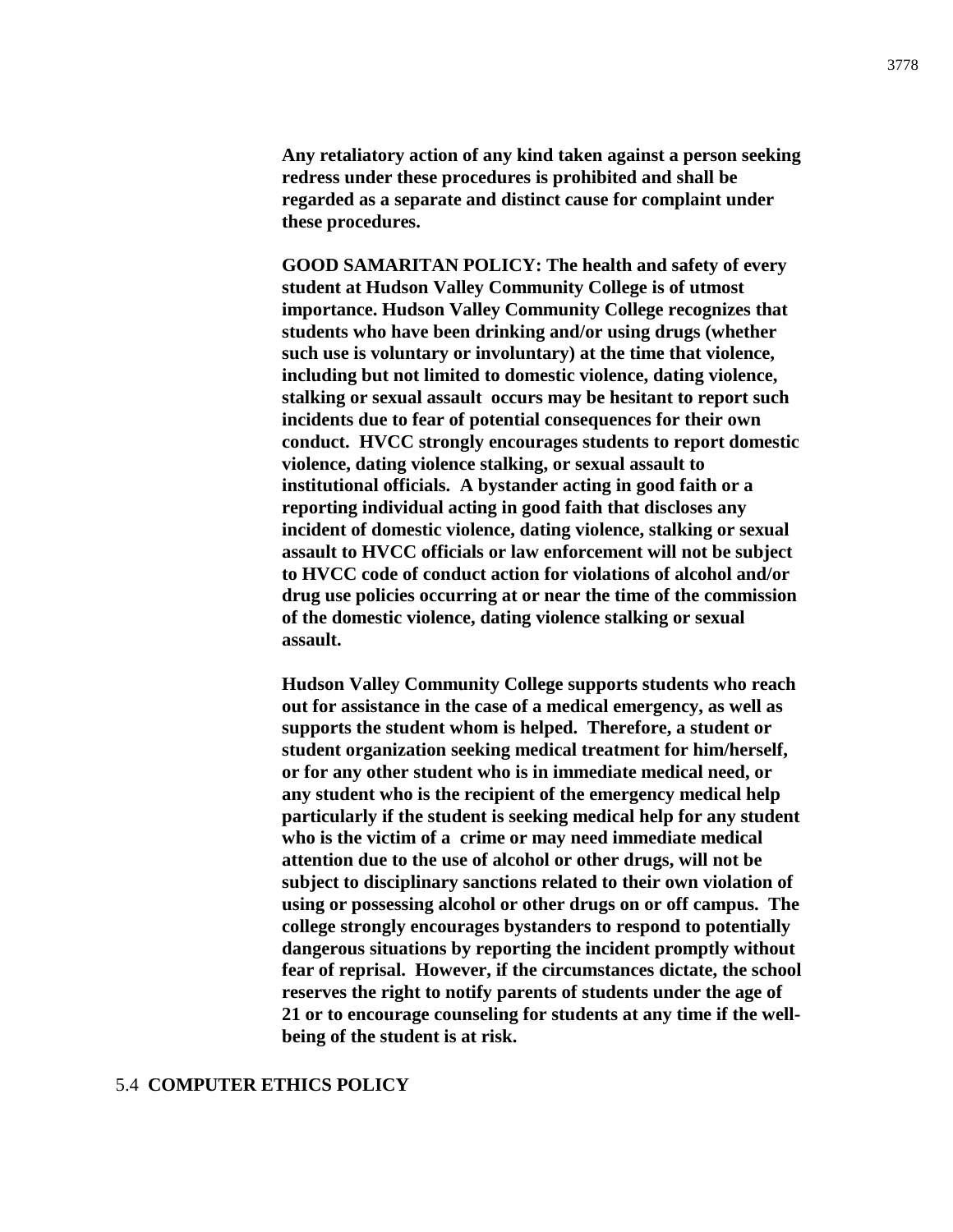Hudson Valley Community College seeks to provide computer users with state of the art computing facilities and to keep the number of restrictions on individuals to a minimum, while maintaining excellent service for all users, Students in pursuit of their academic goals and College Personnel to conduct assigned work activity. To assist the College in achieving these objectives, users themselves must observe reasonable standards of behavior in the use of these facilities and maintain an atmosphere of civility, mutual respect and high ethical standards.

# **PROHIBITED CONDUCT**

- 5.4.1 No attempt will be made to modify or destroy system software components such as operating systems, compilers, utilities, applications or other software residing on any College computer, except the user's own files.
- 5.4.2 No attempt will be made to electronically transmit or post any material which is sexually explicit, hateful, or deemed prohibited.
- 5.4.3 No attempt will be made to access, read, modify or destroy files belonging to another user without complete authorization from that user to do so.
- 5.4.4 No attempt will be made to connect to or use College computers with a user ID which was not assigned to you by the College. Use of another person's user ID or password is prohibited. Allowing another individual to use your user ID or password is prohibited.
- 5.4.5 No attempt will be made to gain access to a password belonging to another person or place a password other than your own in a file on a College computer. In addition, no attempt will be made to install, run or place software designed for this purpose on any College computer.
- 5.4.6 No attempt will be made to bypass or otherwise defeat system security to gain access to programs, files or other computer data or to install, run or place software designed for this purpose on any College computer.
- 5.4.7 No attempt will be made to copy, store, post or distribute computer software, files or any other material in violation of trademark, copyright or confidentiality laws or when you do not have a legal right to do so.
- 5.4.8 No attempt will be made to interfere with proper operation of a computer or interfere with another person's use of a computer, including for example, the electronic transmission or posting of files or programs containing viruses or any other content intended to interfere with proper operation of a computer.
- 5.4.9 No attempt will be made to impersonate any person, including other Students and College Personnel. No attempt will be made to disguise the origin of any electronically transmitted or posted material. No attempt will be made to make unauthorized use of someone else's electronic signature.
- 5.4.10 No unauthorized attempt will be made to use, modify, connect or disconnect computer equipment, peripherals, communication equipment and cables.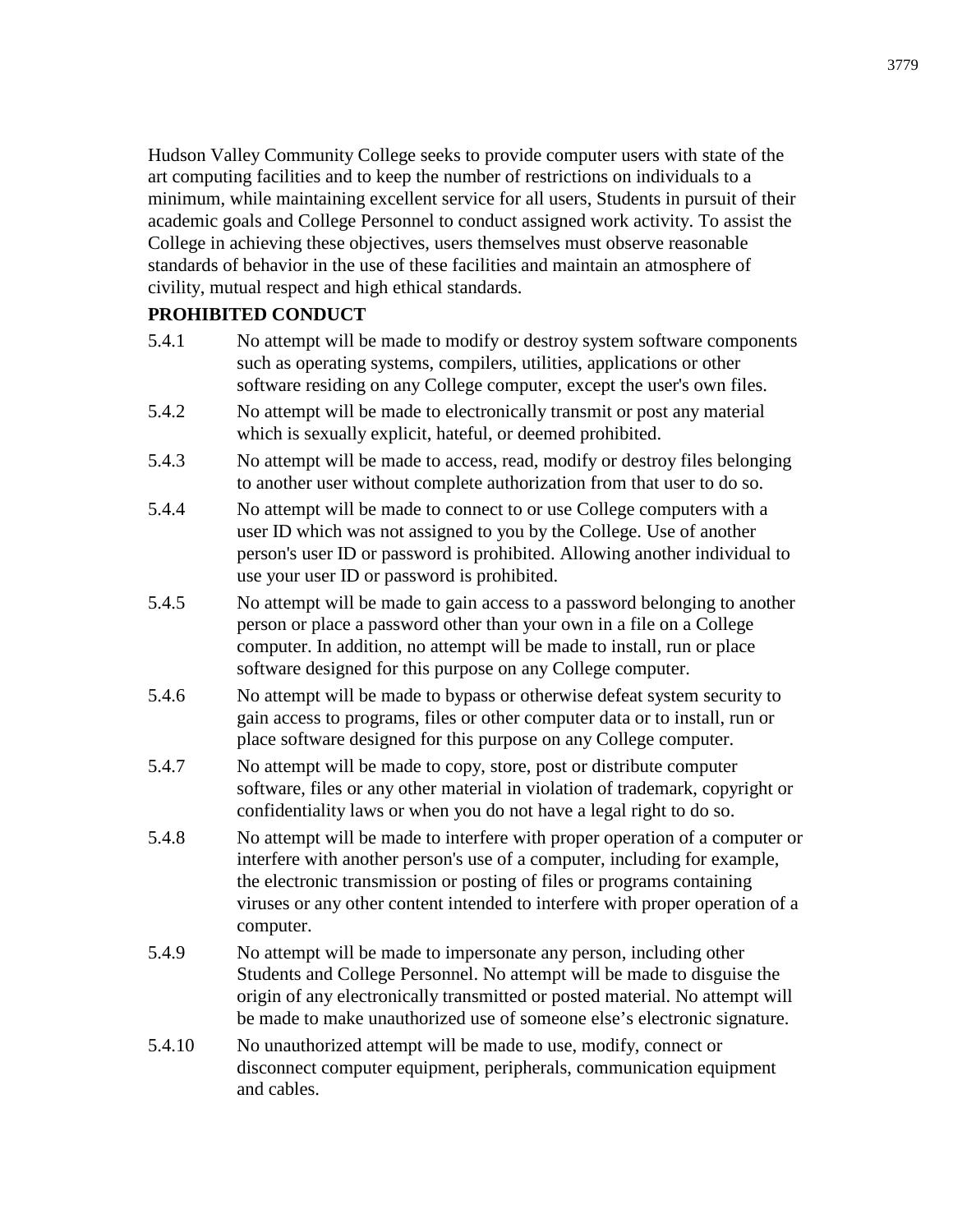- 5.4.11 No unauthorized attempt will be made to use any college computer to electronically transmit chain letters, junk mail, pyramid schemes or any other unsolicited mass mailings to multiple recipients with the exception of employees conducting College business and Students completing required College course assignments.
- 5.4.12 No unauthorized attempt will be made to connect to and/or gain access to information being transported by computer networks, or to install, run or place software designed for this purpose on any College computer. Installation or use of any network communication software not approved by the College is prohibited.
- 5.4.13 No user will make their password known to anyone other than an employee of the College authorized to assist College Personnel or Students with computer related problems.
- 5.4.14 No food or drink is permitted in any computer classroom or computer learning center with the exception of the Computer Cafe.
- 5.4.15 Users of College computers will comply with all local, state, federal and international laws relating to the use of computers and any other electronic communication services provided by the College.
- 5.4.16 Use of College computers for commercial, business purposes or personal profit is prohibited without specific authorization from the College for such use. Commercial or business purposes includes advertising the sale of goods and services not directly related to Hudson Valley Community College or campus based Organizations.
- 5.4.17 Use of College computers to falsify or modify documents in a manner which is unauthorized, is a violation of the rights of owners, is a violation of copyright laws or is not properly attributed is prohibited.
- 5.4.18 Use of College computers and network services for local or remote game playing is prohibited unless specifically required as part of a course in which a Student is currently registered or a Faculty Member is currently teaching. In addition, the installation, uploading, downloading or storage of any game software on College computers is prohibited.
- 5.4.19 Use of College computers and network services for IRC (Internet Relay Chat) or any other form of interactive chat communication is prohibited except for use by College Personnel in counseling, scheduling or admissions or where specifically required for communication as part of a course in which a Student is currently registered or a Faculty Member is currently teaching.
- 5.4.20 Web site services for the entire College community are provided on a centralized server by the Office of Computer Services. Use of any other College computer for the purpose of serving a web site is prohibited.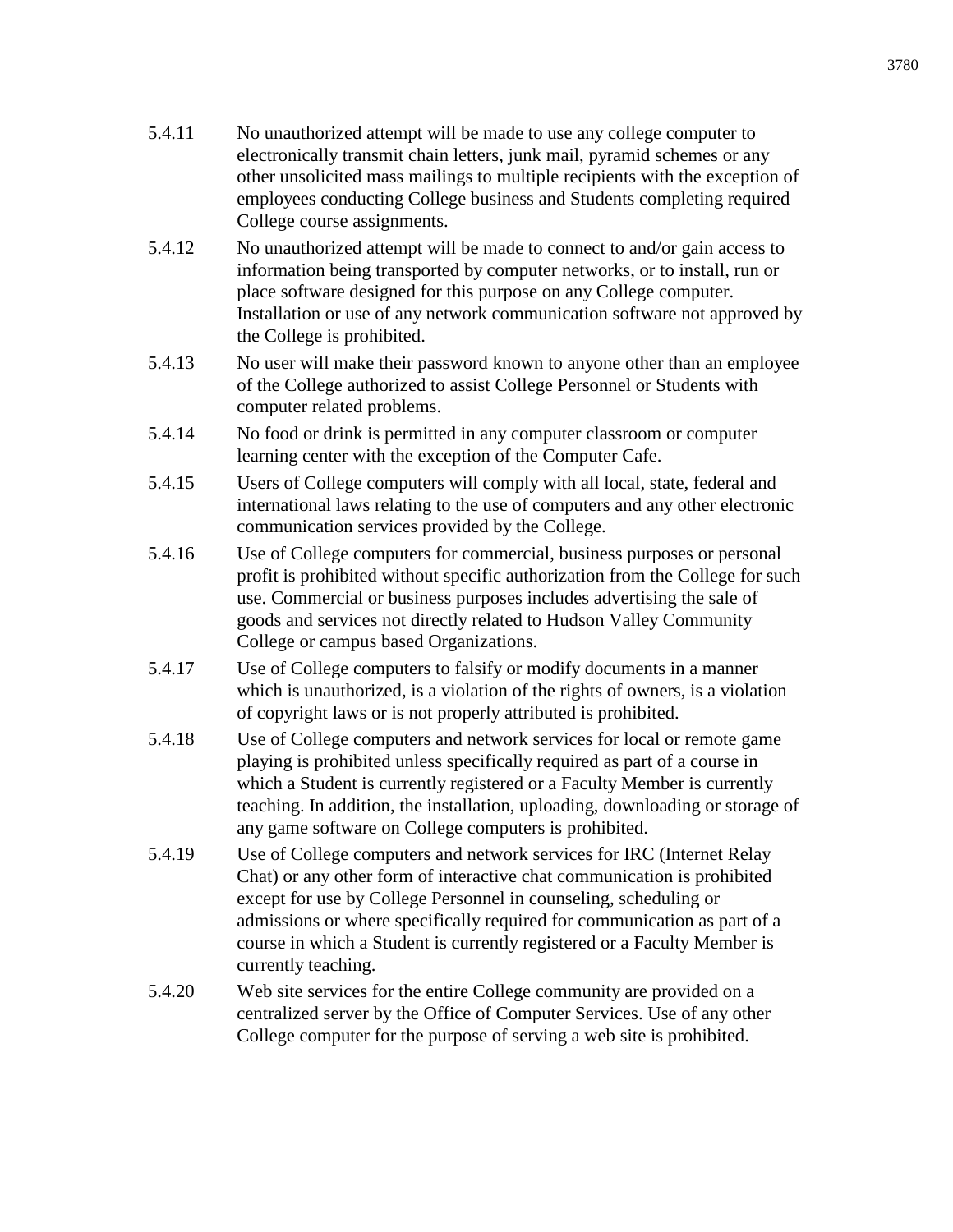#### **ARTICLE VI.**

# **PROCEDURE FOR PROCESSING COMPLAINTS INVOLVING ALLEGED VIOLATIONS OF CAMPUS REGULATIONS AND COMPUTER ETHICS.**

- 6.1 If a student is disruptive in class or on the HVCC Campus or in believed to be in violation of any Campus Regulation, a faculty member or staff member may remove the student from class or from the location of the disruption. The HVCC faculty or staff member may either direct the student to see the department chair or another appropriate member of the college community, meet with the faculty member or staff member or, if an incident report has been filed with public safety, direct the student to see the Vice President for Enrollment Management and Student Development before returning to class or the location or allow the student to return the following day, at the discretion of the faculty or staff member who witnessed the incident or oversees the Department.
- 6.2 Campus Regulations for Students, Visitors, College Personnel and Organizations In cases of alleged violations of Computer Ethics and/or Campus Regulations, any College Personnel or Student shall notify the College's Office of Public Safety or the Vice President and the complaint shall be processed consistent with the procedures set forth in Article VIII or Article IX. However, although College Personnel, visitors and outside organizations are subject to and must abide by Campus Regulations, they shall have no right to a hearing or appeal under this Code of Conduct and they shall utilize other applicable mechanisms to contest adverse actions.
- 6.3 All charges must be submitted in writing and signed by the accusing party.
- 6.4 It is strongly recommended that any party exercising his/her rights under this system or any party accused of violating any of the Codes of Conduct consult with the Campus Coordinator as soon as possible so rights, remedies and procedures can be explained.
- 6.5 The accused student or student organization shall meet with the Vice President within five (5) days of receiving notice of charges.
- 6.6 The Vice President for Enrollment Management and Student Development may also meet with the complainant, security officers and/or any witnesses at the Vice President's discretion.
- 6.7 In any case where there has been an allegation of domestic violence, dating violence, stalking or sexual assault the case will be responded to promptly and it will be investigated and adjudicated in an impartial and thorough manner by individuals who receive annual training in sexual assault, domestic violence, dating violence and stalking. Both the accusing and accused students are entitled to be accompanied by advisors in keeping with the parameters of Section9.2 and 3.16 at every stage of the proceeding.
- 6.8 If, at the conclusion of the Vice President's investigation, s/he finds the accused individual did violate one or more provisions of the Campus Regulations and/or Computer Ethics, the Vice President may impose one of the following sanctions: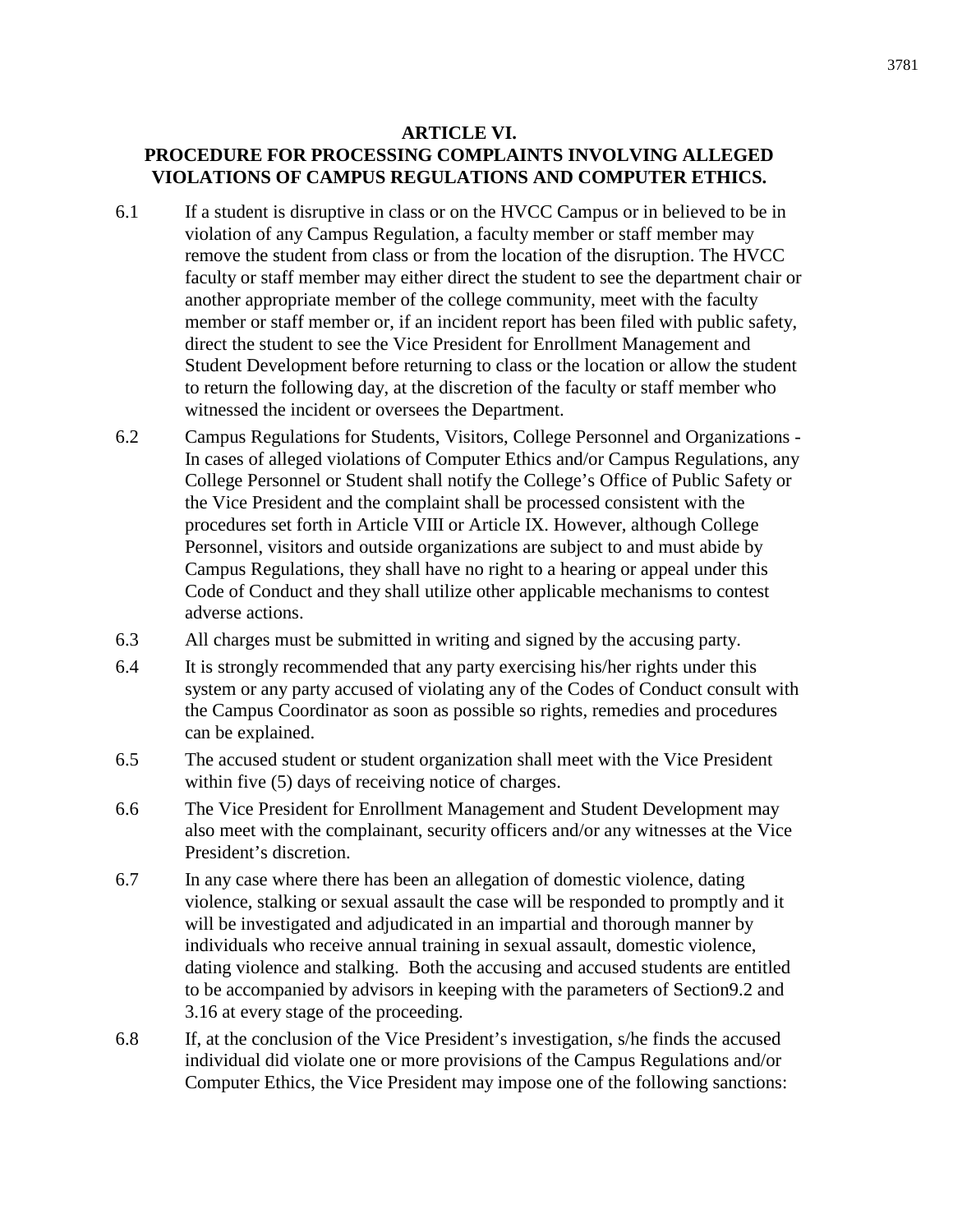| 6.8.1  | Letter of Warning.                                                                                                                                                                                                                                                                                                                                                                                                                                                                                                                                                                                                                                                                                                                                                                                                                                                                                                                                                                                                                                                                                                                                                                                                                                                       |
|--------|--------------------------------------------------------------------------------------------------------------------------------------------------------------------------------------------------------------------------------------------------------------------------------------------------------------------------------------------------------------------------------------------------------------------------------------------------------------------------------------------------------------------------------------------------------------------------------------------------------------------------------------------------------------------------------------------------------------------------------------------------------------------------------------------------------------------------------------------------------------------------------------------------------------------------------------------------------------------------------------------------------------------------------------------------------------------------------------------------------------------------------------------------------------------------------------------------------------------------------------------------------------------------|
| 6.8.2  | Letter of Warning to be placed in an individual's permanent<br>record file for a stated period of time.                                                                                                                                                                                                                                                                                                                                                                                                                                                                                                                                                                                                                                                                                                                                                                                                                                                                                                                                                                                                                                                                                                                                                                  |
| 6.8.3  | Restitution.                                                                                                                                                                                                                                                                                                                                                                                                                                                                                                                                                                                                                                                                                                                                                                                                                                                                                                                                                                                                                                                                                                                                                                                                                                                             |
| 6.8.4  | <b>Community Service</b>                                                                                                                                                                                                                                                                                                                                                                                                                                                                                                                                                                                                                                                                                                                                                                                                                                                                                                                                                                                                                                                                                                                                                                                                                                                 |
| 6.8.5  | Counseling Services provided by the College.                                                                                                                                                                                                                                                                                                                                                                                                                                                                                                                                                                                                                                                                                                                                                                                                                                                                                                                                                                                                                                                                                                                                                                                                                             |
| 6.8.6  | Mandatory Course requirements (in civility, human relations,<br>anger management, race or gender relations or a similar course<br>designed to raise consciousness or awareness).                                                                                                                                                                                                                                                                                                                                                                                                                                                                                                                                                                                                                                                                                                                                                                                                                                                                                                                                                                                                                                                                                         |
| 6.8.7  | Disciplinary Removal from a Curriculum.                                                                                                                                                                                                                                                                                                                                                                                                                                                                                                                                                                                                                                                                                                                                                                                                                                                                                                                                                                                                                                                                                                                                                                                                                                  |
| 6.8.8  | Disciplinary Probation.                                                                                                                                                                                                                                                                                                                                                                                                                                                                                                                                                                                                                                                                                                                                                                                                                                                                                                                                                                                                                                                                                                                                                                                                                                                  |
| 6.8.9  | Disciplinary Suspension (Current or deferred, subject to<br>conditions)                                                                                                                                                                                                                                                                                                                                                                                                                                                                                                                                                                                                                                                                                                                                                                                                                                                                                                                                                                                                                                                                                                                                                                                                  |
| 6.8.10 | Disciplinary Dismissal.                                                                                                                                                                                                                                                                                                                                                                                                                                                                                                                                                                                                                                                                                                                                                                                                                                                                                                                                                                                                                                                                                                                                                                                                                                                  |
| 6.8.11 | Disciplinary Expulsion – Termination of Student status without<br>the possibility of readmission                                                                                                                                                                                                                                                                                                                                                                                                                                                                                                                                                                                                                                                                                                                                                                                                                                                                                                                                                                                                                                                                                                                                                                         |
| 6.8.12 | Restricted Access to classrooms or buildings                                                                                                                                                                                                                                                                                                                                                                                                                                                                                                                                                                                                                                                                                                                                                                                                                                                                                                                                                                                                                                                                                                                                                                                                                             |
| 6.8.13 | Restricted Access to or loss of Computer Accounts                                                                                                                                                                                                                                                                                                                                                                                                                                                                                                                                                                                                                                                                                                                                                                                                                                                                                                                                                                                                                                                                                                                                                                                                                        |
| 6.8.14 | Transcript Notation. Pursuant to statute, HVCC must note the<br>transcript of any individual found to have committed any act of<br>murder, manslaughter, rape, fondling, incest and statutory rape,<br>Robbery, Aggravated Assault, Burglary, Motor Vehicle Thefts,<br>and Arson as well as any acts of larceny, simple assault,<br>intimidation, destruction or vandalism of property that is<br>designated at as Hate Crime. Definitions used for these acts can<br>be found in the FBI Uniform Crime Reporting Handbook. If a<br>student is suspended for any of the aforementioned acts, the<br>transcript will be noted, "Suspended after a finding of<br>responsibility for a code of conduct violation" and shall remain<br>noted for a minimum of 1 year after the conclusion of the<br>suspension. If a student is expelled for any of the<br>aforementioned acts, the transcript will be noted, "Expelled after<br>a finding of responsibility for a code of conduct violation" and<br>that notation cannot be removed. If a student withdraws from<br>classes during the disciplinary process, the transcript will be<br>noted, "Withdrew with conduct charges pending." HVCC<br>reserves the right to note transcripts for other offenses when<br>warranted. |
| 6.8.15 | Any other sanction uniquely designed for the particular<br>infraction.                                                                                                                                                                                                                                                                                                                                                                                                                                                                                                                                                                                                                                                                                                                                                                                                                                                                                                                                                                                                                                                                                                                                                                                                   |

6.9 Disciplinary suspension, dismissal, or expulsion from the College will most likely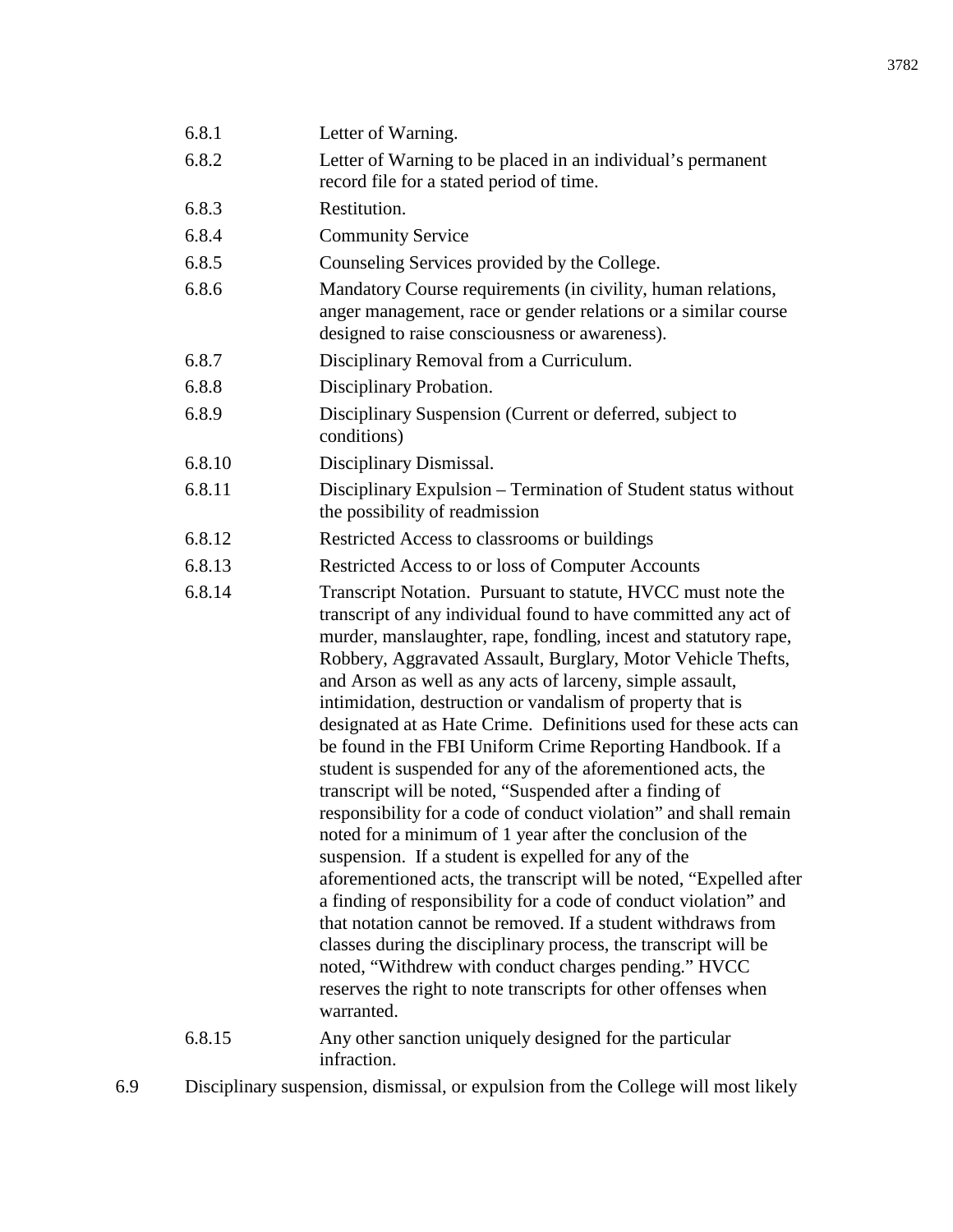be imposed for, among others, the following: (1) Bias or Hate related incidents (2) Sexual Assault (3) permitting or engaging in hazing (4) setting fires or intentionally causing a false fire alarm (5) possession of or threats involving weapons or explosives (including knives and firearms) (6) possession or sale of illegal drugs (7) physical abuse, violence, or threats directed toward anyone on the College Premises or any member of the College community off College Premises (8) serious forms of computer misconduct (9) repeated violations of the College Code of Conduct.

- 6.10 During the pendency of any proceeding under the Code of Conduct, the Vice President may, in his or her sole discretion, have the accused individual removed from the College Premises and enforce the restraint of the accused's access to the College Premises in whole or in part, until his/her presence is required for the adjudication of the case if the Vice President views the violation as jeopardizing property of the College or another person or the individual's safety or welfare or the physical or emotional safety or welfare of others, or the orderly operation of the College. The Vice President also may issue a no contact directive between any students either for their own safety or the safety of others that may subsequently be reviewed by the Vice President.
- 6.11 The sanction imposed by the Vice President shall constitute a final resolution of the matter unless the accused individual submits a request for a Hearing through the office of the Campus Coordinator as set forth in Article IX within five (5) days from the date the sanction was imposed.

# **ARTICLE VII. CODE OF CONDUCT FOR ACADEMIC ETHICS**

#### **ACADEMIC ETHICS**

Hudson Valley Community College expects all members of the College community to conduct themselves in a manner befitting the tradition of scholarship, honor and integrity. They are expected to assist the College by reporting suspected violations of academic integrity to appropriate faculty and/or other College Personnel. These guidelines define a context of values for individual and institutional decisions concerning academic integrity. It is every Student's responsibility to become familiar with the standards of academic ethics at the College. Claims of ignorance, unintentional error, or academic or personal pressures do not excuse violations.

#### **PROHIBITED CONDUCT**

The following is a list of the types of behavior that breach the College Academic Ethics guidelines and are therefore unacceptable. Commission of such acts, or attempts to commit them, fall under the term academic dishonesty and each is considered a serious offense, which carries severe penalties ranging from a warning to expulsion from the College. No set of guidelines can, of course, define all possible types or degrees of academic dishonesty; thus, the following descriptions should be understood as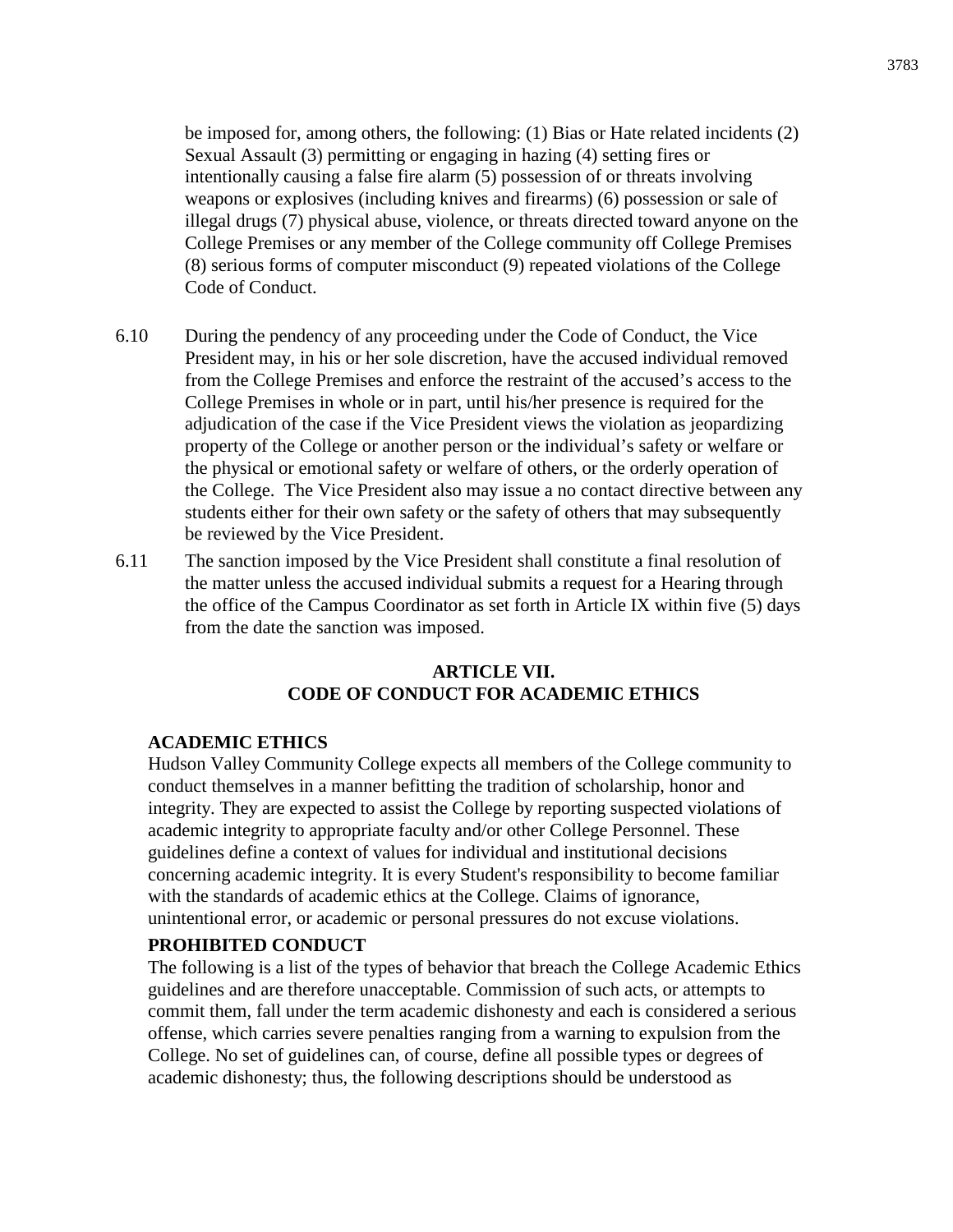examples of infractions rather than an exhaustive list. Individual Faculty Members and the College Committee on Ethics and Conduct will continue to judge each case according to its particular circumstance. While Faculty Members are encouraged to distinguish between a Student's unintentional failure to follow the Academic Ethics Code and an intentional violation of that Code, particularly in cases of suspected plagiarism, the responsibility for the integrity of work ultimately lies with the Student.

#### 7.1 **PLAGIARISM.**

A Student is guilty of plagiarism any time s/he attempts to obtain academic credit by presenting someone else's ideas as her/his own without appropriately documenting the original source. Appropriate documentation requires credit to the original source in a current manuscript style (e.g., MLA or APA) that is appropriate to the assignment and the discipline. While Faculty Members are encouraged to distinguish between a Student's unintentional failure to follow the current conventions of the appropriate manuscript style and a blatant act of plagiarism, the responsibility for the integrity of work ultimately lies with the Student. Examples of someone else's ideas may include the following:

Language, words, phrases, symbols

Style (written, oral or graphic presentation)

Data, statistics, including laboratory assignments

Evidence, research

Computer programs, creative projects, artwork

Intellectual ideas such as theories and lectures

Web sites, digital forms of communication such as email, chat room, and instant messaging

Photographs, video, audio

# 7.2 **CHEATING ON EXAMINATIONS.**

A Student is guilty of cheating any time s/he attempts to give or receive unauthorized help before, during, or after any type of examination. Examples of unauthorized help include the following:

> Collaboration of any sort during an examination (unless specifically approved by the instructor)

> Collaboration before an examination (when such collaboration is specifically forbidden by the instructor)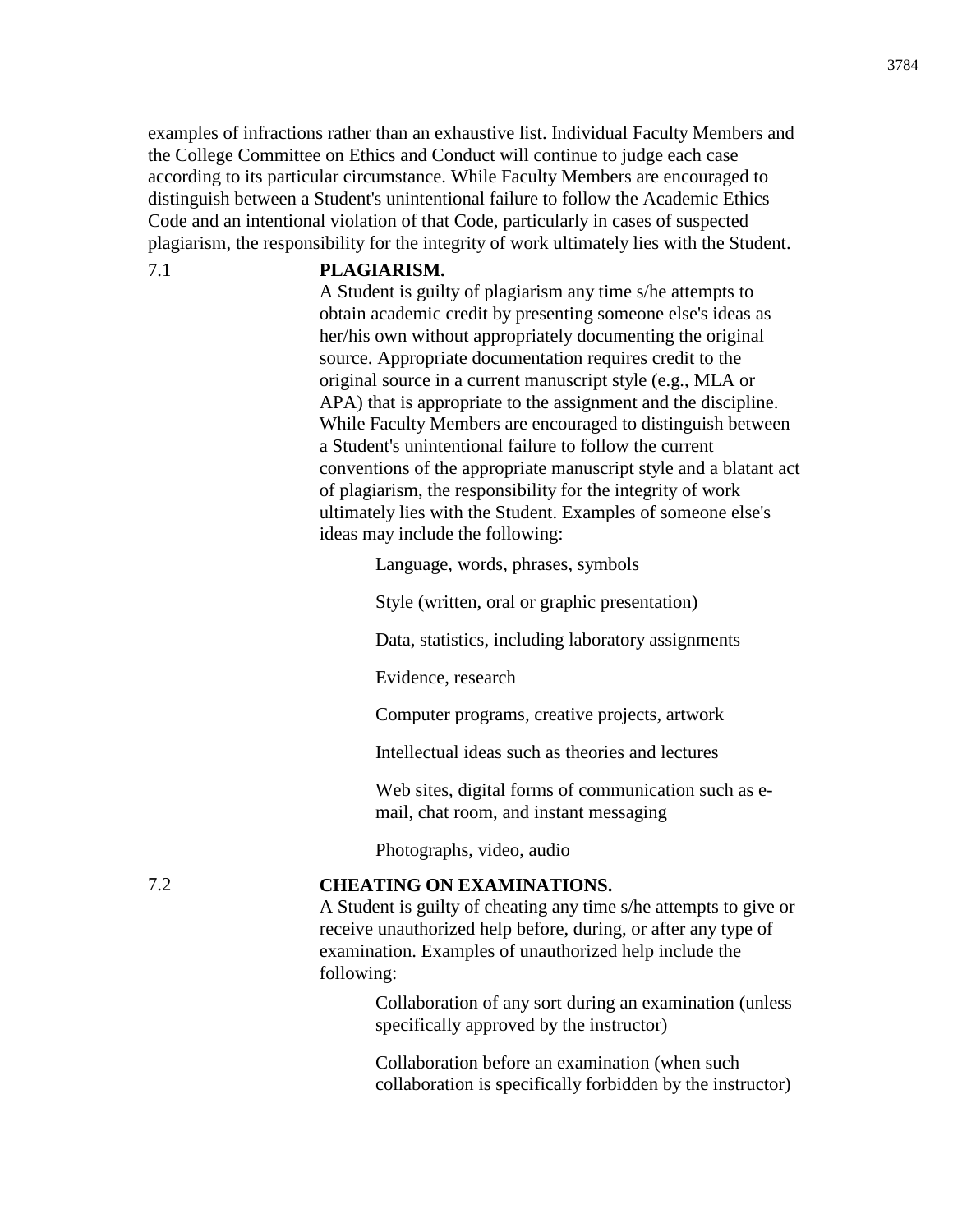|     | The use of notes, books, or other aids (e.g., cell phones,<br>computers or other electronic devices) during an<br>examination (unless permitted by the instructor)                                                                                                                                                                                                                                                                                                                                                                                                                                               |
|-----|------------------------------------------------------------------------------------------------------------------------------------------------------------------------------------------------------------------------------------------------------------------------------------------------------------------------------------------------------------------------------------------------------------------------------------------------------------------------------------------------------------------------------------------------------------------------------------------------------------------|
|     | Arranging for another person to take an examination in<br>one's place                                                                                                                                                                                                                                                                                                                                                                                                                                                                                                                                            |
|     | Looking on someone else's examination during the<br>examination period                                                                                                                                                                                                                                                                                                                                                                                                                                                                                                                                           |
|     | The unauthorized discussion of test items during the<br>examination period                                                                                                                                                                                                                                                                                                                                                                                                                                                                                                                                       |
|     | The passing of any examination information to Students<br>who have not yet taken the examination                                                                                                                                                                                                                                                                                                                                                                                                                                                                                                                 |
|     | There should be no conversation while any type of examination<br>is in progress unless specifically authorized by the instructor.                                                                                                                                                                                                                                                                                                                                                                                                                                                                                |
| 7.3 | MULTIPLE SUBMISSION.<br>Submitting all or some portion of the same work for credit more<br>than once, without the prior explicit consent of the instructor to<br>whom the material is being (or has in the past been) submitted.                                                                                                                                                                                                                                                                                                                                                                                 |
| 7.4 | <b>FORGERY.</b><br>Imitating another person's signature or mark on academic or<br>other official documents (e.g., the signing of a Faculty Member's<br>name to a College document).                                                                                                                                                                                                                                                                                                                                                                                                                              |
| 7.5 | <b>IMPERSONATION.</b><br>Assuming someone else's identity and/or pretending to be<br>someone else for the purpose of gaining academic credit.                                                                                                                                                                                                                                                                                                                                                                                                                                                                    |
| 7.6 | SABOTAGE.<br>Destroying, damaging, or stealing of another's work or working<br>materials (e.g., lab experiments, computer programs, term<br>papers, or projects). Also includes logging into another's<br>computer account to revise or delete any file or folder.                                                                                                                                                                                                                                                                                                                                               |
| 7.7 | UNAUTHORIZED COLLABORATION.<br>Collaborating on projects, papers, or other academic exercises<br>deemed inappropriate by the instructor(s). Although the usual<br>Faculty assumption is that work submitted for credit is entirely<br>one's own, standards on appropriate and inappropriate<br>collaboration vary widely among individual Faculty. Faculty<br>Members are expected, therefore, to establish explicit<br>expectations and standards. Students who want to confer or<br>collaborate with one another on work receiving academic credit<br>should make certain of the instructor's expectations and |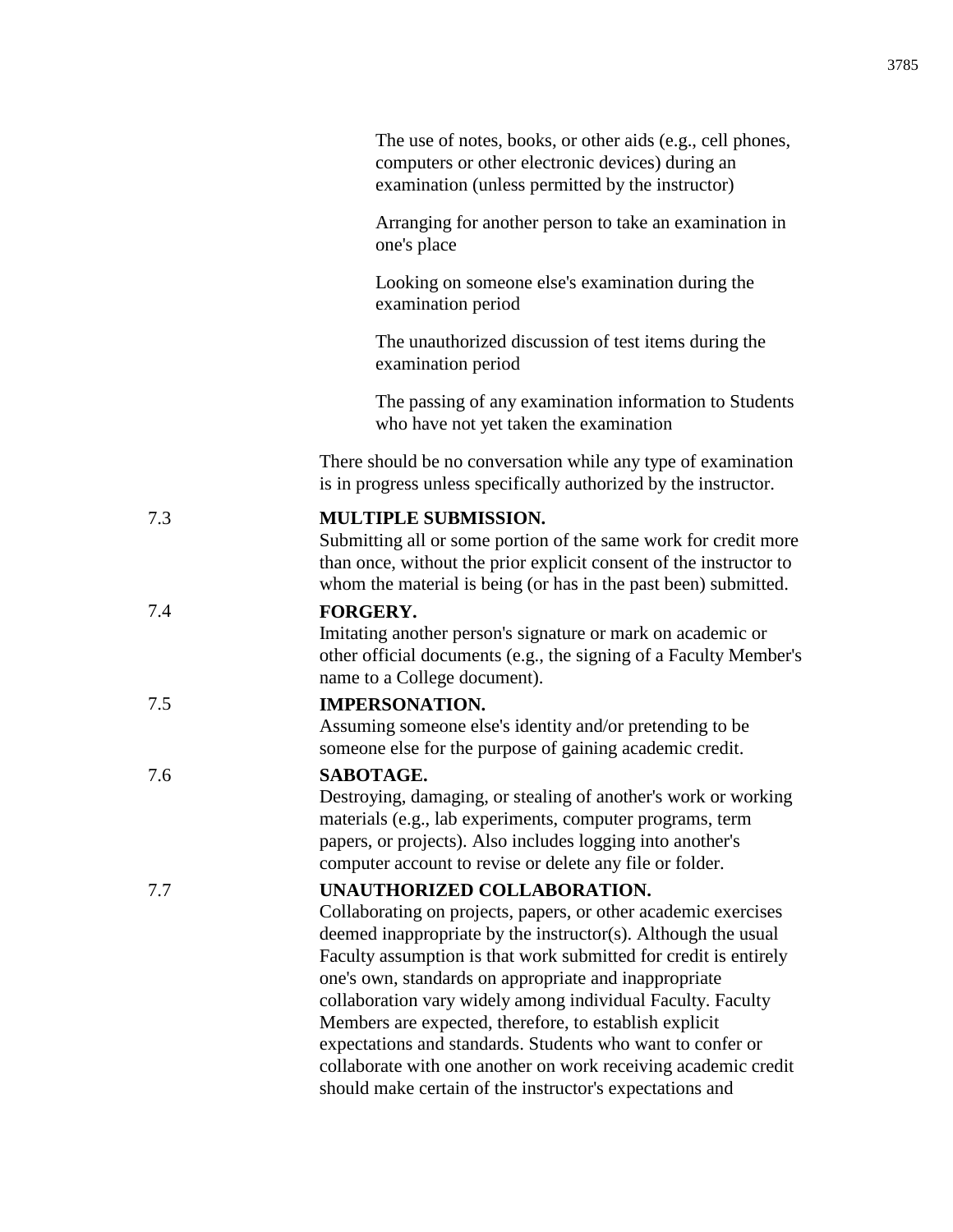standards.

| 7.8 | <b>FALSIFICATION.</b>                                                                            |
|-----|--------------------------------------------------------------------------------------------------|
|     | Misrepresenting materials or fabricating information in an                                       |
|     | academic exercise or assignment, including laboratory                                            |
|     | assignments (e.g., the false or misleading citation of sources, the                              |
|     | falsification of experiments or computer data, etc.). Falsification                              |
|     | also includes falsely claiming to have completed work during an<br>internship or apprenticeship. |
| 7.9 | <b>MISUSE OF LIBRARY OR COMPUTER RESOURCES.</b>                                                  |
|     | Removing uncharged materials from the Library Building,                                          |
|     | defacing or damaging materials, intentionally displacing or                                      |
|     | hoarding materials within the Library Building for one's                                         |
|     | unauthorized private use, or other abuse of reserve-book                                         |
|     | privileges. Or, without authorization, using the College's or                                    |
|     | another person's computer accounts, codes, passwords, or                                         |
|     | facilities; damaging computer equipment; or interfering with the                                 |
|     | operation of the computer system of the College. The College                                     |
|     | and Information Technology Services have established specific                                    |
|     | rules governing the use of computing facilities which appear                                     |
|     | under Article 5.4, Computer Ethics.                                                              |
|     |                                                                                                  |

#### **ARTICLE VIII.**

# **INFORMAL PROCEDURES FOR PROCESSING VIOLATIONS OF THE CODE OF ACADEMIC ETHICS**

# 8.1 **Academic Ethics**

A Student shall inform the Faculty Member responsible for the course or program when he/she acquires knowledge of violations of the Academic Ethics Code. Any College Official or a Faculty Member of a course or program for which he/she is responsible who has information that a Student may have violated the Academic Ethics Code may follow the procedures established in this Article VIII. The Chair of the Department responsible for the course may act on behalf of a Faculty Member.

# 8.2 **Single Violation**

When a Faculty Member suspects that a violation of the Academic Ethics Code has occurred, the Faculty Member shall take appropriate action. If the Faculty Member is not the instructor for the course involved, the appropriate Faculty Member should be notified immediately. Prior to imposing a sanction, the appropriate Faculty Member shall notify the Student as soon as possible regarding the alleged violation and proposed sanction. If the Student wishes to dispute either the allegation or the sanction, he or she shall immediately contact the Faculty Member to discuss the matter. If the Faculty Member finds the Student did violate one or more of the provisions of the Academic Ethics Code, the Faculty Member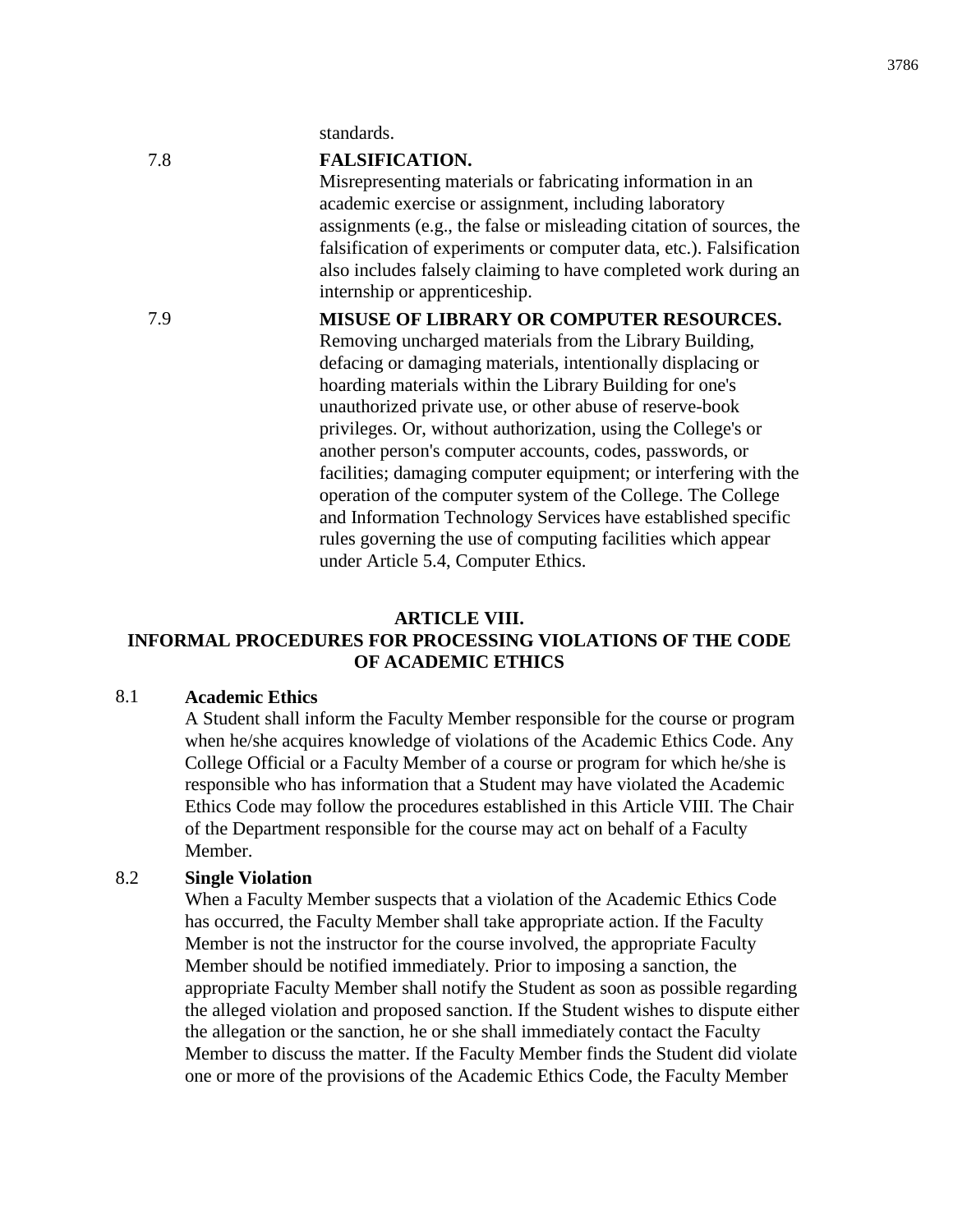may impose one (1) or a combination of the following sanctions:

- 8.2.1 Warning without further penalty
- 8.2.2 Retaking a test/examination; redoing a written assignment or laboratory assignment
- 8.2.3 Lowering a grade on a project, written assignment, laboratory assignment, or test/examination
- 8.2.4 Issuing a failing grade on a project, written assignment, laboratory assignment, or test/examination
- 8.2.5 Lowering a final course grade
- 8.2.6 Issuing a failing grade for the course (may not be used in cases of unintentional plagiarism)
- 8.2.7 Removal from a course (Academic Withdrawal), course of study, major or program, with the approval of the Department Chair
- 8.2.8 Imposing a penalty uniquely designed for the particular infraction. If, after meeting with the Faculty Member, the Student wishes to further dispute either the violation or the sanction, the Student may submit a request for a Hearing through the office of the Campus Coordinator as set forth in Article VIII within ten (10) days from the date the Faculty Member informs the Student of the violation and sanction. The Faculty Member is expected to inform the Student of the right to appeal through the Office of the Campus Judicial Coordinator if the sanction is unacceptable.

# 8.3 **Reporting**

Whenever a Faculty Member sanctions a Student for a violation of the Academic Ethics Code, the Faculty Member is expected to submit a "Violation of Academic Ethics Code Report" to the Campus Coordinator, advising that office of the Student's name, violation, and the sanction imposed. If a Faculty Member submits a "Violation of Academic Ethics Code Report," the student shall be notified of this report.

# 8.4 **Multiple Violations**

In the event a Student violates the Academic Ethics Code more than once, either within a single course or across multiple courses, the Vice President of Enrollment Management and Student Development may initiate proceedings under Article V to impose additional disciplinary sanctions, including removal from Degree or Certificate Program, suspension or expulsion from the College or any other sanction available to the Vice President under Article VI. The Article VI proceeding shall constitute a final resolution of the matter unless the Student submits a request for a Hearing through the office of the Campus Coordinator as set forth in Article VI within five (5) days from the date the sanction is imposed. The provisions of this article do not preclude a Faculty Member from pursuing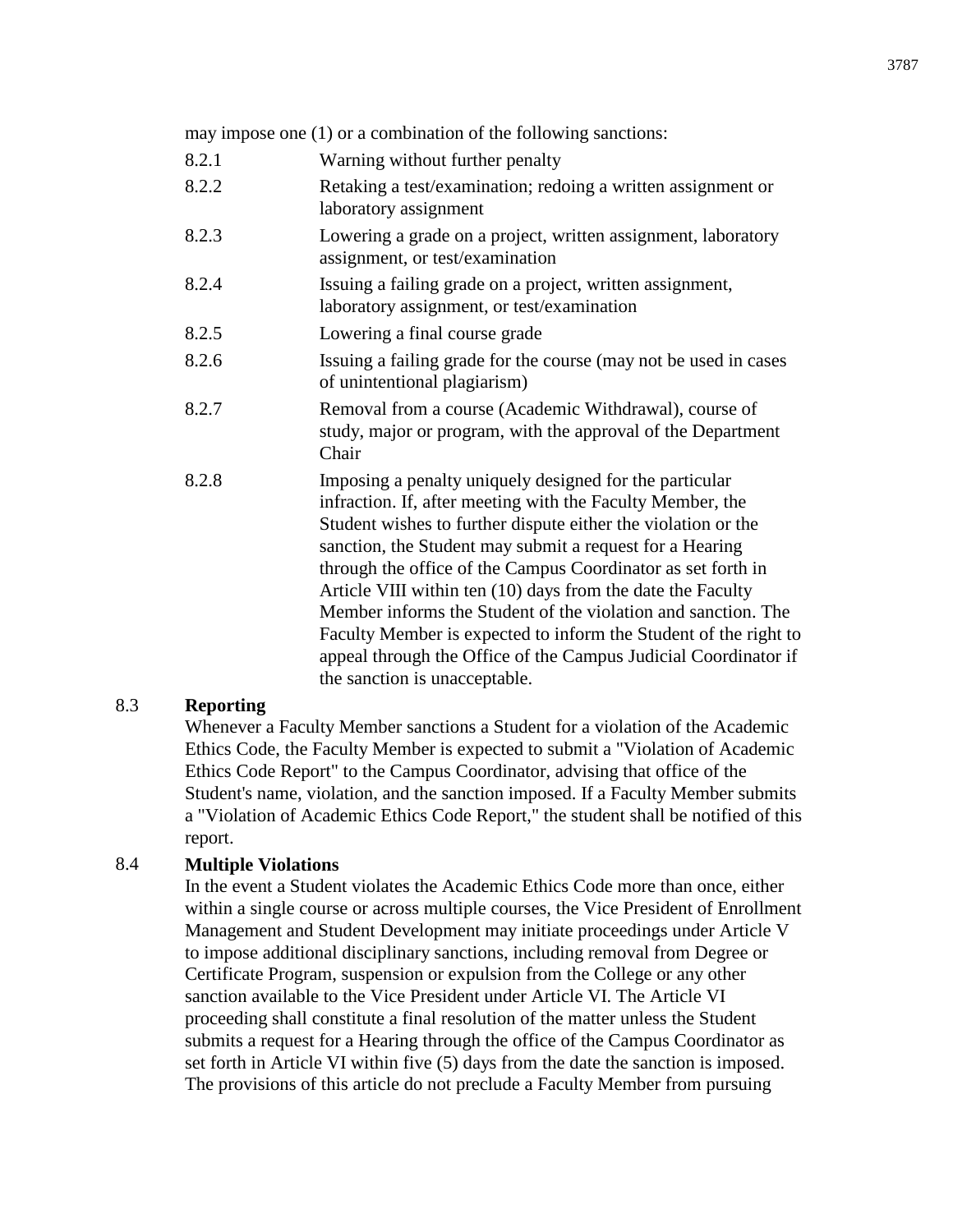additional sanctions under Article VII against students who have committed multiple violations, including removal from a course (Academic Withdrawal), course of study, major or program, with the approval of the Department Chair.

# **ARTICLE IX. HEARING PROCEDURES UNDER THE CODE OF CONDUCT**

- 9.1 In the event the accused timely files a written request for a Review Board hearing ("Hearing"), the procedure set forth in this Article IX shall apply to any alleged violation of the Code of Conduct.
- 9.2 Use of and Responsibility for Obtaining and Compensating an Advisor: During the Hearing an advisor may be allowed but such advisor must be individually obtained and compensated by the person(s) involved. Victims of Sexual Assault, Domestic Violence, Stalking or Dating Violence are also entitled to an advisor. In these situations advisors may participate in the process on behalf of both the alleged offender and the accuser at every stage of the proceeding including initial meetings with Public Safety or with the Vice President for Enrollment Management and Student Development. Advisors and individuals entitled to advisors may remain during the entire hearing.
- 9.3 The Campus Coordinator, once advised by an accused student that a Hearing has been requested, shall immediately notify the Committee on Ethics and Conduct and an impartial Review Board will be convened.
- 9.4 Within ten (10) days of the notification, a Hearing shall be held. Reasonable requests for adjournment by the campus coordinator, the accusing college official, the accused student or an individual accusing a student of Dating Violence, Domestic Violence, Stalking or Sexual Assault will be entertained and schedules will be accommodated to the extent possible.
- 9.5 The Review Board will be comprised of three members of the Ethics and Conduct Committee. It shall not contain more than one (1) administrator, one (1) faculty member, one (1) non-teaching professional or one (1) union member and shall always contain one (1) student. If the dispute arose from a particular department, no individual from that department is permitted to sit on the Review Board.
- 9.6 One of the members of the Review Board shall be designated as Chairperson and shall have the responsibility of reporting the decision of the Review Board to the appropriate College Official in writing.
- 9.7 The accused student and any student accusing another student of dating violence, domestic violence or sexual assault and the accusing college official shall be notified of the time, date and location of the hearing and shall have access to the case file for review. If the accused student does not appear for the Review Board Hearing and was properly notified of its date, time and place, the accused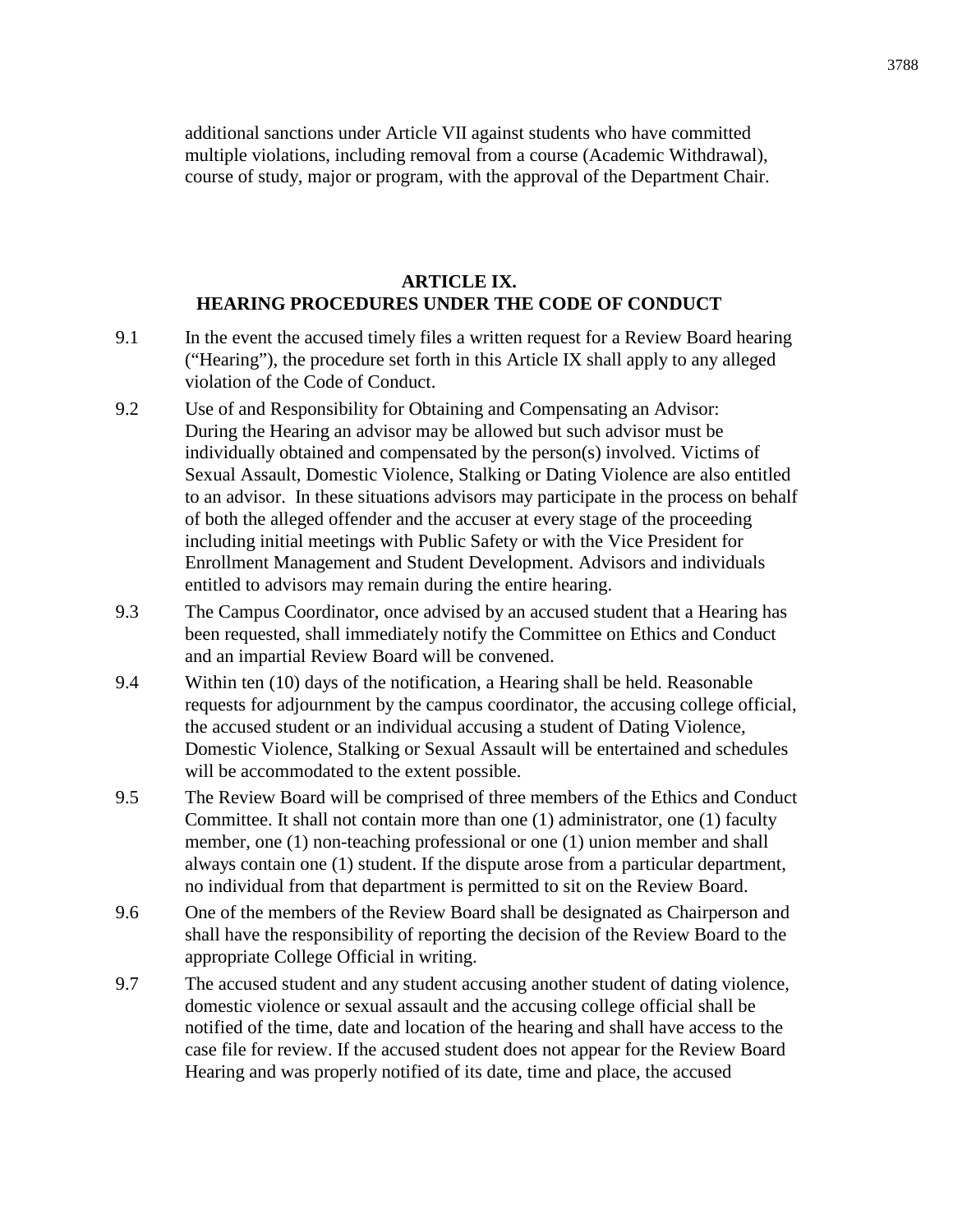individual shall be deemed to have forfeited his/her right to a Hearing and the sanction imposed by the Vice President or Faculty Member shall be automatically upheld.

- 9.8 The Review Board shall not be bound by the technical rules of evidence but may hear and receive any reports, documents, testimony, evidence or other information which is relevant and material to the issues, however, an individual's prior sexual conduct with the accused or other persons or their prior mental health history is always irrelevant in the case of an allegation of sexual assault. Other disciplinary records or criminal records of the accused may be admitted as to the sanction, if they are relevant to the facts at hand. The weight to be given to any evidence shall be determined solely by the Review Board.
- 9.9 The Review Board adjudication shall be transcribed or taped and those witnesses appearing before the Review Board shall be sworn.
- 9.10 Only the primary parties in interest, alleged victims of dating violence, domestic violence, stalking or sexual assault (and their advisors, if any), the transcriber, the members of the Review Board and the Coordinator of the Judicial System shall be present throughout the Hearing. The Hearing shall be conducted in private. The advisors may not speak for or take the place of a primary party in interest or a victim. HVCC reserves the right to ask any participant in the Review Board Process to be removed from a hearing if they cannot maintain order and respect for the proceedings and procedures herein.

# 9.11 Conduct of the Hearing

| 9.11.1 | The coordinator of the Judicial System may provide to the<br>Review Board and to the accused copies of documents to be<br>considered by the Review Board in advance of the Hearing to<br>the extent possible, but no party shall be limited to such<br>documents. The accuser in any case of dating violence, domestic<br>violence, stalking or sexual assault shall also be entitled to those<br>documents if they are introduced into evidence.                                                                                                                                                                                                                       |
|--------|-------------------------------------------------------------------------------------------------------------------------------------------------------------------------------------------------------------------------------------------------------------------------------------------------------------------------------------------------------------------------------------------------------------------------------------------------------------------------------------------------------------------------------------------------------------------------------------------------------------------------------------------------------------------------|
| 9.11.2 | The Chairperson will read the charges.                                                                                                                                                                                                                                                                                                                                                                                                                                                                                                                                                                                                                                  |
| 9.11.3 | Each party may make an opening statement, beginning with the<br>individual bringing the charge.                                                                                                                                                                                                                                                                                                                                                                                                                                                                                                                                                                         |
| 9.11.4 | The person bringing the charge, whether by a Faculty Member<br>or College Official accusing a Student of violating the Code of<br>Academic Ethics or the Vice President accusing any Student, or<br>Organization of violating the Campus Regulations will read,<br>summarize, or identify all of the material information which has<br>been submitted by witnesses, the Public Safety Office, or others.<br>Materials will usually consist of, but are not restricted to, a<br>summary case written by the Public Safety Office plus<br>statements from witnesses or other persons involved in the<br>situation. Documents shall also be submitted at this time if they |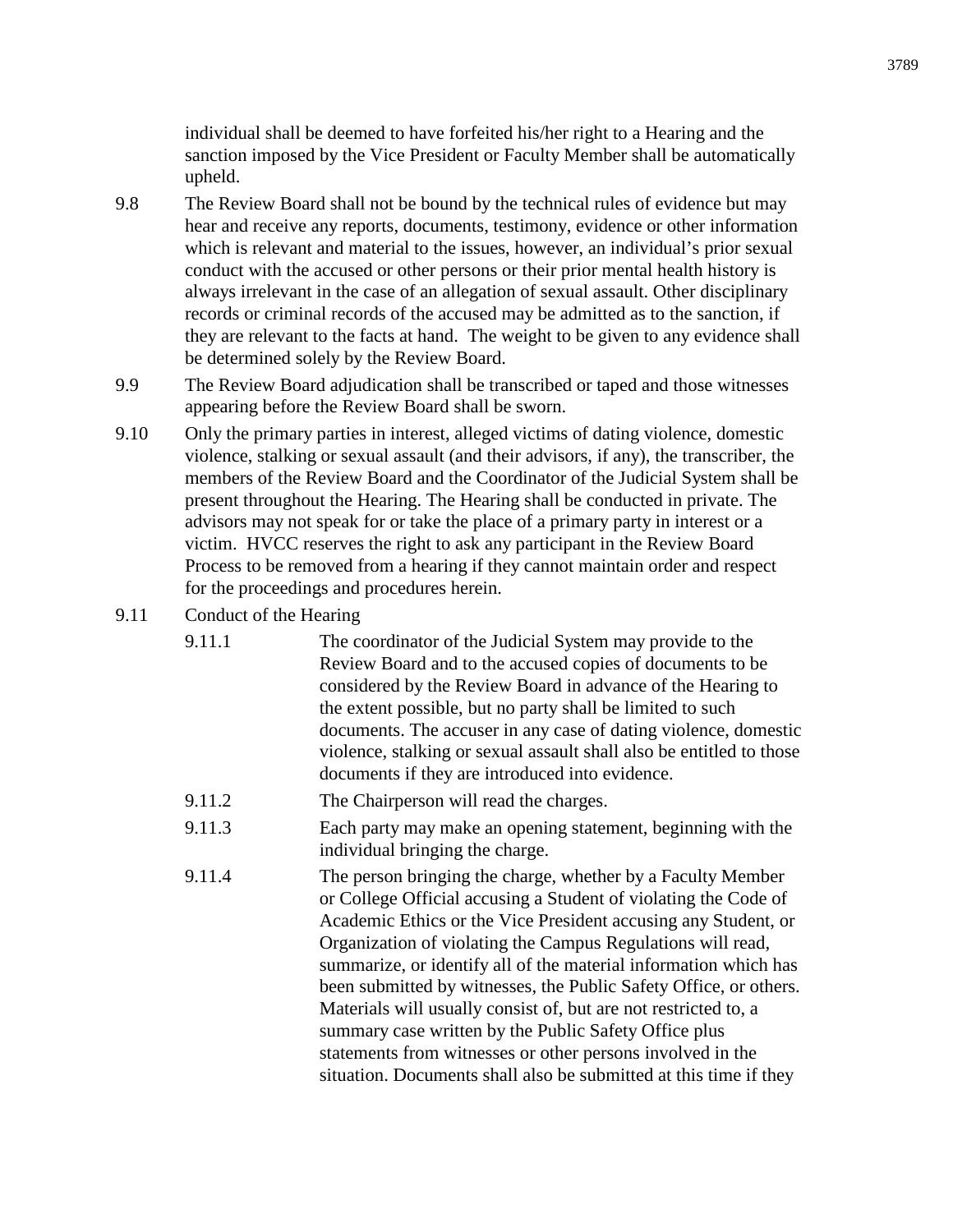|         | have not been previously provided. The Vice President or other<br>accusing party in the case of an allegation of the Academic<br>Ethics code may also give testimony, submit evidence or call<br>witnesses to give testimony or submit evidence or other<br>information. If requested any student who may be the victim of<br>dating violence, domestic violence or sexual assault may testify<br>by alternative means which could include telephonic testimony<br>or any other reasonable means available to insure their safety<br>and confidentiality.                                                                                                                                                           |
|---------|---------------------------------------------------------------------------------------------------------------------------------------------------------------------------------------------------------------------------------------------------------------------------------------------------------------------------------------------------------------------------------------------------------------------------------------------------------------------------------------------------------------------------------------------------------------------------------------------------------------------------------------------------------------------------------------------------------------------|
| 9.11.5  | The accused party, any student who may be the victim of dating<br>violence, domestic violence, stalking or sexual assault and the<br>members of the Review Board may ask questions of any<br>witness. An individual making an allegation of dating violence,<br>domestic violence or stalking may ask questions of the accused<br>via the Review Board members or directly to the accused. After<br>the submitted materials and evidence have been read, the<br>accused will have the opportunity to refute or explain the<br>materials or evidence or add information. The accused may<br>choose to remain silent and not make any statements or<br>participate in the discussion. The accused may call witnesses. |
| 9.11.6  | Each party will be provided an opportunity to give a summation<br>of their respective positions. Any student who may be the victim<br>of domestic violence, dating violence or sexual assault will have<br>the opportunity to make or read a victim impact statement.                                                                                                                                                                                                                                                                                                                                                                                                                                               |
| 9.11.7  | The Chairperson will conclude the Hearing when he or she is<br>satisfied that all information has been submitted.                                                                                                                                                                                                                                                                                                                                                                                                                                                                                                                                                                                                   |
| 9.11.8  | The Review Board will then convene in closed session and<br>consider only information presented at the Hearing. If necessary,<br>the Review Board may adjourn and reconvene, ask for further<br>documentation, or call or recall witnesses with the assistance of<br>the Campus Coordinator, if required.                                                                                                                                                                                                                                                                                                                                                                                                           |
| 9.11.9  | If the Review Board feels the infraction did not occur, they shall<br>state so in their written opinion.                                                                                                                                                                                                                                                                                                                                                                                                                                                                                                                                                                                                            |
| 9.11.10 | If the Review Board finds, by a preponderance of the evidence,<br>the infraction did occur, they must first consider the<br>recommended sanction.                                                                                                                                                                                                                                                                                                                                                                                                                                                                                                                                                                   |
| 9.11.11 | If the Review Board rejects in whole or in part the imposed<br>and/or recommended sanction(s), the new findings must be<br>based on substantial evidence in the record and the rationale<br>shall be included in their opinion.                                                                                                                                                                                                                                                                                                                                                                                                                                                                                     |
| 9.11.12 | The decision of the Review Board as to whether the alleged<br>infraction occurred and whether the sanction imposed is                                                                                                                                                                                                                                                                                                                                                                                                                                                                                                                                                                                               |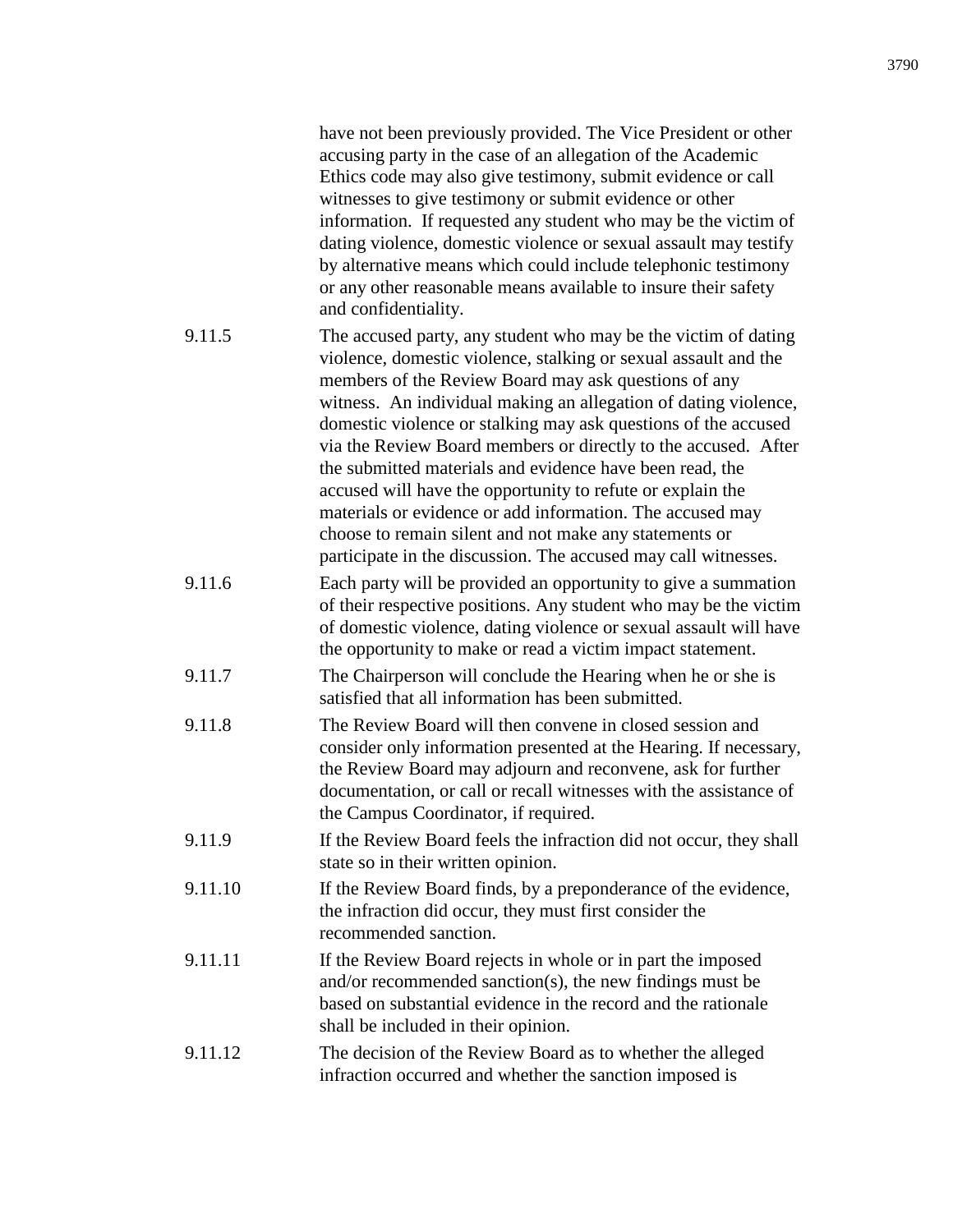appropriate shall be made based on the information presented at the Hearing. The decision shall be in writing and delivered to the parties and to any individual accusing a student of dating violence, domestic violence, stalking or sexual assault and/or to any advisor.

# **ARTICLE X. APPEALS**

10.1 Within seven (7) days of the delivery of the decision of the Review Board, either party or an individual who made an allegation of dating violence, domestic violence, stalking or sexual assault may appeal the decision, in writing, and submit the appeal to the Campus Judicial Coordinator. An appeal may be taken from either the finding or from the sanction imposed.

Grounds for Appeal are limited to:

- An allegation that a procedural error occurred,
- An allegation that newly discovered evidence has materialized that would have affected the outcome of the hearing, or
- An allegation that the finding of the Review Board was arbitrary or capricious.
- 10.2 The Campus Judicial Coordinator will forward the appeal to the other party or parties and any alleged victim of domestic violence, dating violence, stalking or sexual assault who may submit a written response which must be received within three (3) days of the receipt of the appeal. The opposing party is under no obligation to respond to an appeal.
- 10.3 Within ten (10) days of receiving the appeal the Campus Coordinator will present it to an Appeals Board which will be made up of 3 members of the Ethics and Conduct Committee. No member of the Appeals Board may have any conflict of interest in hearing the Appeal, no member of the original Review Board may also sit on the Appeals Board, and it is not required that a student be a member of an Appeals Board..
- 10.4 The Appeals Board, after receipt of such appeal, shall make a final adjudication and determination in the matter based solely on the record and the written appeal and responses. The Appeals Board may either amend the decision of the Review Board if they find their decision to have been arbitrary or capricious or they may return the matter to the Review Board if they have found that newly discovered evidence or correcting a procedural error might have affected the original decision.
- 10.5 The accused individual, the accusing faculty member or college official as well as any alleged victim in the case of an allegation of dating violence, domestic violence, stalking or sexual assault shall be notified of the final decision of the Appeals Board by the Campus Coordinator. There shall be no further appeals.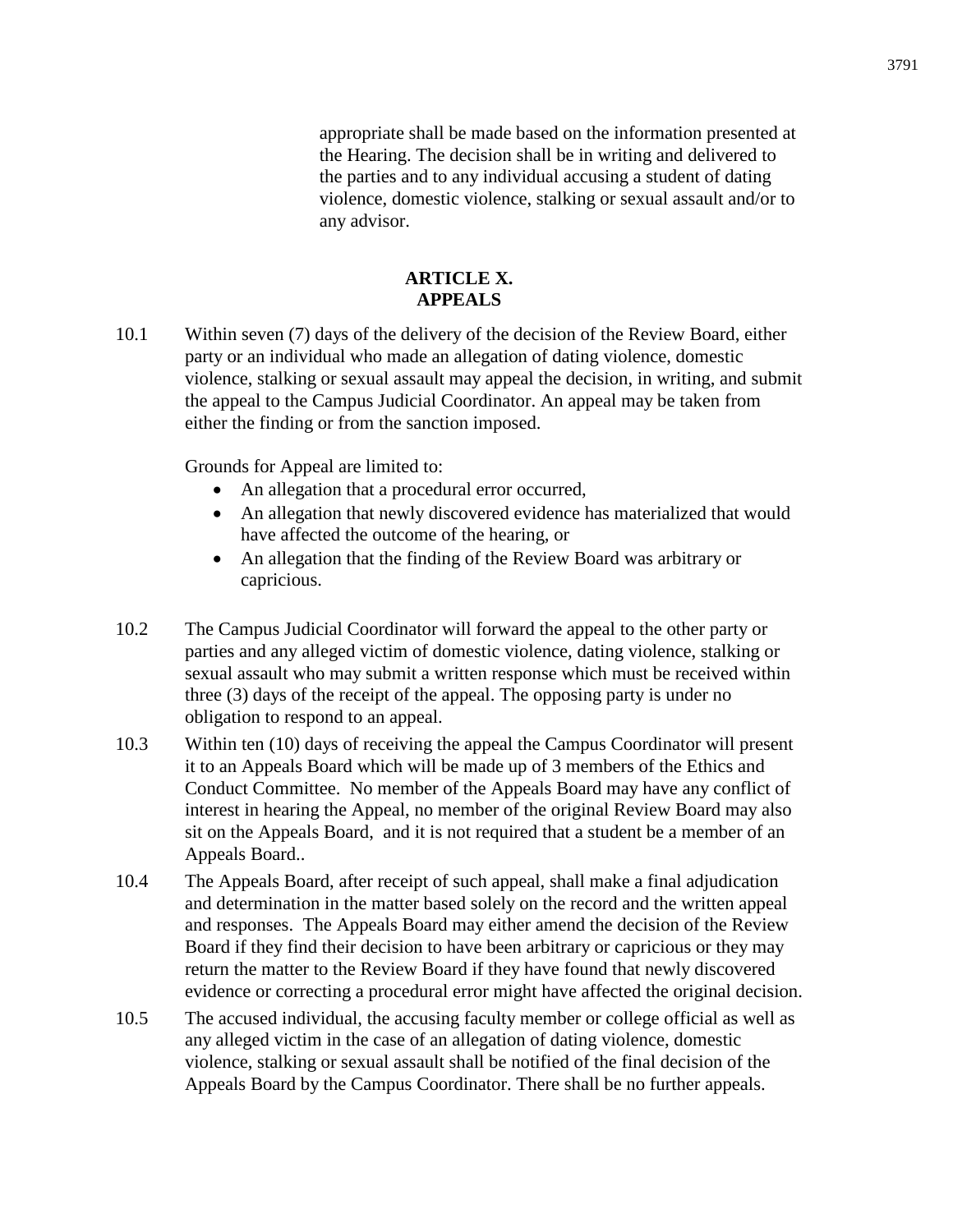<sup>1</sup> **Applicable Laws and Criminal Penalties for Bias and Hate related Crimes. The federal government and more than 40 states, including New York, have hate crime statutes.**

**1) Federal Laws**

\_\_\_\_\_\_\_\_\_\_\_\_\_\_\_\_\_\_\_\_

- **a) 10 USC 245 Hate Crimes Prevention Act of 1999-This act prohibits persons from interfering with and individual's federal right (e.g. voting or employment) by violence or threat of violence due to his or her race, color, religion, or national origin. This act allows for more authority for the federal government to investigate and prosecute hate crime offenders who committed their crime because of perceived sexual orientation, gender identity, gender or disability of the victim. It also permits the federal government to prosecute without having to prove that the victim was attacked because he or she was performing a federally protected activity.**
- **b) Violent Crime Control and Law Enforcement Act of 1994-A part of the 1994 Crime Act, the Hate Crime Sentencing Enhancement Act provides for longer sentences where the offense is determined to be a hate crime. A longer sentence may be imposed if it is proven that a crime against a person or property was motivated by "race, color, religion, national origin, ethnicity, gender, disability, or sexual orientation."**
- **c) 28 USC 534 Crime Statistics Act of 1990-this act requires the Department of Justice to collect data on hate crimes. Hate crimes are defined as "manifest prejudice based on race, religion, sexual orientation or ethnicity." These statistics are compiled by the FBI using the Uniform Crime Reporting system. The Crime Act of 1994 also requires the FBI to collect data on hate crimes based on disability.**
- **2) New York State Law**
- **a) Hate Crimes act of 2000, Penal Law Article 485-This law enhances criminal penalties for a long list of enumerated crimes when perpetrators intentionally select a target based on the victim's actual or perceived race, color, national origin, ancestry, gender, religion, religious practice, age, disability or sexual orientation. The law also requires the state to collect, analyze and annually report on data regarding hate crime throughout the state.**
- **b) NY Civil Rights Law § 40-c-Prohibits discrimination or harassment based on race, creed, color, national origin, sex, or disability. Violation of this provision shall constitute a class A misdemeanor and subjects the perpetrator to a civil action brought by the victim for damages.**
- **c) New York Penal Law § 240.30- Covers aggravated harassment against a person "because of a belief or perception regarding a person's race, color, national origin, ancestry, gender, religion, religious practice, age sexual orientation, regardless of whether the perception is correct."**

**NYS Penal Law § 240.31- Enhances penalty for aggravated harassment.**

Upon a motion by Ms. Conroy, seconded by Mr. Lang, the following **POLICIES AND** resolution was adopted unanimously. **PROCEDURES**

**Resolved**, that the request for approval of the following policies and **CAMPUS SaVE** procedures pursuant to the campus SaVE provisions of the Violence Against **PROVISIONS OF** Women Act (VAWA), be, and hereby are, approved, as follows: **VAWA**

# **Policies and Programming Pursuant to the Campus SaVE Provisions of the Violence Against Women Act**

**Administered by The Office of the Vice President for Enrollment Management and Student Development, Title IX Coordinator.**

- I. Introduction
- II. Where to Go For Help
- III. Sexual Violence Victim/Survivor's Bill of Rights

**PURSUANT TO THE**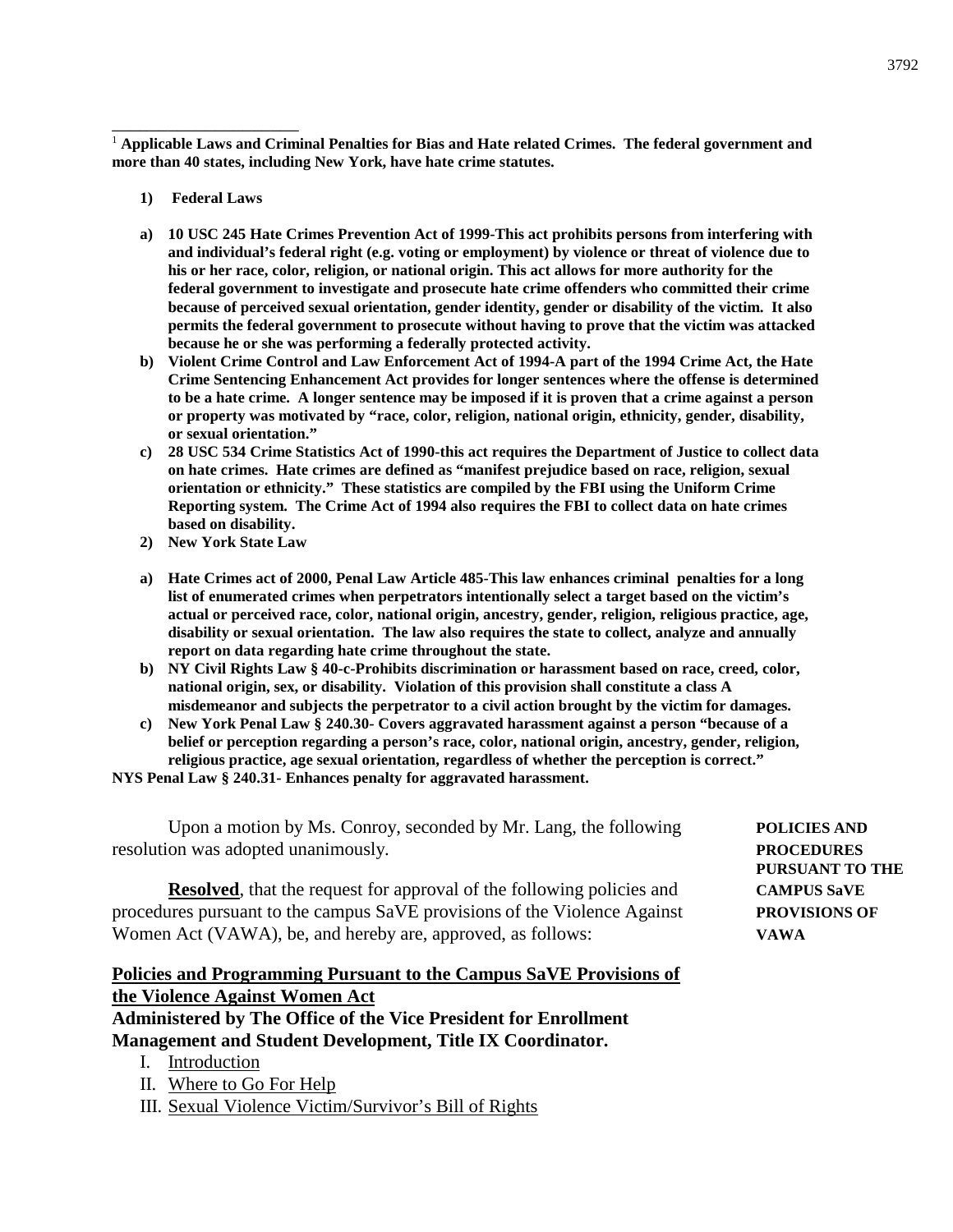- IV. Sexual Violence Response Policy
- V. The Prevention of Sexual Offenses
- VI. Student Conduct Process Rights

# I. Introduction

Hudson Valley Community College respects the freedom of all students to learn in an environment free of harassment, intimidation or violence in any form. The College Community supports victims of sexual assault, stalking, dating violence and domestic violence by strictly enforcing its code of conduct against offenders and by providing support services to victims. These incidents will not be tolerated on the College Campus.

Domestic Violence is defined by Hudson Valley Community College as any act which would constitute a violation of the penal law, including, but not limited to loud disruptive arguing, threats of violence, assaults, harassment including through social media or electronic communication, any nonconsensual sexual activity, damaging property, theft, unwanted physical activity of any kind, stalking or any other unwanted or unwelcomed activity if the incident occurs between spouses, intimate partners, former spouses or intimate partners.

Dating Violence is defined by Hudson Valley Community College as any act as articulated above that occurs between individuals who are or were engaged in a social relationship of a romantic or intimate nature.

Sexual Assault: A physical sexual act or acts committed against another person without consent. Sexual assault is an extreme form of sexual harassment. Sexual assault includes what is commonly known as "rape" (including what is commonly called "date rape" and "acquaintance rape"), fondling, statutory rape and incest. For statutory rape, the age of consent in New York State is 17 years old.<sup>ii</sup>

Stalking is defined by Hudson Valley Community College as intentionally engaging in a course of conduct, directed at a specific person that is likely to cause a reasonable person to fear for his or her safety or the safety of others. Examples include, but are not limited to, repeatedly following such person(s), repeatedly committing acts that alarm, cause fear, or seriously annoy such other person(s) and that serve no legitimate purpose and repeatedly communicating by any means, including electronic means, with such person in a manner likely to intimidate, annoy, or alarm him or her. Such acts may be considered stalking by the college at any time but particularly where there has been clear communication that this contact is unwanted.

Affirmative Consent is defined by Hudson Valley Community College as a knowing, informed, voluntary and mutual decision between all participants to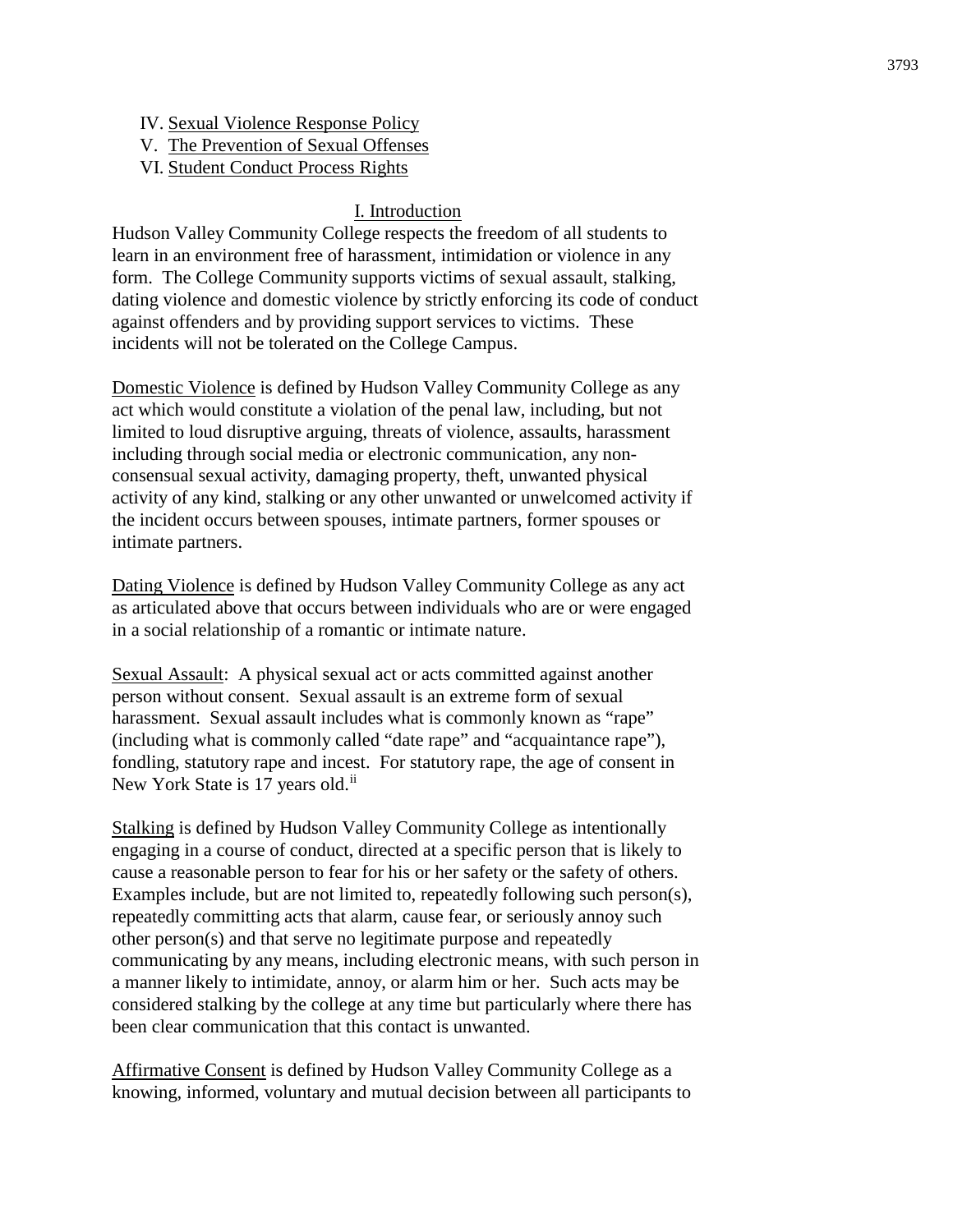engage in sexual activity. Consent can be given by words or actions, as long as those words or actions create clear permission regarding willingness to engage in the sexual activity. Silence or lack of resistance, in and of itself, does not demonstrate consent. The definition of consent does not vary based upon a participant's sex, sexual orientation, gender identity or gender expression. Affirmative consent must be clear and unambiguous. Seeking and having consent accepted is the responsibility of the person(s) initiating each specific sexual act regardless of whether the person initiating the act is under the influence of drugs and/or alcohol. Consent to any sexual act or prior consensual sexual activity between or with any party does not constitute consent to any other sexual act. Consent may be initially given but withdrawn at any time. When consent is withdrawn or cannot be given, sexual activity must stop. Consent cannot be given when a person is incapacitated. Incapacitation occurs when and individual lacks the ability to fully and knowingly choose to participate in sexual activity. Incapacitation includes impairment due to drugs or alcohol (whether such use is voluntary or involuntary), the lack of consciousness or being asleep, being involuntarily retrained, if any of the parties are under the age of 17, or if and individual otherwise cannot consent. Consent cannot be given when it is the result of any coercion, intimidation, force, or threat of harm.

As articulated in paragraph 4.1 Hudson Valley Community College reserves the right to prosecute certain violations of the Code of Conduct even if they occur off-campus.

#### II. Where to Go for Help

**Victims of Sexual Violence, Domestic Violence or Dating Violence should seek immediate assistance. Counseling and support services can be accessed by contacting the appropriate Title IX Coordinator as articulated in the College's Anti-Discrimination and Harassment Policy. Assistance and counseling services may also be obtained by contacting:**

**Public Safety by dialing 911 from any campus phone or by calling (518) 629-7210 from any cell phone or off-campus phone.**

**College Health Service (518) 629-7468**

**The Center for Counseling and Transfer (518) 629-7320**

**Rensselaer County 24 hour Rape Crisis Center at Samaritan Hospital, Troy, NY (518) 271-3257 or**

**Sexual Assault and Crime Victim's Assistance at Samaritan Hospital, Troy, NY (518) 271-3639**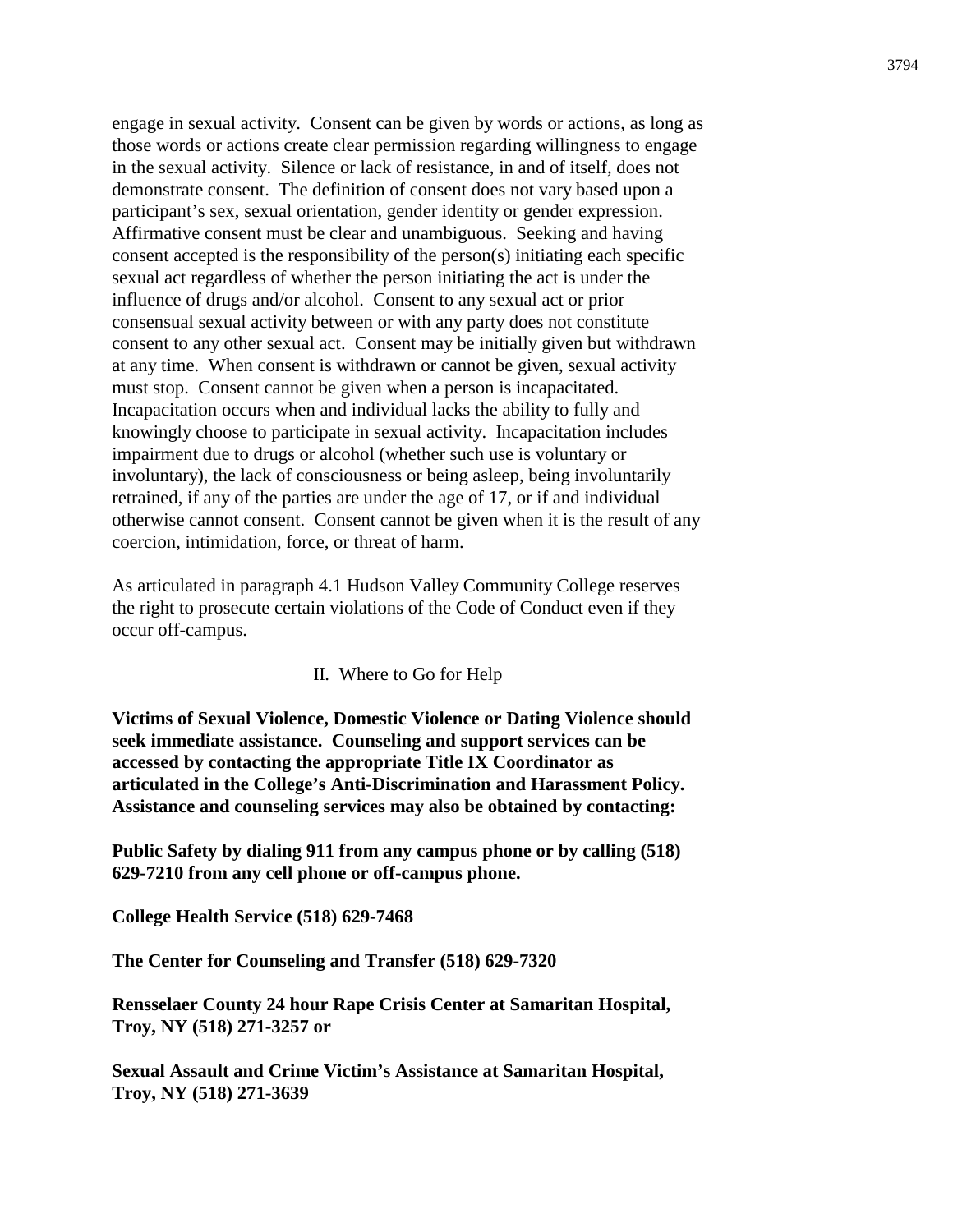**By contacting any local law enforcement agency or hospital emergency room.**

# **CONFIDENTIALITY:**

# Options for Confidentially Disclosing Sexual Violence

The State University of New York and HVCC want you to get the information and support you need regardless of whether you would like to move forward with a report of sexual violence to campus officials or to police. You may want to talk with someone about something you observed or experienced, even if you are not sure that the behavior constitutes sexual violence. A conversation where questions can be answered is far superior to keeping something to yourself. Confidentiality varies, and this document is aimed at helping you understand how confidentiality applies to different resources that may be available to you.

# **Privileged and Confidential Resources**

Individuals who are *confidential* resources will not report crimes to law enforcement or college officials without your permission, except for extreme circumstances, such as a health and/or safety emergency. At HVCC this includes:

- Counseling Services (518) 629-7320
- College Ministry (518) 629-7168
- Health Office (518) 629-7468

Off-Campus options to disclose sexual violence, dating violence and domestic violence *confidentially* include (note that these outside options do not provide any information to the campus):

- Unity House (518) 272-5917
- Rensselaer County 24 hour Rape Crisis Center at Samaritan Hospital, Troy, NY (518) 271-3257 or
- Sexual Assault and Crime Victim's Assistance at Samaritan Hospital, Troy, NY (518) 271-3639

Note that even individuals who can typically maintain confidentiality are subject to exceptions under the law, including when an individual is a threat to him or herself or others and the mandatory reporting of child abuse.

# **Privacy versus Confidentiality:**

Even Hudson Valley Community College offices and employees who cannot guarantee confidentiality will maintain your privacy to the greatest extent possible. The information you provide to a non-confidential resource will be relayed only as necessary for the Title IX Coordinator to investigate and/or seek a resolution. The Title IX Coordinator or designee, who is responsible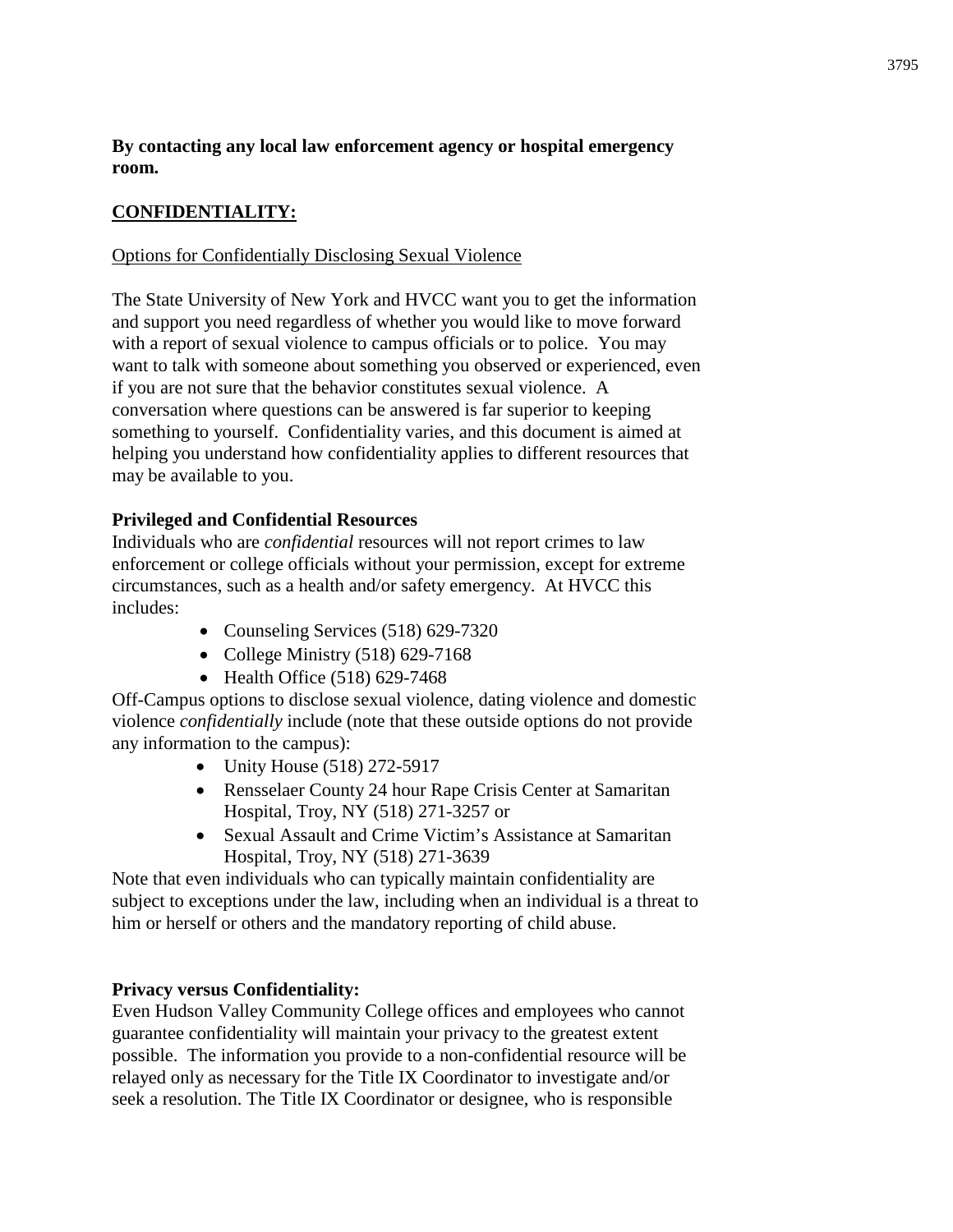under the law for tracking patterns and spotting systemic issues. Hudson Valley Community College will limit the disclosure as much as possible, even if the Title IX Coordinator determines that the request for confidentiality cannot be honored.

Reports of certain crimes occurring in certain geographic locations will be included in the Hudson Valley Community College's Clery Act Annual Security Report in an anonymized manner that neither identifies the specifics of the crime or the identity of the victim.

# **Requesting Confidentiality: How Hudson Valley Community College Will Weigh the Request and Respond:**

If you disclose an incident to a Hudson Valley Community College employee who is responsible for responding to or reporting sexual violence or sexual harassment, but wish to maintain confidentiality or do not consent to the institution's request to initiate an investigation, the Title IX Coordinator must weigh your request against our obligation to provide a safe, non-discriminatory environment for all members of our community, including you.

We may seek consent from you prior to conducting an investigation. You may decline to consent to an investigation, and that determination will be honored unless the Hudson Valley Community College's failure to act may result in harm to you or other members of the Hudson Valley Community College community. Honoring your request may limit our ability to meaningfully investigate and pursue conduct action against an accused individual. If we determine that an investigation is required, we will notify you and take immediate action as necessary to protect and assist you.

We will assist you with accommodations regardless of your reporting choices. The Title IX Coordinator can assist any victim/survivor with services available on Campus. We also may take proactive steps, such as training or awareness efforts, to combat sexual violence in a general way that does not identify you or the situation you disclosed.

# **Factors Considered in Weighing a Request for Confidentiality:**

In determining whether Hudson Valley Community College must proceed with a report of sexual violence, domestic violence or dating violence despite a request for confidentiality, the College will consider many factors, including but not limited to:

- The increased risk that the accused will commit additional acts of violence
- Whether the accused has a history of violent behavior or is a repeat offender
- Whether the accused used a weapon
- Whether the victim is a minor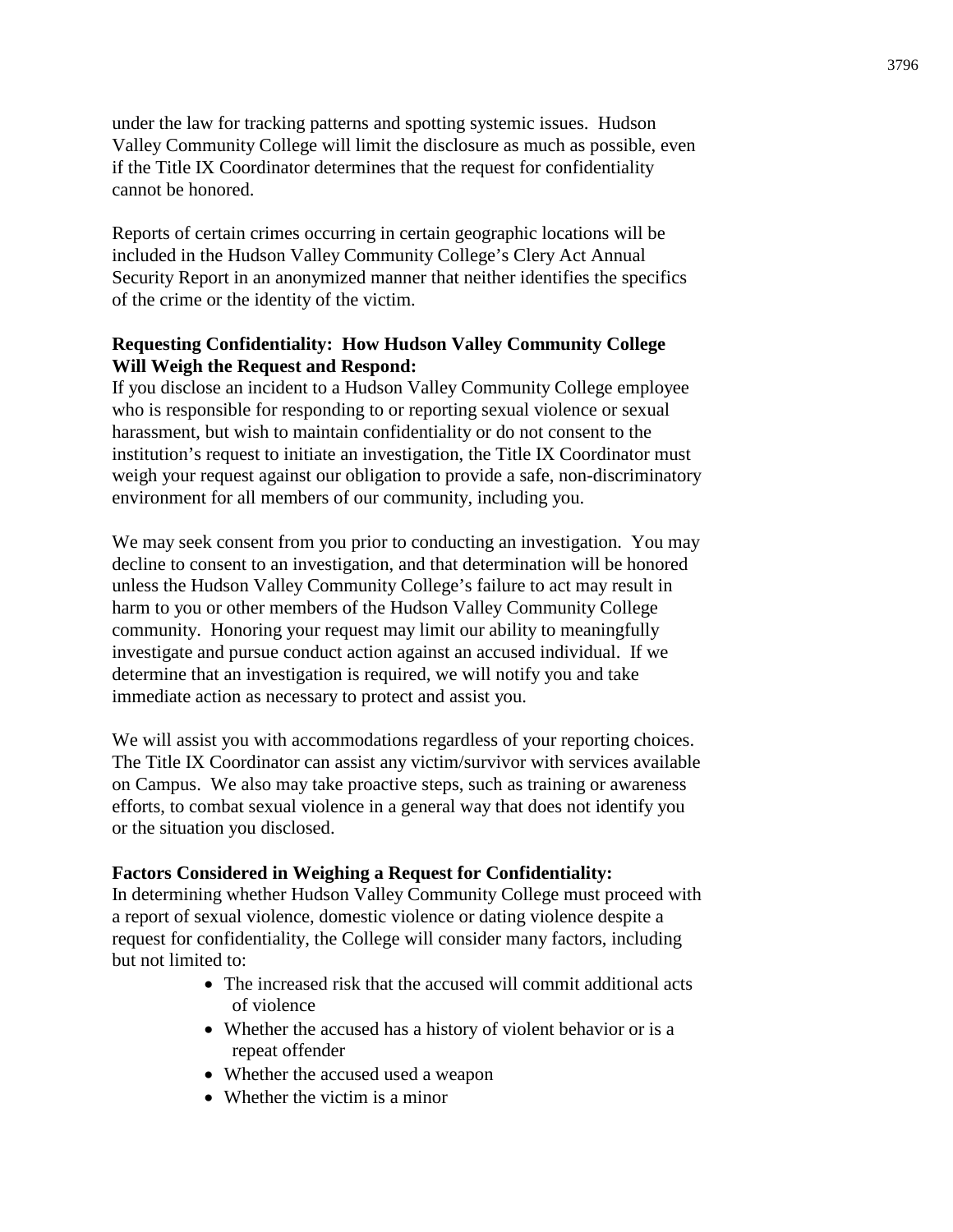- Whether the incident represents escalation, such as a situation that previously involved sustained stalking
- Whether we possess other means to obtain evidence such as security footage, and whether the report reveals a pattern of perpetration at a given location or by a particular group.
- An official who can offer privacy may still be required by law and college policy to inform one or more college officials about the incident, including but not limited to, the Title IX Coordinator.

**GOOD SAMARITAN POLICY: The health and safety of every student at Hudson Valley Community College is of utmost importance. Hudson Valley Community College recognizes that students who have been drinking and/or using drugs (whether such use is voluntary or involuntary) at the time that violence, including but not limited to domestic violence, dating violence, stalking or sexual assault occurs may be hesitant to report such incidents due to fear of potential consequences for their own conduct. HVCC strongly encourages students to report domestic violence, dating violence stalking, or sexual assault to institutional officials. A bystander acting in good faith or a reporting individual acting in good faith that discloses any incident of domestic violence, dating violence, stalking or sexual assault to HVCC officials or law enforcement will not be subject to HVCC code of conduct action for violations of alcohol and/or drug use policies occurring at or near the time of the commission of the domestic violence, dating violence stalking or sexual assault.**

**Hudson Valley Community College supports students who reach out for assistance in the case of a medical emergency, as well as supports the student whom is helped. Therefore, a student or student organization seeking medical treatment for him/herself, or for any other student who is in immediate medical need, or any student who is the recipient of the emergency medical help particularly if the student is seeking medical help for any student who is the victim of a crime or may need immediate medical attention due to the use of alcohol or other drugs, will not be subject to disciplinary sanctions related to their own violation of using or possessing alcohol or other drugs on or off campus. The college strongly encourages bystanders to respond to potentially dangerous situations by reporting the incident promptly without fear of reprisal. However, if the circumstances dictate, the school reserves the right to notify parents of students under the age of 21 or to encourage counseling for students at any time if the well-being of the student is at risk.**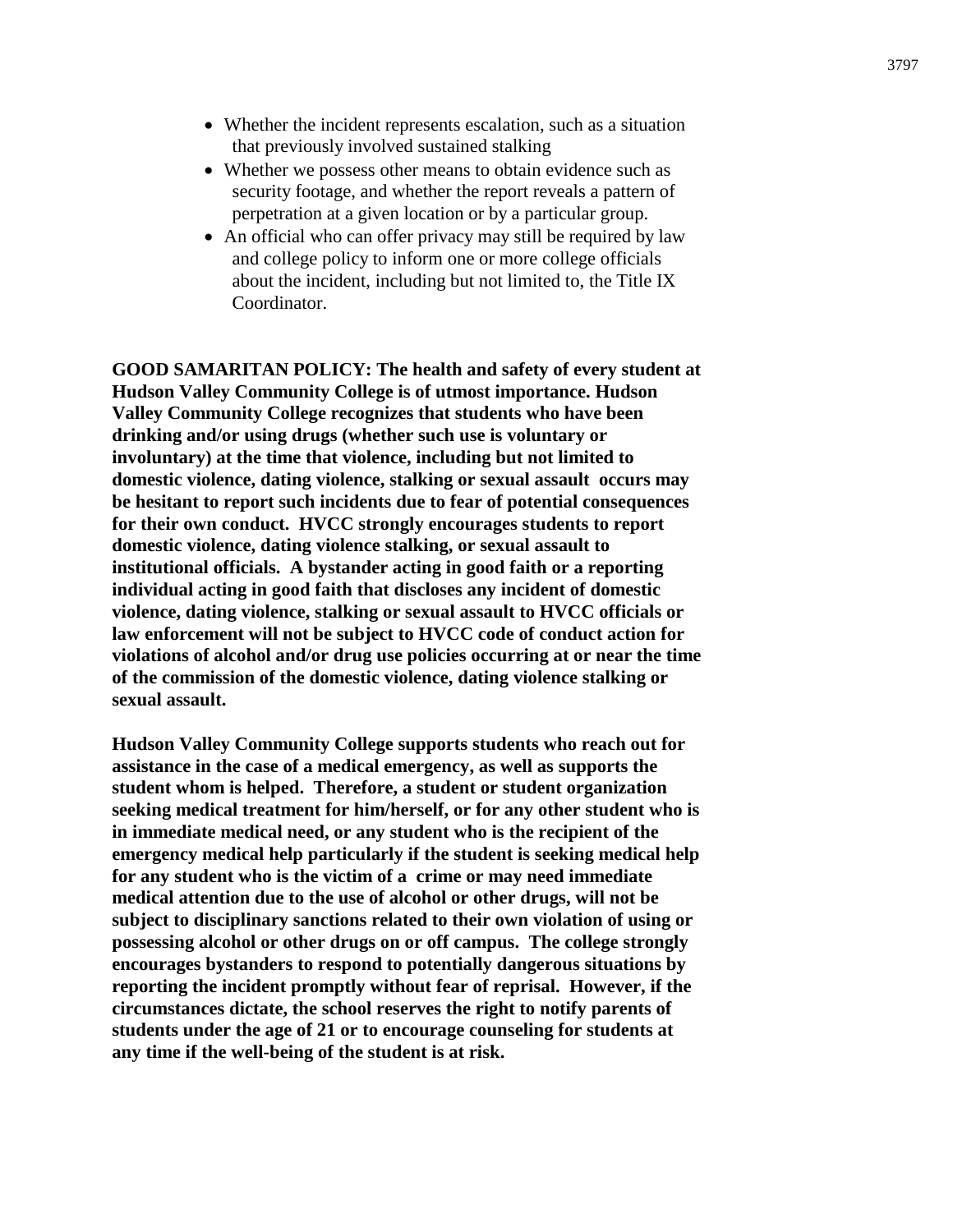**ORDERS OF PROTECTION: An order of protection may be obtained through your local criminal court if a criminal charge is pending or through family court if the incident occurred between family members or intimate partners. On campus directives to stay away or limit contact may be obtained through the Vice President for Enrollment Management and Student Development or his designee. Any student may contact Public Safety or the Title IX Coordinator for advice regarding the violation and enforcement of an order of protection issued by a court or an on campus directive.**

# **III. SEXUAL VIOLENCE VICTIM/SURVIVOR'S BILL OF RIGHTS**

The State University of New York and Hudson Valley Community College are committed to providing options, support and assistance to victims and survivors of sexual assault, domestic violence, dating violence and stalking to ensure that they can continue to participate in college-wide and campus employment, programs and activities. All victims and survivors of these crimes and violations regardless of race, color, national origin, religion, creed, age, disability, sex, gender identity, or expression sexual orientation, familial status, pregnancy, predisposing genetic characteristics, military status, domestic violence victim status, or criminal conviction, have the following rights regardless of whether the crime or violation occurs on campus or off campus.

All Students have a right to:

- Make a report to local law enforcement and/or state police;
- Have disclosures of domestic violence, dating violence, stalking, and sexual assault treated seriously;
- Make a decision about whether or not to disclose a crime or violation and participate in the judicial or conduct process and/or criminal justice process free from pressure by the institution;
- Participate in a process that is fair, impartial, and provides adequate notice and a meaningful opportunity to be heard;
- Be treated with dignity and to receive from the institution courteous, fair, and respectful health care and counseling services, where available;
- Be free from any suggestion that the reporting individual is at fault when these crimes and violations are committed, or should have acted in a different manner to avoid such crimes or violations;
- Describe the incident to as few institutional representatives as practicable and not be required to unnecessarily repeat a description of the incident;
- Be protected from retaliation by the institution, any student, the accused and/or the respondent, and/or their friends, family and acquaintances within the jurisdiction of the institution;
- Access to at least one level of appeal of a determination;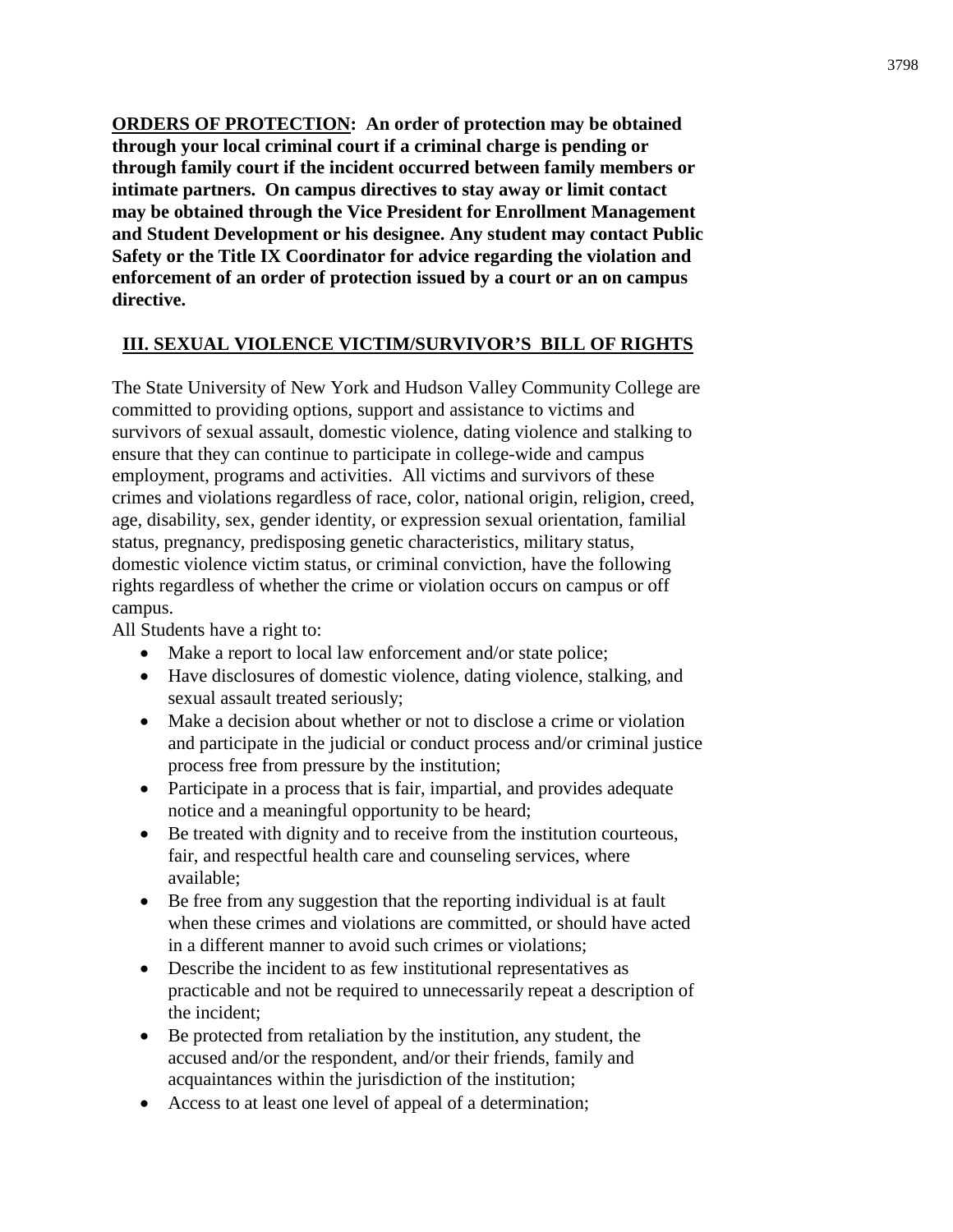- Be accompanied by and advisor of choice who may assist and advise a reporting individual, accused or respondent throughout the judicial or conduct process including during all meetings and hearings related to such process; and
- Exercise civil rights and practice of religion without interference by the investigative, criminal justice, or judicial or conduct process of the institution.

# **Options in Brief**

Victims/survivors should be aware that you have the right to make a report to Campus Security, local law enforcement, and/or State Police or choose not to report; to report the incident to your institution; to be protected by the institution from retaliation for reporting an incident; and to receive assistance and resources from your institution. You have many options that can be pursued simultaneously, including one or more of the following:

- Receive resources, such as counseling and medical attention;
- Confidentially or anonymously disclose a crime or violation (for detailed information on confidentiality and privacy please refer to the Confidentiality Policy-above);
- Make a report to:
	- o An employee with the authority to address complaints, including the Title IX Coordinator, a Student Conduct employee, or Human Resources employee;
	- o A Public Safety Officer;
	- o Local law enforcement; and/or
	- o Family Court or Civil Court.

# **IV. SEXUAL VIOLENCE RESPONSE POLICY**

In accordance with the Victim/Survivor Bill of Rights, victims/survivors shall have the right to pursue more than one of the options below at the same time, or to choose not to participate in any of the options below:

#### **A. Reporting**

- To report *confidentially* the incident to one of the following college officials, who by law may maintain confidentiality, and can assist in obtaining services (more information on confidential reporting is available in the section on Confidentiality-above):
	- o Anonymously via an internet or telephone anonymous reporting;
	- o Through the Counseling Office (518) 629-7320
	- o Through Campus Ministry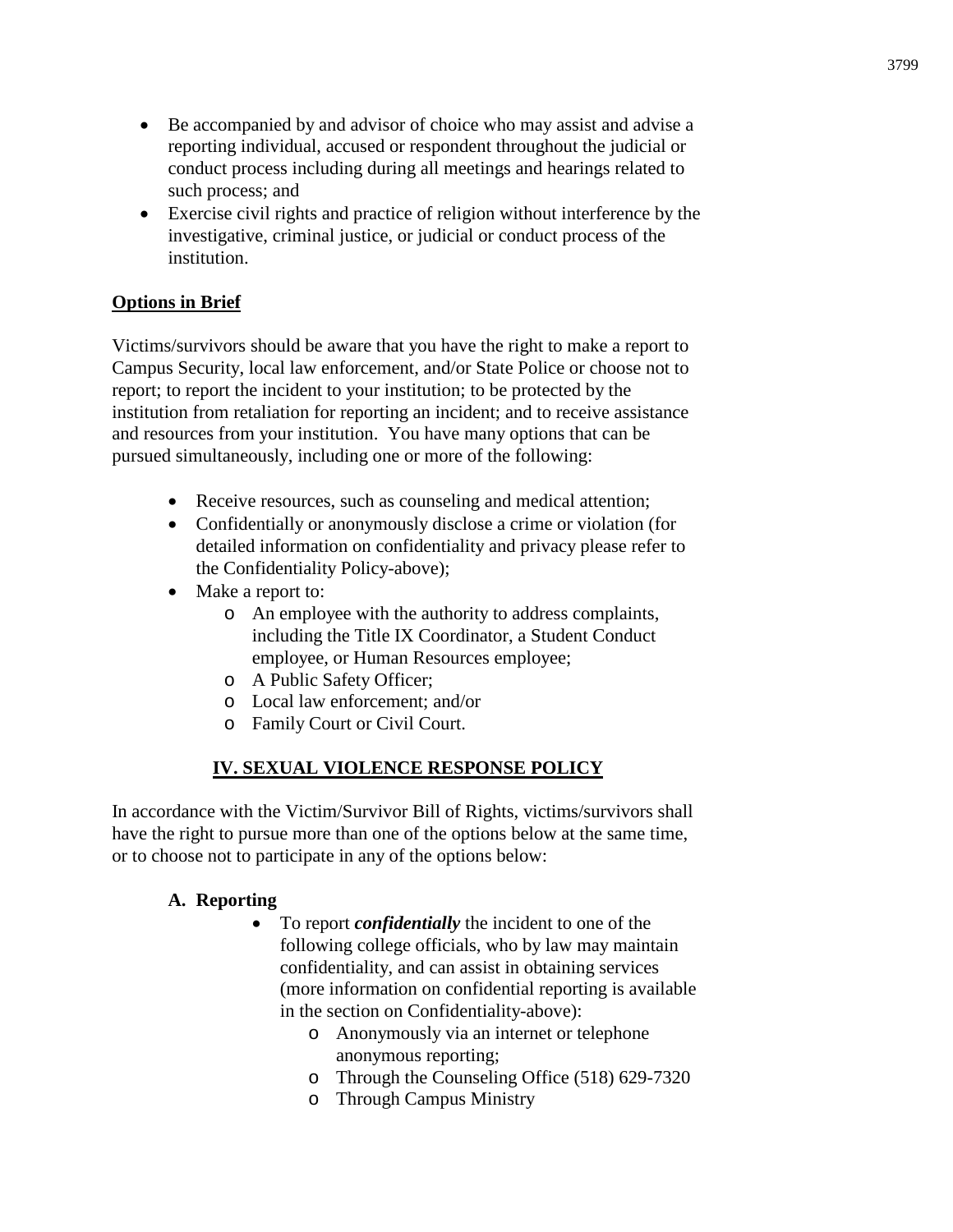- o Through the Health Office
- To disclose *confidentially* the incident and obtain services from the New York State, New York City or county hotlines:

http:/www.opsv.ny.gov/help/dvhotlines.html. Additional disclosure and assistance are catalogued by the Office for the Prevention of Domestic Violence and presented in several languages:

http:/www.opdv.ny.gov/help/index.html (or by calling 1-800-942-6906), and assistance can also be obtained through:

- o Sexual Assault and Crime Victim's Assistance at Samaritan Hospital, Troy, NY (518) 271-3639
- o Rensselaer County 24 hour Rape Crisis Center at Samaritan Hospital, Troy, NY (518) 271-3257
- o SurvJustice: http:/www.survjustice.org/ourservices/civil-rights-complaints;
- o Legal Momentum: https:/www.legalmomentum.org;
- o NYSCASA: http:/nycasa.org/responding;
- o NYSCADV: http:/www.nycadv.org/; o Pandora's Project:

http:/www.pandys.org/lgbtsurvivors.html;

- o GLBTQ Domestic Violence Project: http:/www.glbtqdvp.org; and
- o RAINN: https:/www.rainn.org/get-help;
- o Safe Horizons: http:/www.safehorizon.org/

(note that these hotlines are for crisis intervention, resources, and referrals, and are not reporting mechanisms, meaning that disclosure on a call to a hotline does not provide any information to the campus. Victims/Survivors are encouraged to additionally contact a campus confidential or private resource so that the campus can take appropriate action in these cases).

- To report the incident to one of the following college officials who can offer *privacy though not, necessarily confidentiality,* and can assist in obtaining resources (note that an official who can offer privacy may still be required by law and college policy to inform one or more college officials about the incident, including but not limited to the Title IX Coordinator):
	- o Title IX Coordinator;
	- o Public Safety
	- o HVCC Faculty and Staff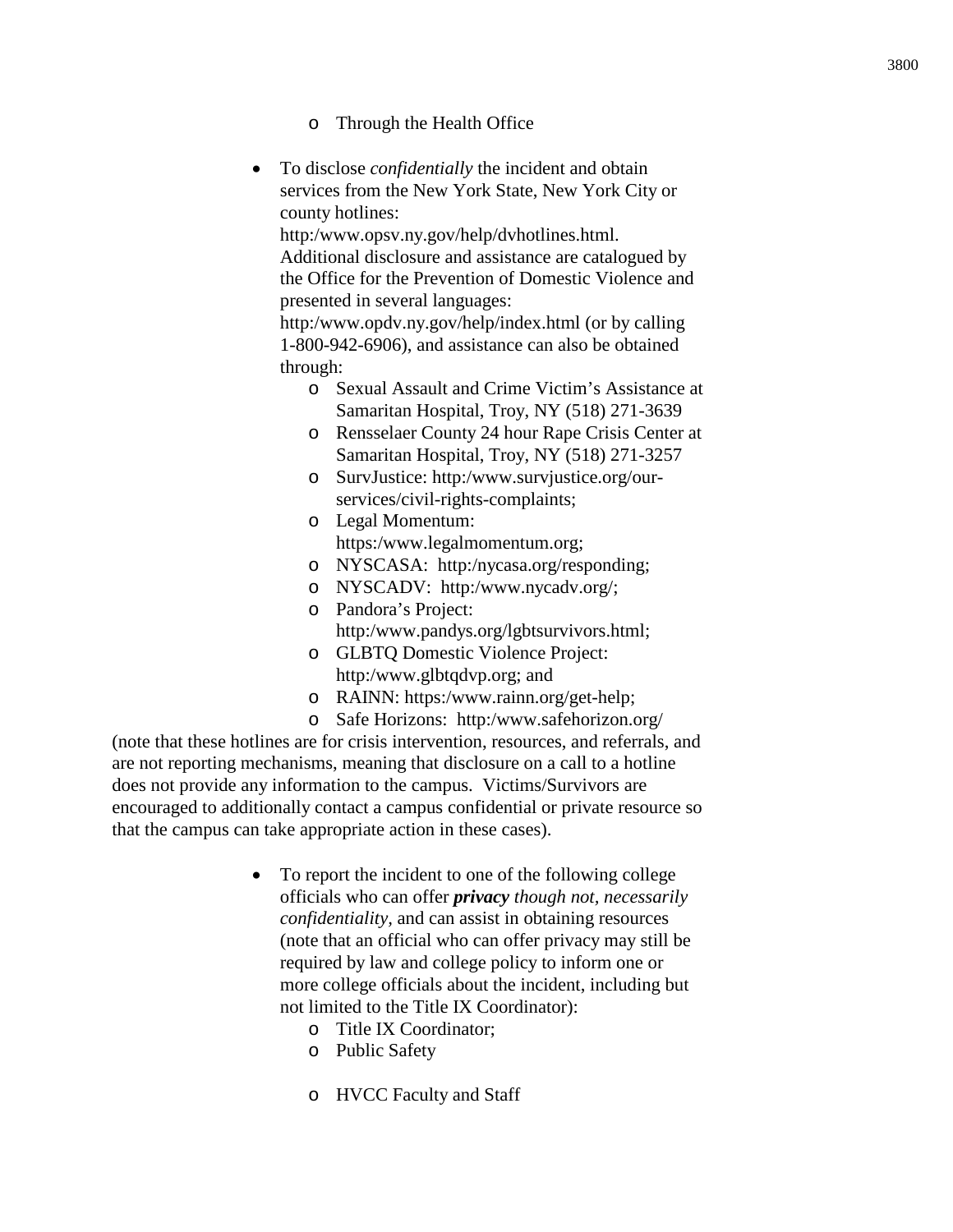- To file a criminal compliant with Public Safety and/or with local law enforcement:
	- o Public Safety;
	- o Local Law Enforcement through 911
- To file a report of sexual assault, domestic violence, dating violence, and/or stalking talk to Public Safety or the Title IX Coordinator for information and assistance. Reports will be investigated in accordance with HVCC policy. If a victim/survivor wishes to keep his/her identity private, he or she may call the Title IX Coordinator at (518)629-7307 anonymously to discuss the situation and available options.
- When the accused is an employee, a victim/survivor may also report the incident to Human Resources or may request that one of the above referenced confidential or private employees assist in reporting to Human Resources. Disciplinary proceedings will be conducted in accordance with applicable collective bargaining agreements. When the accused is an employee of an affiliated entity or vendor of the college, college officials will, at the request of the victim/survivor, assist in reporting to the appropriate office of the vendor or affiliated entity and, if the response of the vendor or affiliated entity is not sufficient, assist in obtaining a persona non grata letter, subject to legal requirements and college policy.
- You may withdraw your complaint or involvement from the HVCC process at any time

#### **B. Resources**

- To obtain effective intervention services.
	- o Center for Counseling (518) 629-7320 no fee
	- o College Health Services (518) 629-7468 no fee
	- o Sexual Assault and Crime Victim's Assistance at Samaritan Hospital, Troy, NY (518) 271-3639
	- o Rensselaer County 24 hour Rape Crisis Center at Samaritan Hospital, Troy, NY (518) 271-3257
	- o Samaritan Hospital: 2215 Burdette Avenue, Troy, NY
	- o Albany Medical Center: 43 New Scotland Avenue, Albany, NY
		- Within 96 hours of an assault, you can get a Sexual Assault Forensic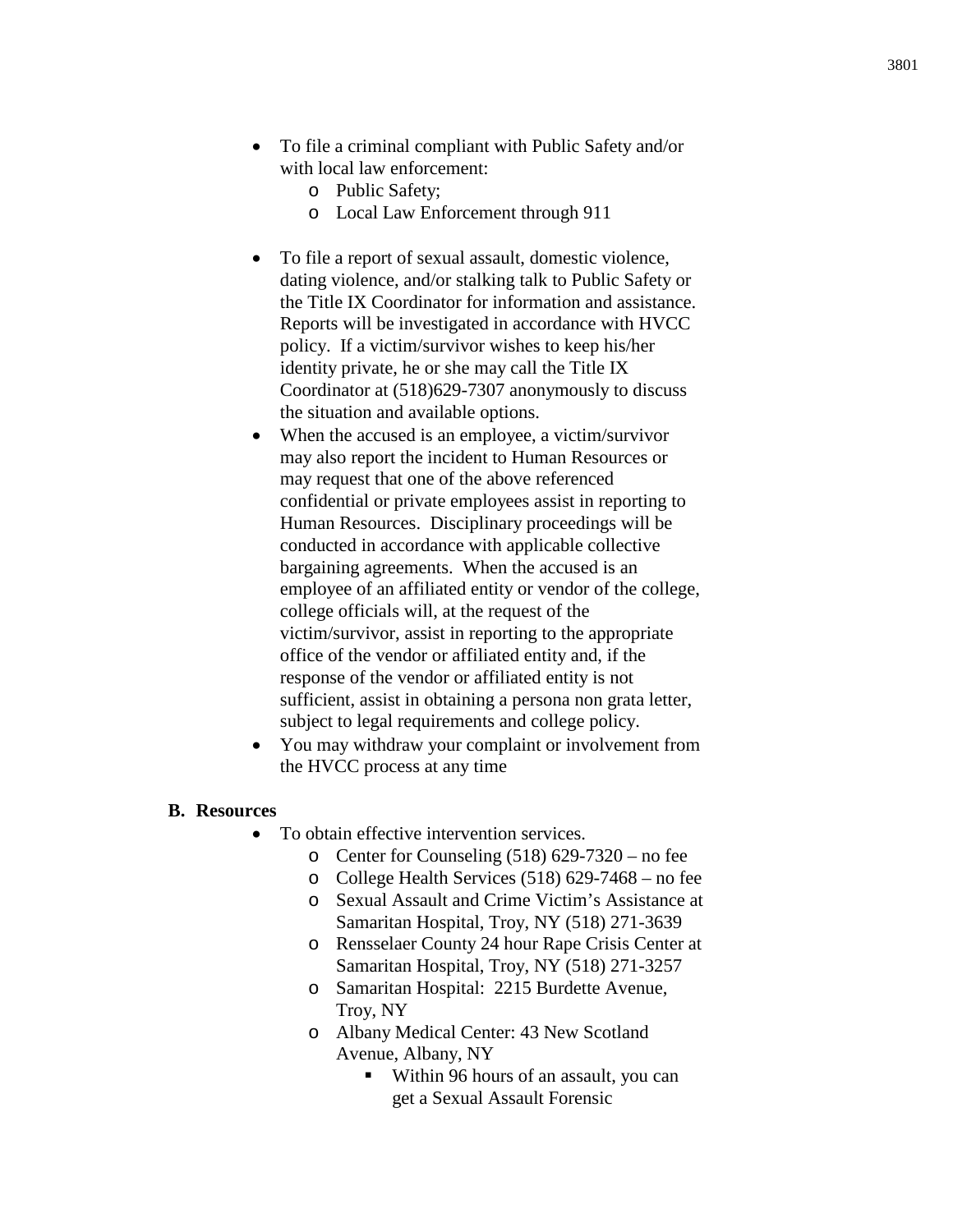Examination (commonly referred to as a rape kit) at a hospital. While there should be no charge for a rape kit, there may be a charge for medical or counseling services off campus and, in some cases, insurance may be billed for services. You are encouraged to let hospital personnel know if you do not want your insurance policyholder to be notified about your access to these services. The New York State Office of Victim Services may be able to assist in compensating victims/survivors for health care and counseling services, including emergency funds. More information can be found at http:/www.ovs.ny.gov/files/ovs\_rights\_of \_cv\_booklet.pdf or by calling 1-800-247- 8035. Options are explained at http:/www.ovs.ny.gov/helpforcrimevicti ms.html.

#### **C. Protection and Accommodations:**

- When the accused is a student, to have the college issue a "No Contact Order", issued by the school, meaning that continuing to contact the protected individual is a violation of college policy subject to additional conduct charges; if the accused and a protected person observe each other in a public place, it is the responsibility of the accused to leave the area immediately and without directly contacting the protected person.
- To have assistance from Public Safety or other college officials in obtaining an Order of Protection or, if outside of New York State, an equivalent protective or restraining order.
- To receive instructions on how to obtain a copy of the Order of Protection issued by a court and have an opportunity to meet or speak with college officials who can explain the order and answer questions about it, including information from the Order about the accused's responsibility to stay away from the protected person(s); that burden does not rest on the protected person(s).
- To an explanation of the consequences for violating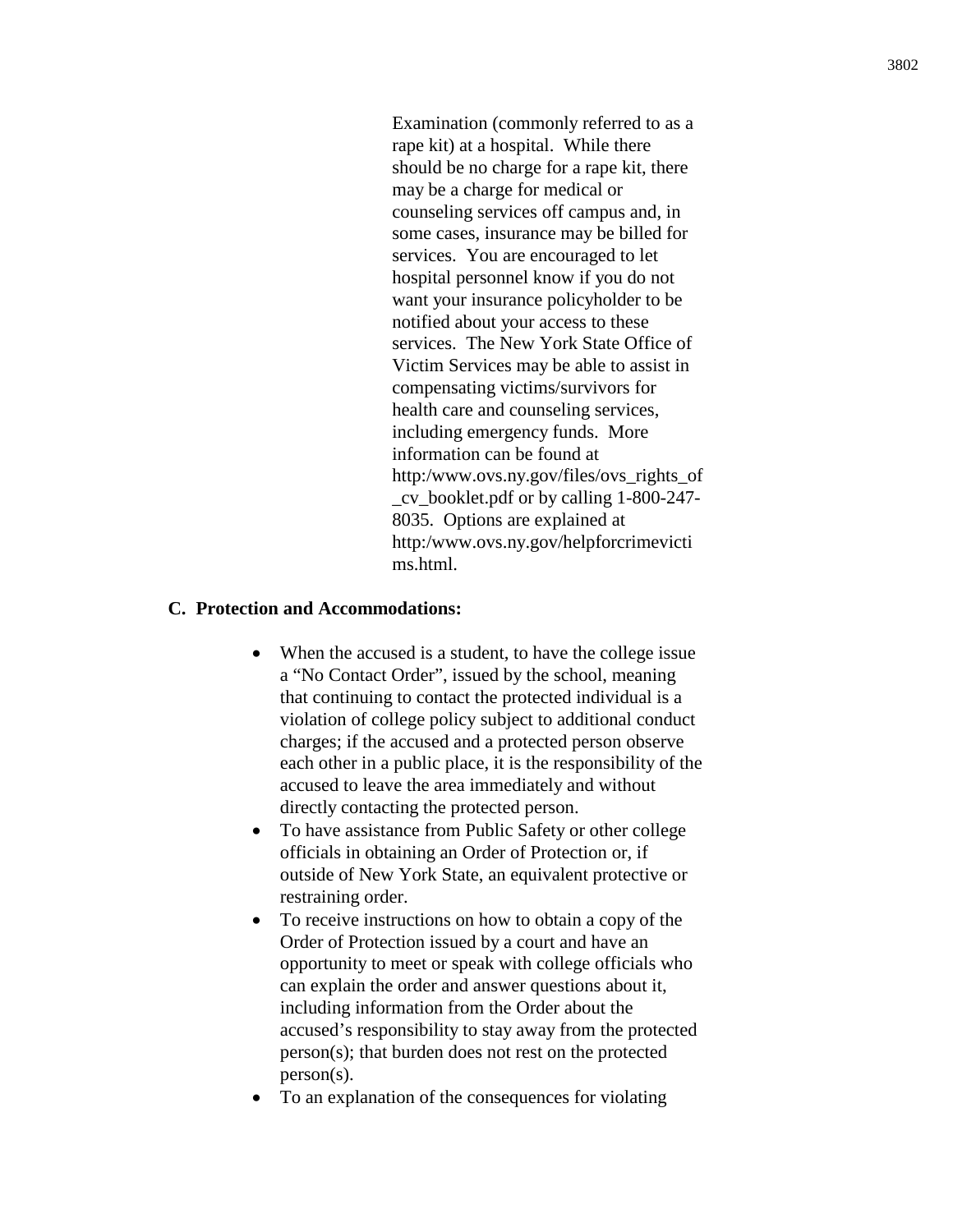these orders, including but not limited to arrest, additional conduct charge, and interim suspension.

- To have assistance from Public Safety in effected an arrest when an individual violates an Order of Protection or, if outside of New York State, an equivalent protective or restraining order within the jurisdiction of Public Safety or, if outside of the jurisdiction or local law enforcement in effecting an arrest for violating such an order.
- When the accused is a student and presents a continuing threat to the health and safety of the community, to have the accused subject to interim suspension pending the outcome of a conduct process.
- When the accused is not a member of the college community, to have assistance from Public Safety or other college officials in obtaining a persona non grata letter, subject to legal requirements and college policy.
- To obtain reasonable and available interim measures and accommodations that effect a change in academic, housing, employment, transportation, or other applicable arrangement in order ensure safety, prevent retaliation, and avoid an ongoing hostile environment. While victims/survivors may request accommodation through any of the offices referenced in this policy, the following offices can serve as a point to assist with these measure:
	- o Vice President for Enrollment Management and Student Development.
	- o Public Safety

# **V. The Prevention of Sexual Offenses**

# *Hudson Valley Community College Policy:*

Sexual misconduct is not tolerated at Hudson Valley Community College. Any form of sexual misconduct listed in this catalog is a violation of the New York State Penal Law.

A conviction of any of the sexual crimes listed may result in incarceration and/or monetary fine to the perpetrator. Persons who have a complaint filed against them for an incident involving sexual misconduct occurring on campus will be processed in accordance with the adjudication procedures contained in the college's regulations. Copies of these regulations are available in the Public Safety Department.

# **Procedures to Prevent Sex Offenses**

# *Education Programs*

The College is continually updating its education programs to promote the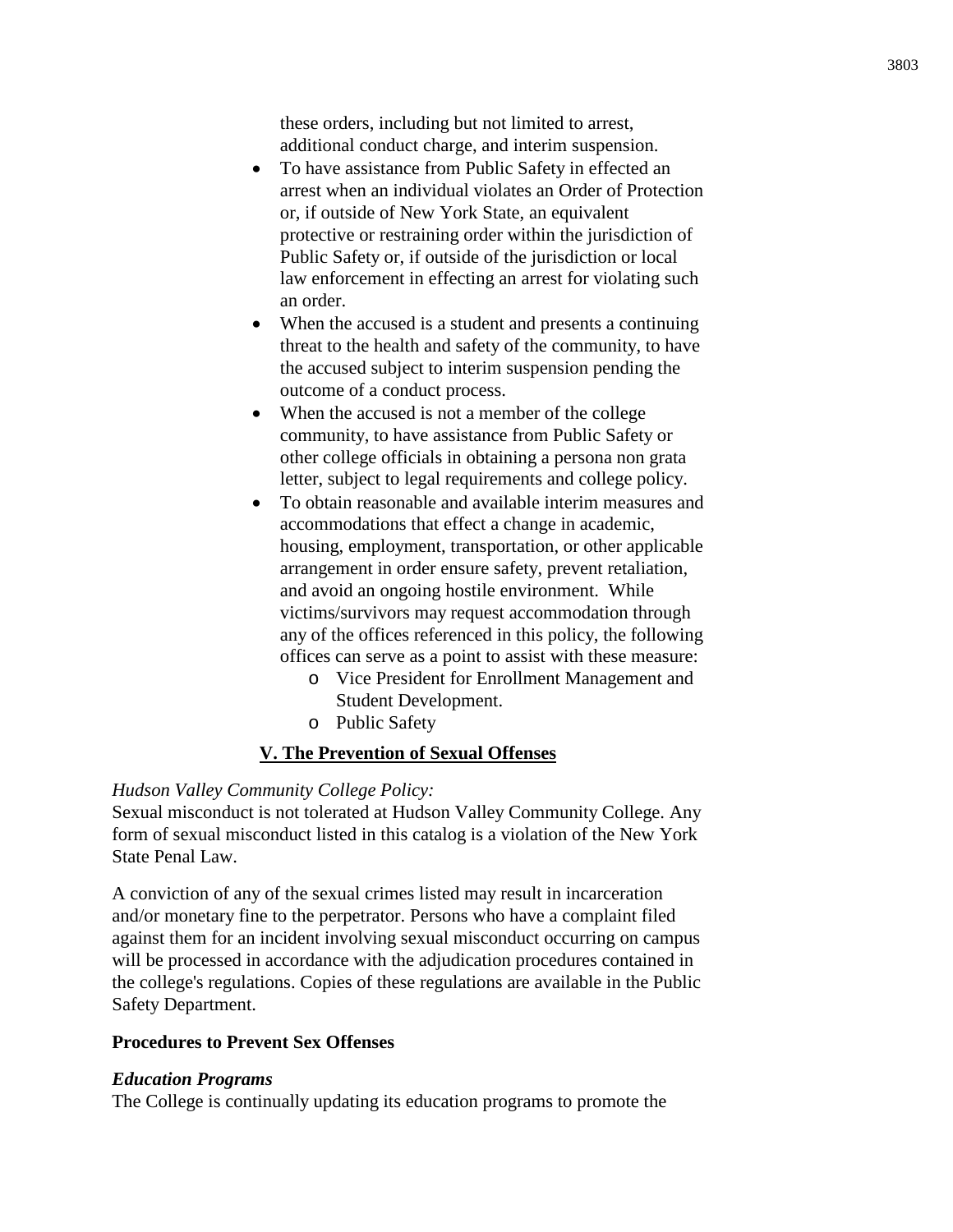awareness of rape, acquaintance rape, and other sex offenses. This is done through orientation, media presentations, lectures by county rape crisis personnel, posters, counseling services provided on campus, and distribution of educational material.

HVCC requires that each student leader and officer of student organizations recognized by or registered with the institution, as well as those seeking recognition by the institution, complete training on domestic violence, dating violence, stalking or sexual assault prevention prior to receiving recognition or registration, and HVCC does require that each student athlete complete training on domestic violence, dating violence, stalking. Or sexual assault prevention prior to participating in intercollegiate athletic competitions.

For information about Hudson Valley's Sexual Harassment Policy, see the Anti-Discrimination Policy above.

#### *Access to the New York State Sex Offender Registry*

The Sexual Offender Registration Act (SORA) of New York State established a Sex Offender Registry within the New York State Division of Criminal Justice Services. As part of the Registry, the SORA requires the Division of Criminal Justice Services to maintain a Subdirectory of High-Risk (Level 3) Sex Offenders. The Registry also contains information on low-risk (Level 1) and moderate-risk (Level 2) sex offenders.

The referenced site provides free public access to the database of Level 3 sexual offenders only. You may however, access information on Level 1 and Level 2 offenders for a fee. To access the New York State Sexual Offender registry, visit: http://criminaljustice.state.ny.us/nsor/index.htm.

#### *Prevention*

Most sexual assaults are not committed by strangers. College students are in greater danger of being sexually assaulted by a friend or a fellow student than by a stranger.

With its high number of dating and social activities, the campus setting can offer opportunities for date rape to occur. When the relationship with the offender or when the circumstances that are involved make a victim hesitant to report a sexual crime, the term "date rape" or "acquaintance rape" is frequently used.

In date rape, the offender may be a friend or an acquaintance. Also, the victim may have consumed drugs or alcohol. Regardless of the circumstances, when sexual activity beyond a mutually agreed upon point is forced on a partner, date rape occurs.

#### **What to do if you are attacked:**

1. After an attack, it is extremely important that the victim take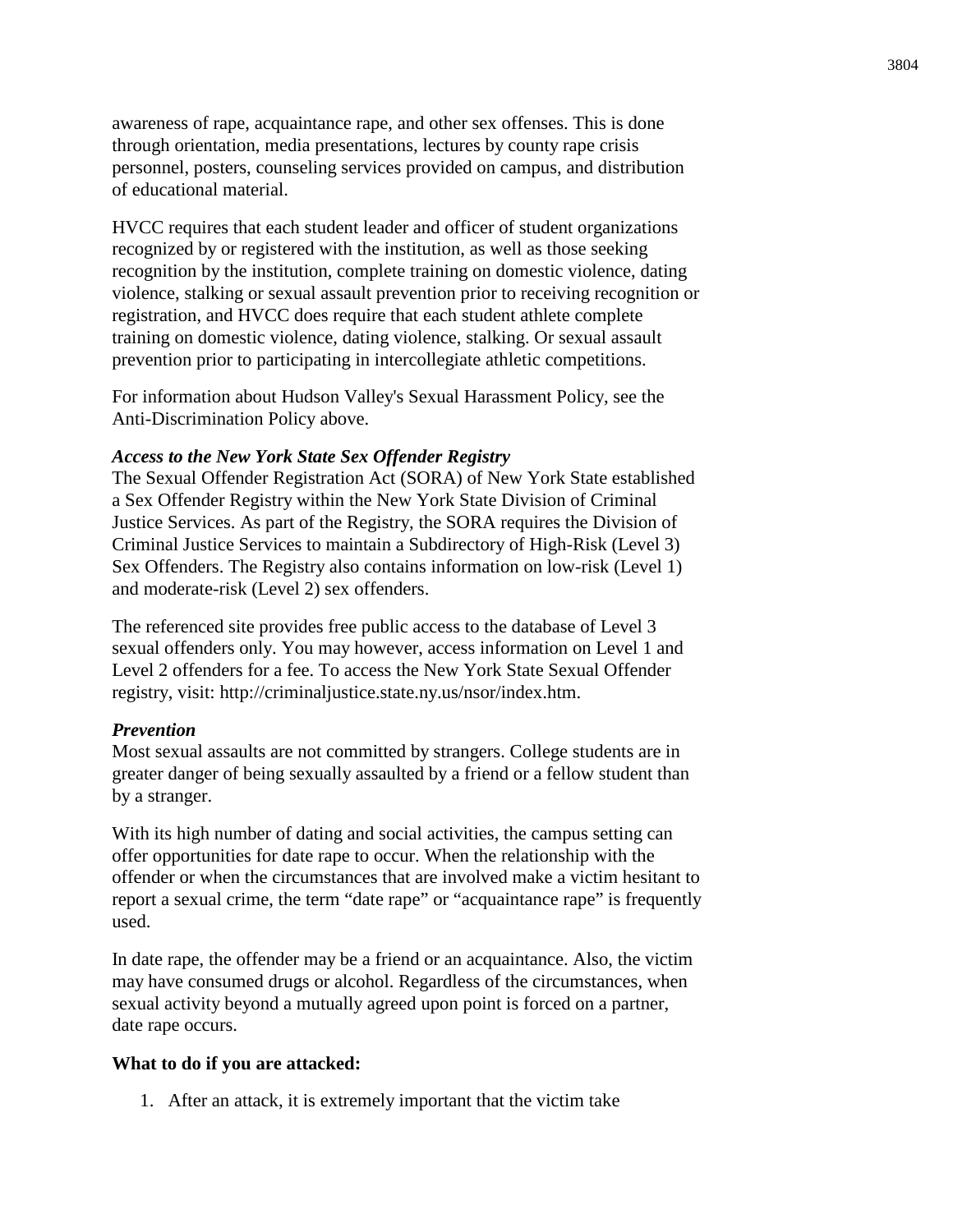appropriate action promptly.

- 2. Try to be as calm as possible.
- 3. Get to a safe place.
- 4. Call for help. Call the police, a friend, or a rape crisis service. If the attack occurs on campus, immediately contact the Public Safety Office or the College Health Office, where there is a nurse on duty.
- 5. Remain in the same condition as when the attacker left. Do not change, wash, or destroy any clothing. Do not wash yourself, douche, or comb your hair.
- 6. Seek medical aid promptly. Not only can internal and external injuries be treated, but measures can be taken to combat the possibilities of disease. It is also an opportunity to collect evidence.
- 7. Leave the crime scene exactly as it is. Do not touch anything. Do not clean up or throw anything away.

# **As soon as possible, write down every detail about the incident; who, what, when, where, how.**

- What the offender looked like.
- Where the assault occurred.
- What kind of force or coercion was used.
- Make and model of vehicle used.
- Any objects touched or taken by the assailant.
- Any noticeable speech patterns used by the assailant particular words, grammar, accents, or speech defects.
- Any possible witnesses who or where they might be.

# *Counseling and Support Services*

At Hudson Valley Community College, we are concerned for every student's safety and security. If you have been the victim of a sexual crime, please contact one or more of the following on-campus and off-campus agencies:

**Public Safety:** 911 from any campus phone or (518) 629-7210 from any cell or non-campus telephone **College Health Services:** (518) 629-7468 **Counseling and Wellness Center :** (518) 629-7320 **Rensselaer County Rape Crisis Center, Samaritan Hospital, Troy, 24-**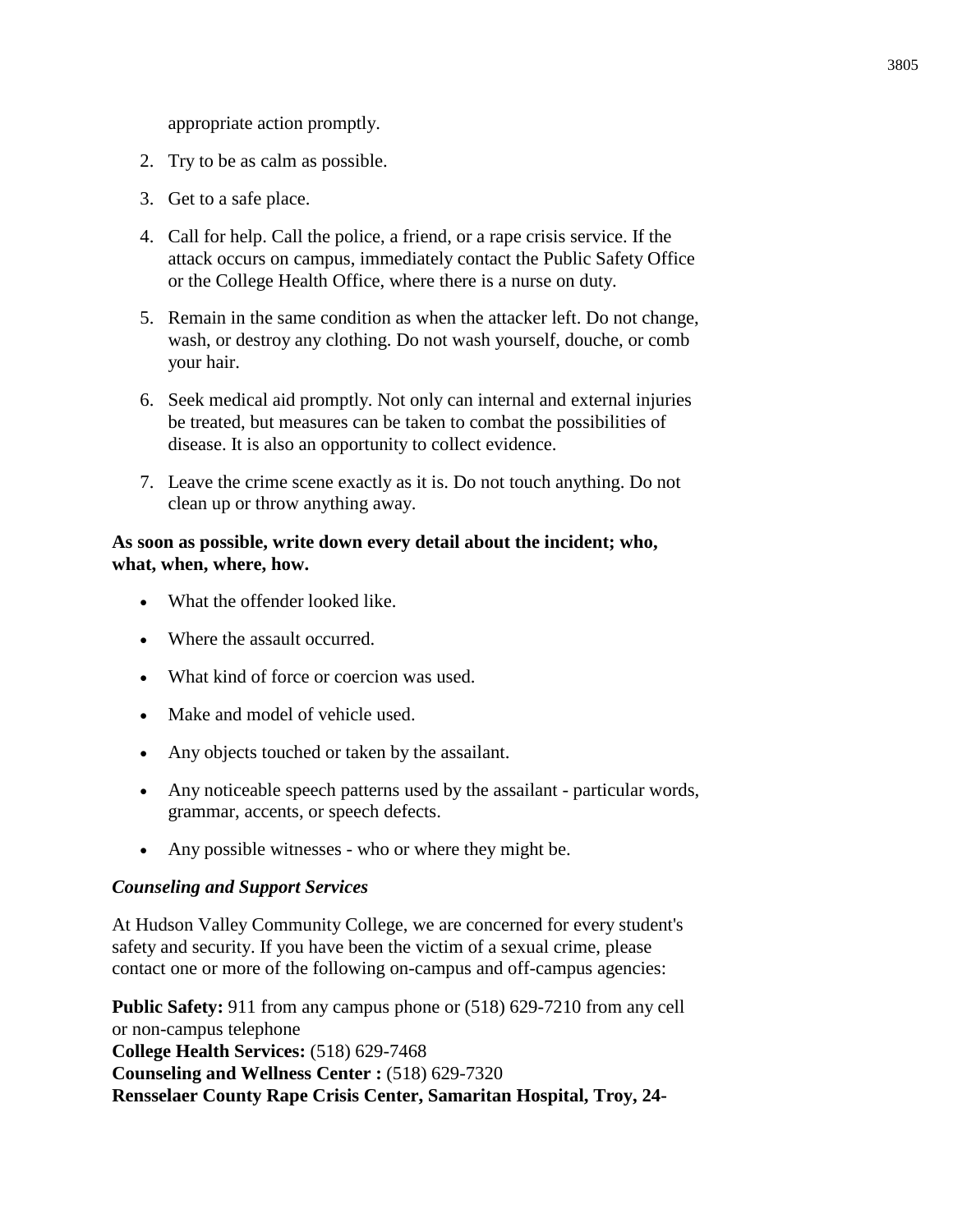# **hour hotline:** (518) 271-3257

# **Any Local Law Enforcement Agency or Hospital Emergency Room**

# **\*Please refer to the Judicial System for Procedures for On-Campus Discipline**

#### **VI. Student Conduct Process Rights**

- Conduct proceedings are governed by the procedures set forth in the Hudson Valley Community College catalog in the Judicial System and as well as federal and New York State law, including the due process provisions of the United States and New York State Constitutions.
- Throughout conduct proceedings, the accused and the victim/survivor will have:
	- o The same opportunity to have access to an advisor of their choice. Participation of the advisor in any proceeding is governed by federal law and the HVCC Judicial System.
	- o The right to a prompt response to any complaint and to have their complaint investigated and adjudicated in an impartial and thorough manner by individuals who receive annual training in conducting investigations of sexual violence, the effects of trauma and other issues related to sexual assault, domestic violence, dating violence and stalking.
	- o The right to an investigation and process conducted in a manner that recognized the legal and policy requirements of due process.
	- o The right to receive written or electronic notice of any meeting or hearing they are required to or are eligible to attend.
	- o The right to have a conduct process run concurrently with a criminal justice investigation and proceeding, except for temporary delays as requested by external municipal entities while law enforcement gathers evidence. Temporary delays should not last more than 10 days except when law enforcement specifically requests and justifies a longer delay.
	- o The right to review available evidence in the case file.
	- o The right to a range of options for providing testimony via alternative arrangements, including telephonic testimony or testifying with a room partition.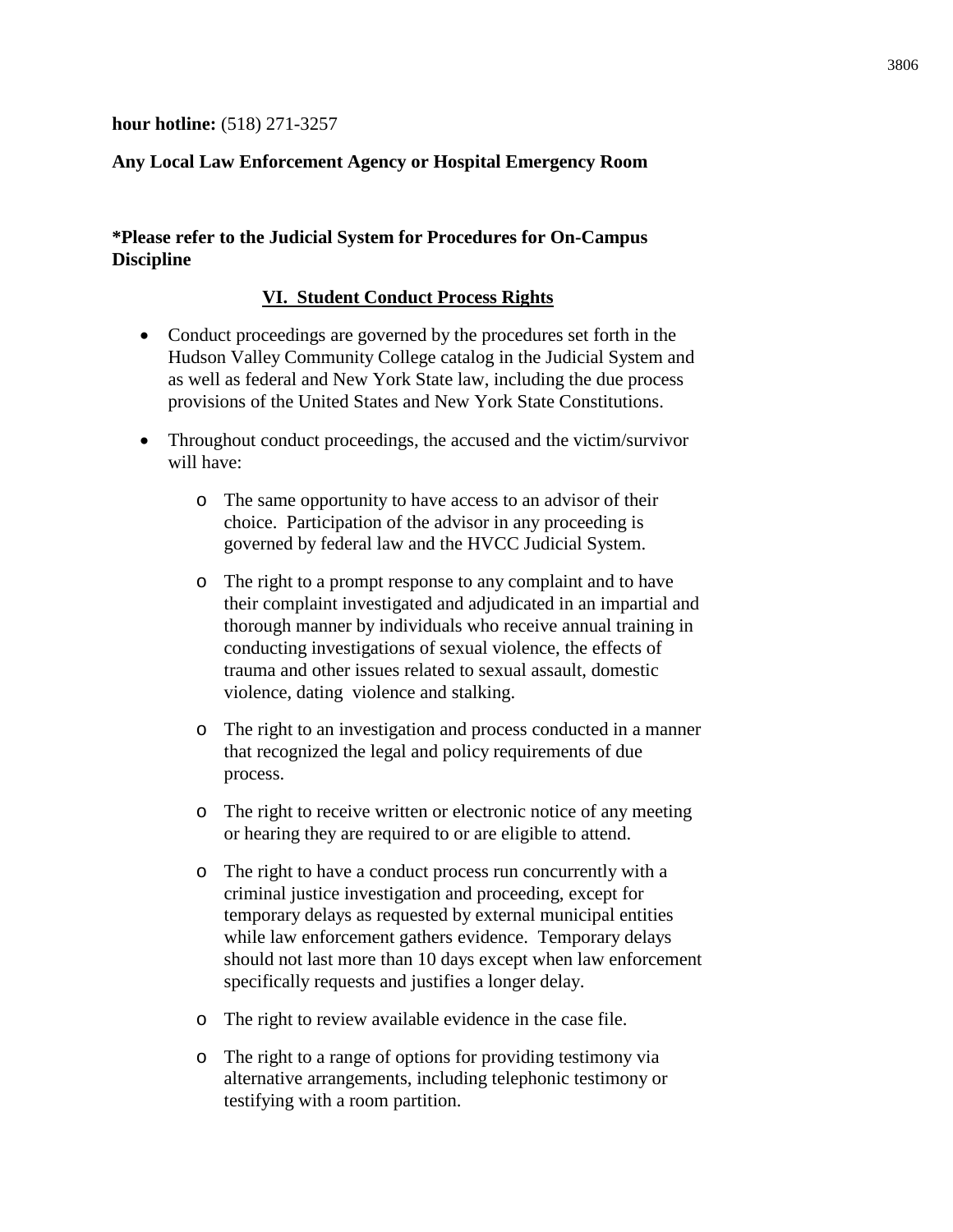- o The right to ask questions of the decision maker and via the decision maker indirectly request responses from other parties and any other witnesses present.
- o The right to make an impact statement during the point of the proceeding where the decision maker is deliberating on appropriate sanction.
- o The right to simultaneous (among parties) written or electronic notification of the outcome of a conduct proceeding, including the sanction(s).
- o The right to know the sanction(s) that may be imposed on the accused based upon the outcome of the conduct proceeding and the reason for the actual sanction imposed. For students found responsible for sexual assault, the available sanctions are suspension with additional requirements and expulsion/dismissal.
- o The right to choose whether to disclose or discuss the outcome of the hearing.
- o The Coordinator for Judicial Services can be reached at (518) 629-8173. The Vice President for Enrollment Management and Student Development can be reached at (518) 629-7307 and Public Safety can be reached at (518) 629-7210.

\_\_\_\_\_\_\_\_\_\_\_\_\_\_\_\_\_\_

*What is a Sexual Crime?*

**Article 130 of the New York State Law contains the following legal provisions defining crimes related to sexual assault. A copy of Article 130 is available in the Public Safety Department, located on the first floor of the Siek Campus Center.**

*Section 130.20 - Sexual Misconduct.* **This offense includes sexual intercourse without consent and deviate sexual intercourse without consent. The penalty for violation of this section includes imprisonment for a definite period to be fixed by the court up to one year.**

*Section 130.25/.30/.35 - Rape.* **This series of offenses includes sexual intercourse with a person incapable of consent because of the use of forcible compulsion or because the person is incapable of consent due to a mental defect, mental incapacity or physical helplessness. This series of offenses further includes sexual intercourse with a person under the age of consent. The penalties for violation of these sections range from imprisonment for a period not to exceed four years up to imprisonment for a period not to exceed 25 years.**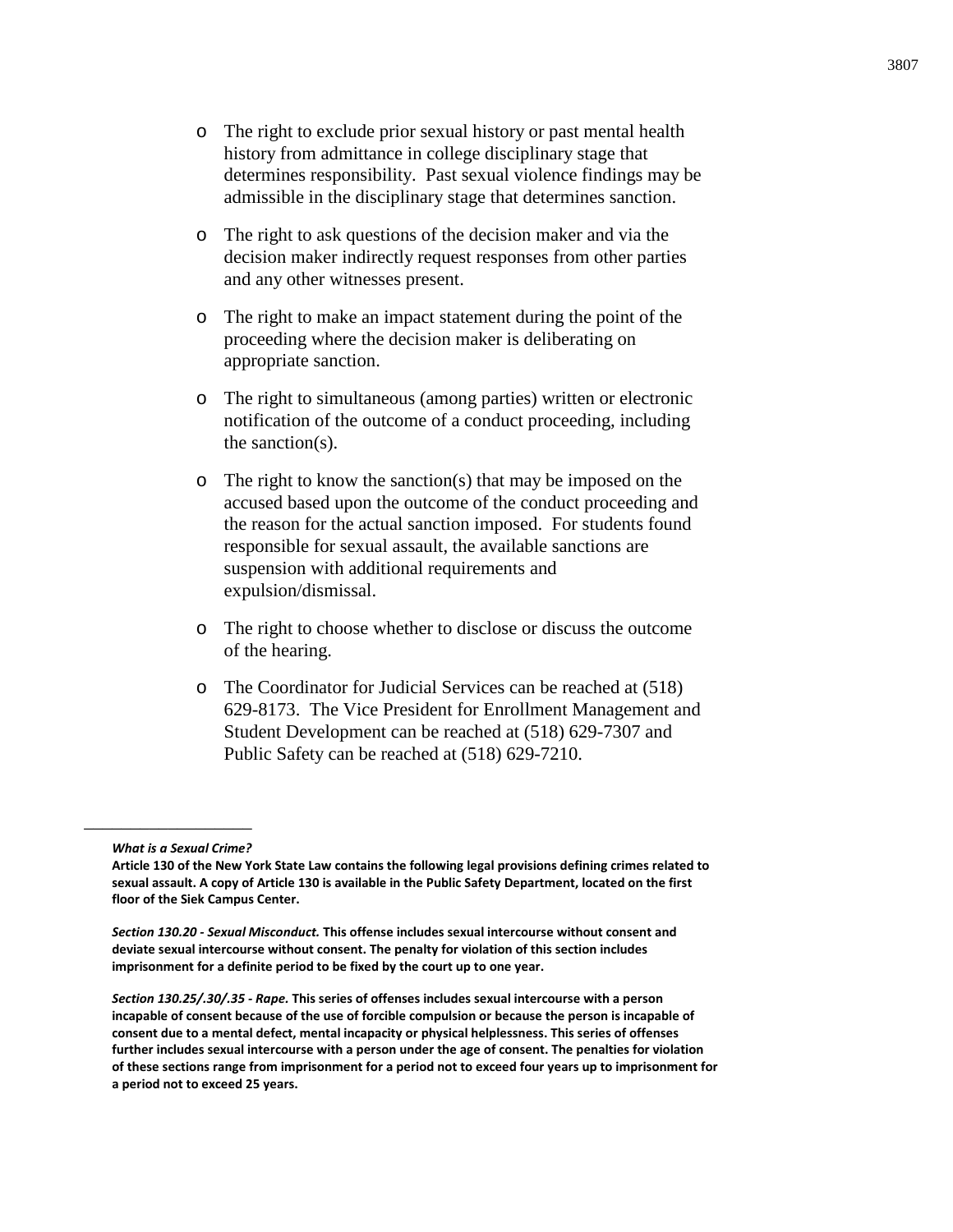*Section 130.40/.45/.50 - Criminal Sexual Act.* **This series of offenses includes oral or anal sexual conduct with a person incapable of consent because of the use of forcible compulsion or because the person is incapable of consent due to a mental defect, mental incapacity or physical helplessness. This series of offenses further includes oral or anal conduct with a person under the age of consent. The penalties for violation of these sections range from imprisonment for a period not to exceed four years up to imprisonment for a period not to exceed 25 years.**

*Section 130.52 - Forcible Touching.* **This offense involves the forcible touching of the sexual or other intimate parts of another person for the purpose of degrading or abusing such person; or for the purpose of gratifying the actor's sexual desires. Forcible touching includes the squeezing, grabbing, or pinching of another person's sexual or other intimate parts. The penalty for violation of this section includes imprisonment for a period of up to one year in jail.**

*Section 130.55/.60/.65 - Sexual Abuse.* **This series of offenses includes sexual contact with a person by forcible compulsion, or with a person who is incapable of consent due to physical helplessness, or due to a person being under the age of consent. The penalties for violation of these sections range from imprisonment for a period not to exceed three months up to imprisonment for a period not to exceed seven years.**

*Section 130.65-a/.66/.67/.70 - Aggravated Sexual Abuse.* **This series of offenses occurs when a person inserts a finger or foreign object in the vagina, urethra, penis or rectum of another person by forcible compulsion, when the other person is incapable of consent by reason of being physically helpless, or when the other person is under the age of consent. The level of this offense is enhanced if the insertion of a finger or foreign object causes injury to the other person. The penalties for violation of these sections range from imprisonment for a period not to exceed seven years up to imprisonment for a period not to exceed 25 years.**

#### *Sexual Harassment*

**Sexual harassment is a form of sex discrimination and as such is specifically prohibited by Title VII of the Civil Rights Act of 1964 and Title IX of the Education Amendments Act of 1972. Sexual harassment is defined as unwelcome verbal or physical conduct of a sexual nature which has the purpose of effect of interfering with an individual's performance or which creates a hostile or intimidating environment. Examples of sexual harassment range from remarks and joking to actual sexual relations.** 

Upon a motion by Mr. Fagan, seconded by Ms. Conroy, the following **COLLEGE'S** resolution was adopted unanimously. **ANTI-**

**Resolved**, that the request for approval of the college's **HARASSMENT &** Anti-Discrimination and Harassment Policies and Complaint Procedure, **POLICIES AND** be, and hereby is, approved. It shall read as follows: **COMPLAINT**

#### **Anti-Discrimination and Harassment Policies and Complaint Procedure**

**Administered by: The Office of Affirmative Action & Human Resources Development**

**Equal Employment Opportunity and Non-Discrimination Policy Complianc Statement from the President**

**DISCRIMINATION &- PROCEDURE**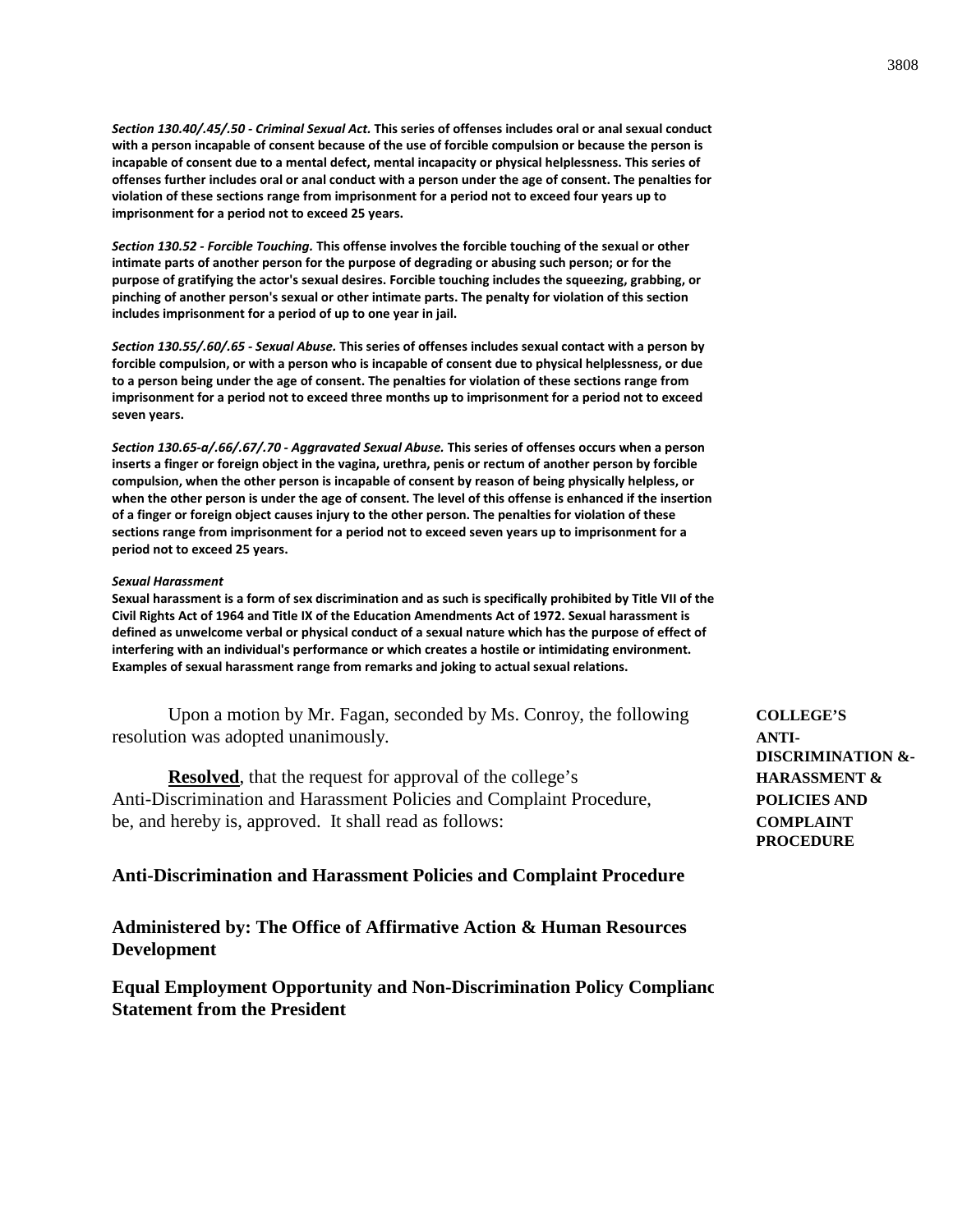It is the policy of Hudson Valley Community College not to discriminate against any employee or applicant for employment *or admission to the college as a student* on the basis of their race, color, religion, age, sex, national origin, marita status, disability, protected Veteran Status, sexual orientation and gender identity genetic information, if they are victims of domestic violence *or* stalking, familial status, and all other categories covered by law. This policy shall apply to all employment actions, including but not limited to recruitment, hiring, upgrading, promotion, transfer, demotion, layoff, recall, termination, rates of pay or other forms of compensation and selection for training at all levels of employment. Hudson Valley Community College will not discharge or discriminate against employees or applicants who inquire about, discuss, or disclose their own compensation or the compensation of another employee or applicant.

The College is very committed to EEO and Affirmative Action in all aspects of its business and will utilize affirmative action to make employment decisions so as to further the principle of equal employment opportunity. Personnel decisions are based only on valid job requirements, and we will make all reasonable accommodations necessary to employ and advance in employment qualified persons with disabilities, newly separated veterans, covered veterans, and disabled veterans.

Employees of and applicants to Hudson Valley Community College and the Educational Opportunity Center will not be subject to harassment, intimidation, threats, coercion, or discrimination because they have engaged or may engage in filing a complaint, assisting in a review, investigation or hearing or have otherwise sought to obtain their legal rights related to any Federal, State, or local law regarding EEO for qualified individuals with disabilities or qualified protected veterans.

As the President of Hudson Valley Community College, I wish to add my personal note of commitment to assuring that our College carries out our Equal Employment Opportunity policy and fulfills the obligations of our Affirmative Action Plan. I expect the commitment of all employees in attaining and maintaining our goals for a workplace free of discrimination. Equal employment and educational opportunities are not accomplished at the expense of any group or individual, but rather is good business practice and it contributes or an organization enriched by diversity and excellence.

If you would like to review the Affirmative Action Plan for Individuals with Disabilities or covered Veterans, or feel you have been harassed or discriminated against, please contact the Affirmative Action Officer during normal business hours in the Administration Building, room 130 or by telephone, 518-629-8110.

Hudson Valley Community College is determined to be in full compliance with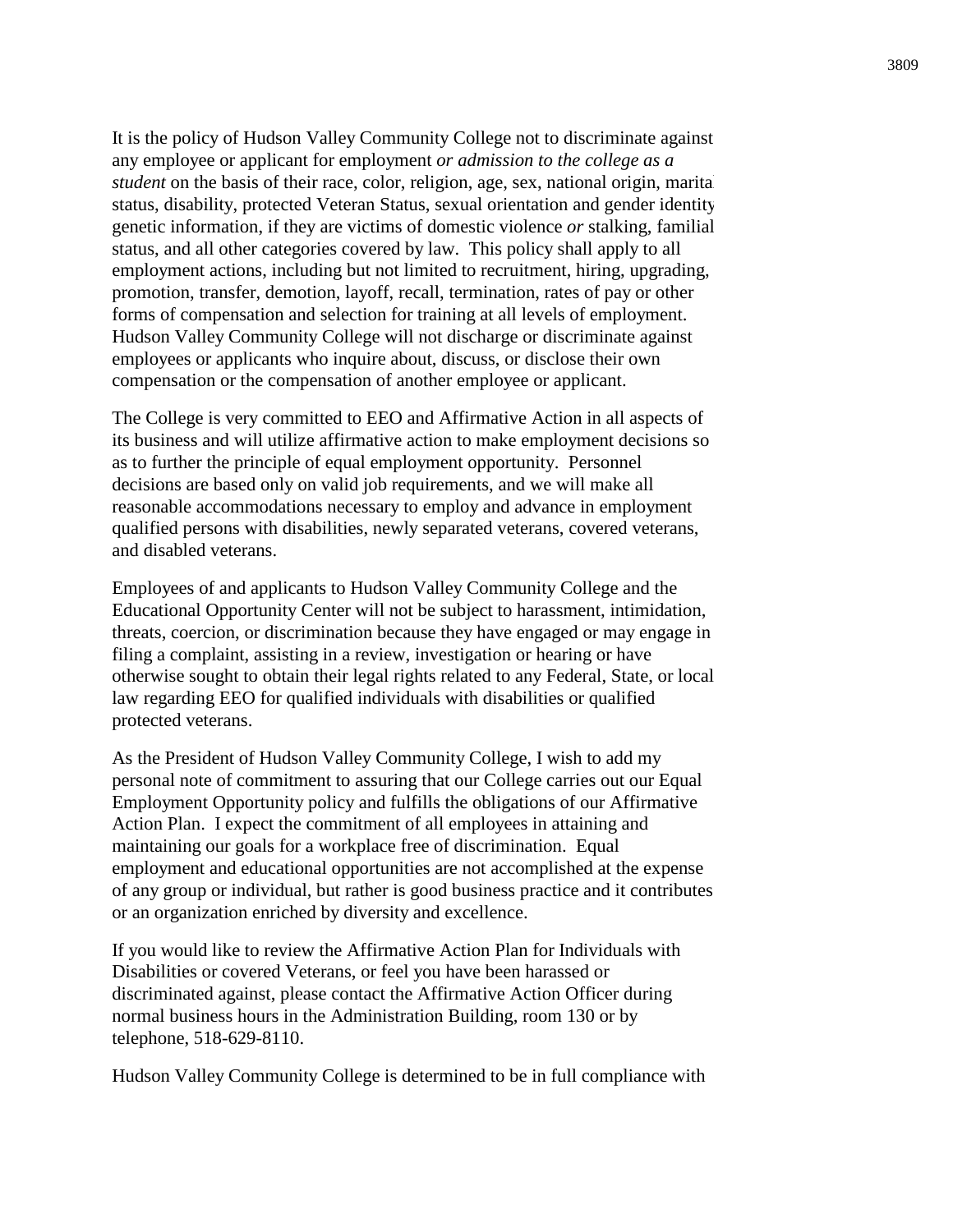the provisions of the Law and of the Affirmative Action Program.

#### *Dr. Andrew J. Matonak President, Hudson Valley Community College*

#### **Introduction**

Hudson Valley Community College has established an Equal Employment Opportunity Policy and a Sexual Discrimination/ Harassment Policy that is consistent with Federal and State anti-discrimination legislation. The policies which are set forth below represent the College's ongoing commitment to providing an environment in both education and employment that is free from such unlawful discrimination and harassment on the basis of race, color, national origin, religion, age, sex, sexual orientation, gender identity, disability, veteran status or marital status or any other protected class. In order to equitably and uniformly enforce these policies, the College must seek to balance the interests of those individuals or groups of individuals allegedly victimized by unlawful discrimination or harassment with the due process rights of the accused. To this end, the College has established a complaint procedure for the review of allegations of unlawful discrimination and harassment. It is the goal of the College that these procedures serve as a mechanism through which the College may fairly and equitably identify, respond to and/or prevent incidents of unlawful discrimination and harassment on its campus and permit, if possible, the resolution of alleged acts of unlawful discrimination or harassment without resorting to the often expensive and time-consuming procedures of State and Federal enforcement agencies or courts.

The procedures set forth below are applicable to employees of the College whom are accused of harassment, discrimination or other illegal activity motivated by the race, color, religion, age, sex, national origin, marital status, veteran status, sexual orientation, gender identity or any other protected class of individuals whom are members of our college community. The procedures set forth in the Campus Judicial System are applicable to students whom are accused of any bias related activities or harassment or violence against women or any other protected class. Policies, rights and services for student victims of sexual harassment or other forms of violence can also be found in the SaVE Provision section of the catalog. Employee grievance procedures established through negotiated contracts, academic grievance review committees, and any other procedures defined by contract shall continue to operate as before. It is important that neither the student nor the employee complainant is required to pursue resolution of their complaints through the College's internal procedure. Rather a Complainant may, at his or her discretion, file a complaint with a court of competent jurisdiction or with an outside enforcement agency, such as the New York State Division of Human Rights, the Equal Employment Opportunity Commission, the Office for Civil Rights of the United States Department of Education or the Office of Federal Contract Compliance of the United States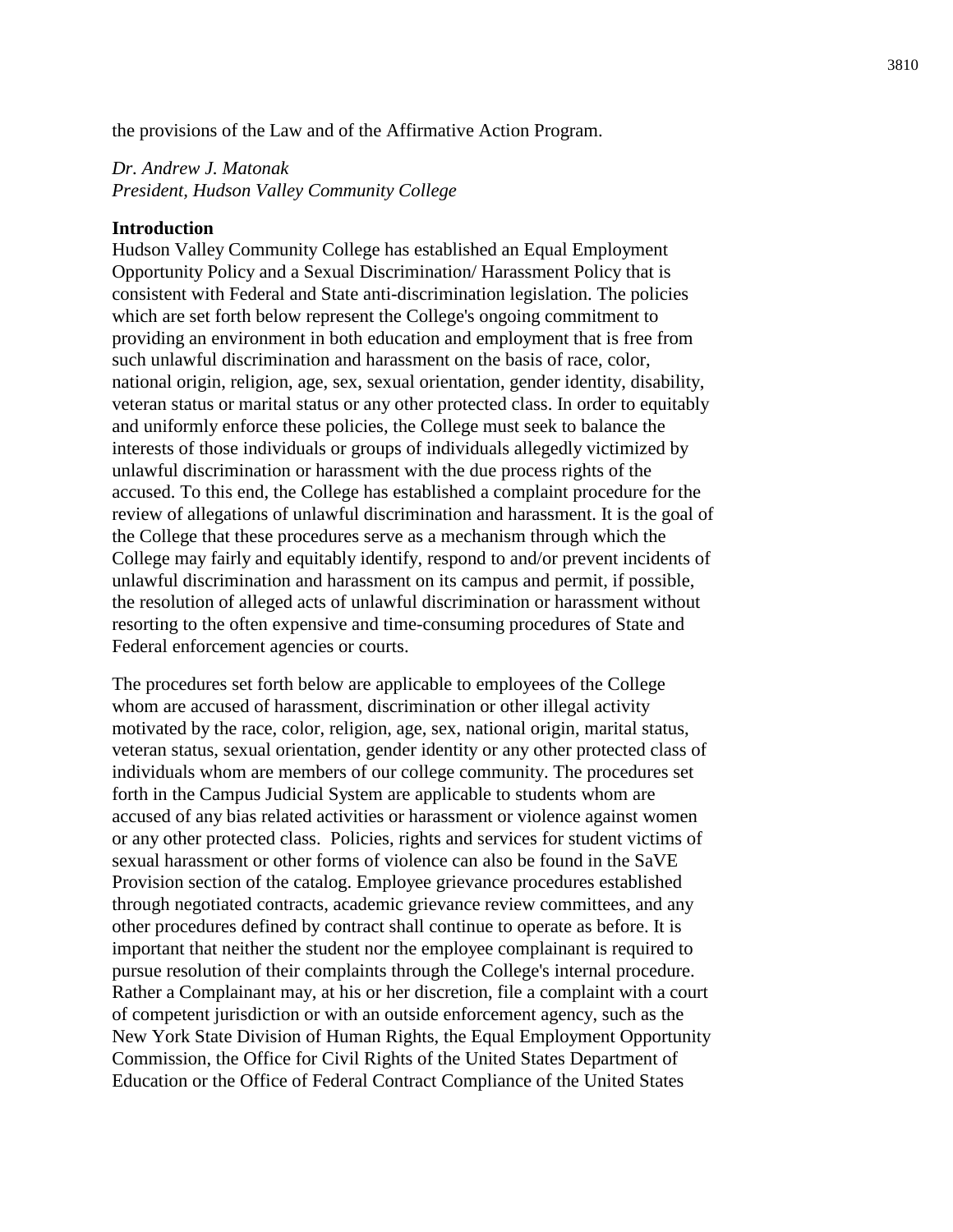#### Department of Labor.

The Affirmative Action Officer (hereinafter referred to as "AAO") shall investigate all complaints of discrimination and/or harassment when the allegation includes an employee of the college.. The Vice President for Enrollment Management and Student Development (hereafter VP for EM&SD) shall investigate all complaints or discrimination and/or harassment when the alleged offender is a student in keeping with the Judicial System and Campus Regulations portions of the HVCC Catalog.

In cases where the accused offender is employed by the College and is not a student, the AAO shall assist the Complainant in the use of the complaint form defining the charge(s) and AAO shall provide the Complainant with information about the various options the Complainant has in terms of where a complaint may be filed. While the AAO will provide, to the best of his/ her knowledge, information concerning the processes relevant to outside agencies or courts, AAO is not an attorney at law and can provide no advice as to a Complainant's procedural or substantive rights with regards to agencies or courts, including deadlines for filing.

The Affirmative Action Officer is responsible for monitoring the affirmative action plan and reporting periodically to the President. The Officer should be contacted in the event a Hudson Valley employee, prospective applicant or student perceives that he or she has not been treated in accord with the Equal Employment Opportunity Policy of the College by an employee of the College.

#### **Sexual Harassment Policy**

Sexual harassment is a violation of Title VII of the Civil Rights Act of 1964 and Title IX of the Education Amendments of 1972. Hudson Valley Community College is committed to providing an environment that is non-discriminatory, humane and respectful- one that supports and rewards employees and students on the basis of relevant considerations like merit, effort, competence, qualifications and business/academic necessity, and deters inappropriate conduct that occurs in the College's activities or operations.

Sexual harassment is unacceptable and in conflict with the mission and interests of the College. Sexually harassing conduct between supervisors and staff members or between faculty and students unfairly exploits the power inherent in the supervisor or faculty's role. Through salary increases, performances appraisals, academic advisement and academic evaluation, a supervisor or faculty member can have a decisive influence on a staff member's career or a student's academic development. Sexual harassment in this context exhibits a lack of decency and integrity, and is considered an abuse of power.

While sexual harassment typically occurs in situations where positions of power differentials exist between individuals, this policy also recognizes that sexual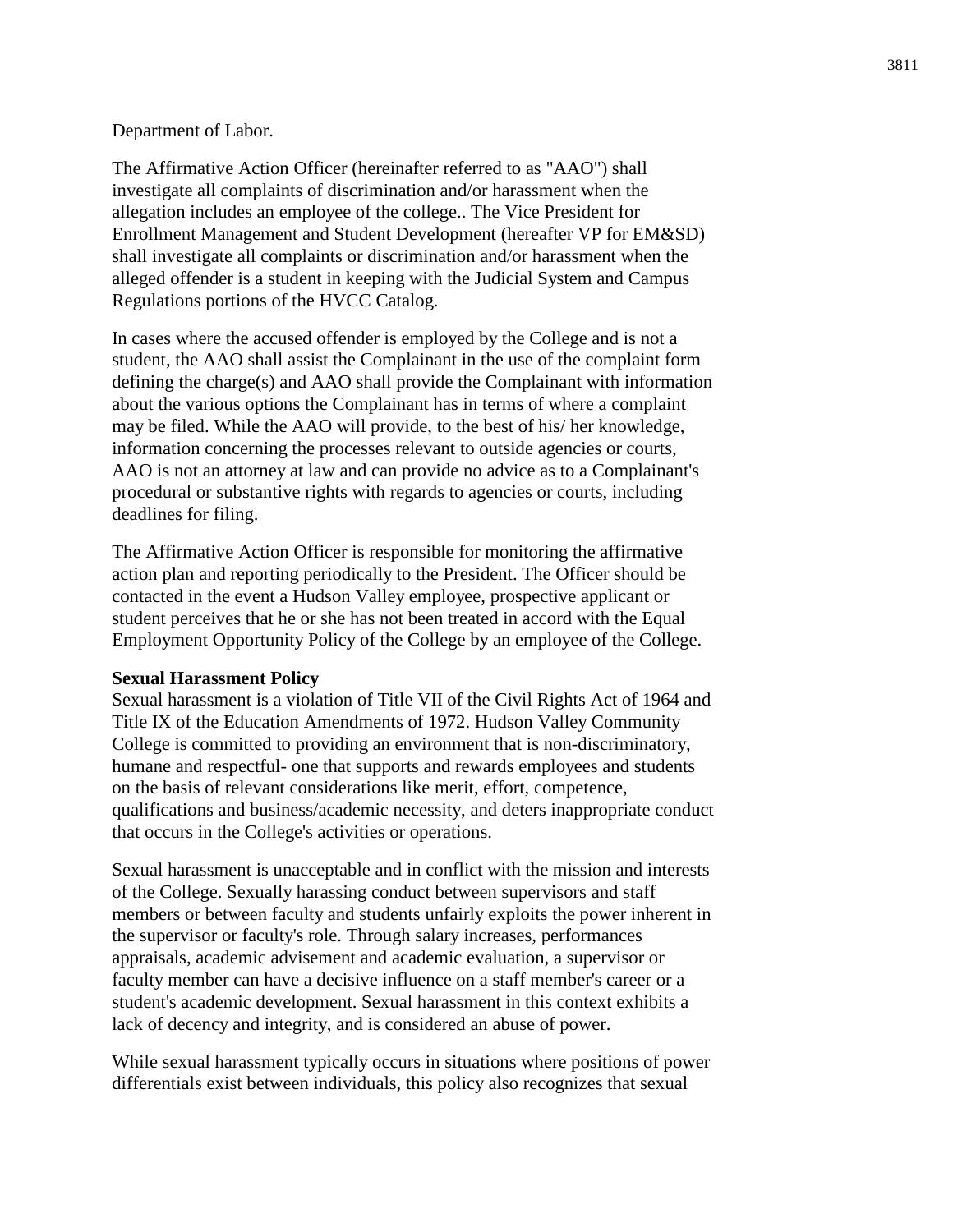harassment can occur between individuals where no such power differential exists, such as in faculty-faculty interactions.

Either men or women can be sexual harassers and either men or women can be the victims of sexual harassment. Sexual harassment can also occur between members of the same sex. Employees and students of either gender may make a claim of sexual harassment under this policy.

The College will not tolerate sexual harassment. The College will act promptly and equitably, within the framework of due process, to investigate alleged sexual harassment and to affect a remedy when such allegations are determined valid. Further, this Sexual Harassment Policy and the complaint procedures provided herein, shall be distributed campus-wide and internal training sessions may be made available to employees and students pertaining to sexual harassment.

# **Recognizing Sexual Harassment**

Sexual harassment takes many forms, ranging from sexual innuendoes made in the context of humor to physical assault. The key to determining whether conduct constitutes sexual harassment is determining whether the behavior is unwelcomed and/or unreasonably interferes with an employee or student's performance or creates a hostile, intimidating or offensive environment. Examples may include:

- Verbal: Sexual innuendo, suggestive comments, sexual propositions, etc.
- Non-Verbal: obscene gestures, suggestive or degrading sounds, etc.
- Physical: Unwanted contact, such as groping, pinching, grabbing, etc.
- Visual: Pin-up calendars, sexually suggestive or explicit cartoons, pictures, objects, etc.
- $\blacktriangleright$  Threatening: Demands for sexual favors, stalking, rape, etc.

#### **Who You Can Go To For Help**

To file a complaint of discrimination or harassment against an employee of HVCC, please contact:

Affirmative Action Officer Room 140 Administration Building (518) 629-8110 [j.ogden@hvcc.edu](mailto:j.ogden@hvcc.edu)

If you wish to file a complaint of discrimination or harassment against a student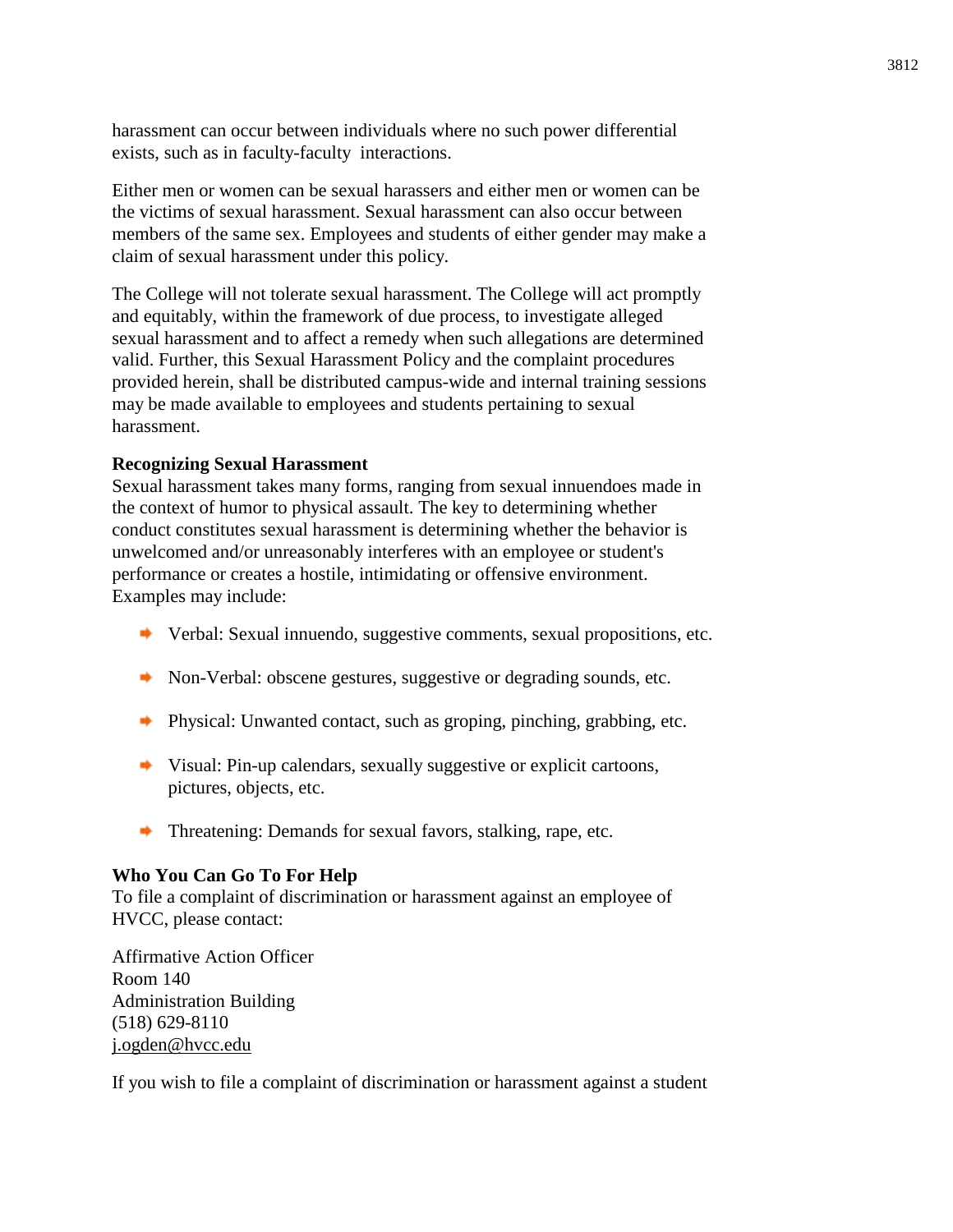at HVCC, please refer to the Judicial System section of the Catalog and contact either:

Public Safety

Room 100

Campus Center

(518) 629-7210

Or:

Vice President for Enrollment Management and Student Development

Room 159

Guenther Enrollment Services Center

(518) 629-7307

For a list of further resources for student victims of sexual assault, domestic violence, dating violence or stalking please refer to the SaVE and VAWA Provisions of this Catalog.

# **Title IX Compliance Statement**

Title IX (Department of Education Amendment 1972) prohibits sex discrimination in any education program or activity receiving Federal financial assistance, such as a Federal grant or loan. It encourages recipients to take affirmative action to overcome effects of conditions, which may have resulted in exclusion of women from participation in specific education programs or activities. Title IX applies to student admissions and student affairs policy and the employment of staff in connection with the recipient's education programs/activities. It mandates the designation of a responsible employee to coordinate compliance with its provision, as well as the establishment of a complaint procedure to resolve student and employee complaints alleging unlawful discrimination.

It is the policy of the Board of Trustees of Hudson Valley Community College to ensure that persons associated with the College receives the fair and equal treatment prescribed within the tenets of equal opportunity. All decisions are made and will continue to be made on the job-related, objective bases of merit, competence, qualifications and business or academic necessity. Hudson Valley Community College does not discriminate with regard to race, color, national origin, religion, age, sex, sexual orientation, gender identity, disability, veteran status, or marital status or any other category protected by statute or regulation.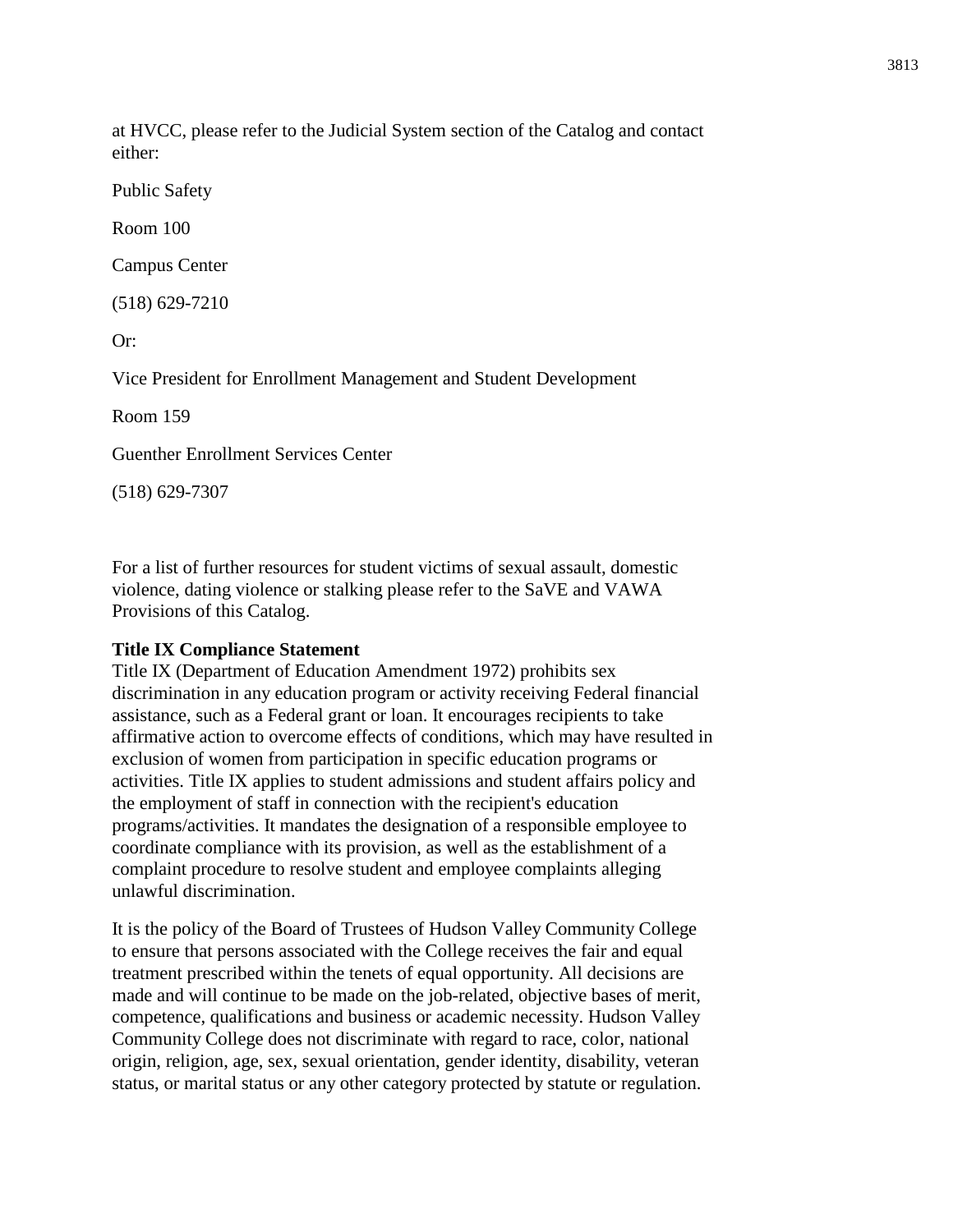The College prohibits discrimination in all programs, policies, standards and activities, maintains an established complaint procedure and assigns compliance responsibility to the AAO

# **EQUAL EMPLOYMENT/SEXUAL HARASSMENT COMPLAINT PROCEDURES**

**COVERAGE:** Employees, students, and prospective applicants of the College may use these procedures if they believe that they have been the victims of any unlawful discrimination or harassment at the College by an employee of the College.

**PURPOSE:** The complaint procedure is provided for the review of complaints alleging unlawful discrimination or harassment in any Hudson Valley Community College policy or program when the alleged unlawful discrimination or Harassment is perceived to be based on the complainant's race, color, national origin, religion, age, sex, sexual orientation, gender identity, disability, veteran status, or marital status or any category protected by civil statute or regulation.

# **DEFINITIONS:**

**Affirmative Action/Sexual Harassment Advisory Council** – Representatives of all levels of the College who advise the President and the Affirmative Action Officer on matters relating to Equal Employment Opportunity, Affirmative Action, and Diversity. They are appointed by the President.

**Complainant** - An employee, applicant for employment, or student of the College or student applicant who believes that he or she has been the victim of unlawful discrimination or harassment by a faculty member, staff member or employee of the College and submits a complaint.

**Discriminatory Harassment** - Discriminatory harassment is based on race, color, national origin, religion, age, sex, sexual orientation, gender identity, disability, veteran status, or marital status or other protected characteristics, which is oral, written, graphic or physical conduct. The actions must be sufficiently severe, pervasive, or persistent so as to interfere with or limit the ability of an individual to participate in or benefit from the College's programs or activities. Such activities include actions that derogate or humiliate a person or group because of actual or supposed traits. Examples include, but are not limited to, ethnic or racial slurs or jokes, which have the purpose or effect of creating an offensive environment.

**Sexual Harassment** - Under Title VII of the Civil Rights Act (1964), sexual harassment is cited as unwelcome sexual advances, requests for sexual favors, or other verbal or physical conduct of a sexual nature when (1) Submission to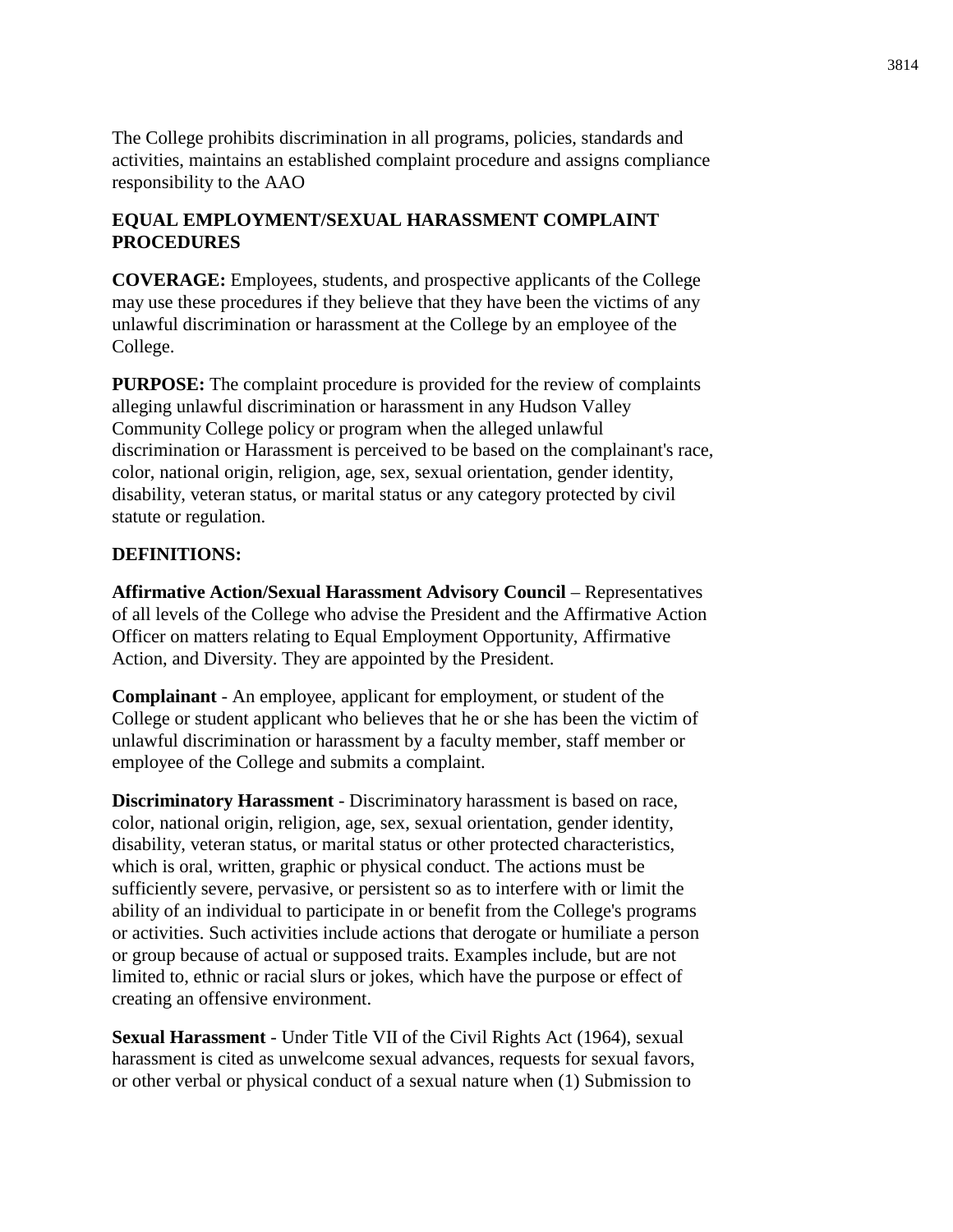such conduct is made explicitly an employment term or condition [or a condition on which one's academic standing is predicated]; or (2) Submission to or rejection of such conduct is used as a basis for employment [or academic] decisions; or (3) Such conduct has the purpose or the effect of unreasonably interfering with one's [academic or] work performance, or creating an offensive, intimidating or hostile [academic or] work environment.

**Respondent** - An employee of the school or an entity that answers a complaint alleging unlawful discrimination or harassment or the person(s) accused of alleged unlawful discrimination or harassment.

#### **Unlawful Discrimination** - consists of:

- harassment on the basis of race, color, national origin, religion, age, sex, sexual orientation, gender identity, disability, veteran or marital status or any other protected class under State or Federal Law;
- remployment decisions based on stereotypes or assumptions about the abilities, traits, or performance of individuals of a certain race, color, national origin, religion, age, sex, sexual orientation, gender identity, disability, veteran or marital status or any other protected class under the State or Federal Law; or
- $\bullet$  retaliation against an individual for filing a charge of discrimination, participating in an investigation, or opposing discriminatory practices.

#### **APPLICABILITY**

This complaint procedure does not supplant nor duplicate any existing complaint procedure. It does not deprive the complainant the right to file with outside government agencies, such as the New York State Division of Human Rights (DHR); U.S. Equal Employment Opportunity Commission (EEOC); U.S. Office of Civil Rights of the Department of Health, Education and Welfare (OCR); the Office of Federal Contract Compliance (OFCCP) of the United States Department of Labor (DOL); or with a court of competent jurisdiction.

The procedure may be used even if a complaint based on the same facts and circumstances is filed with a State or Federal agency or with a court of competent jurisdiction, or if a complaint has been filed under any collective bargaining agreement. Any investigation underway will continue regardless of whether a complaint is filed with a state or federal agency or a collective bargaining representative, or a court action is initiated on the same complaint. It is the responsibility of the complainant to be aware of any filing deadlines for any outside agency or court even in the event he/she initially chooses to attempt to resolve the complaint through the College's internal procedures.

# **RIGHT TO COUNSEL**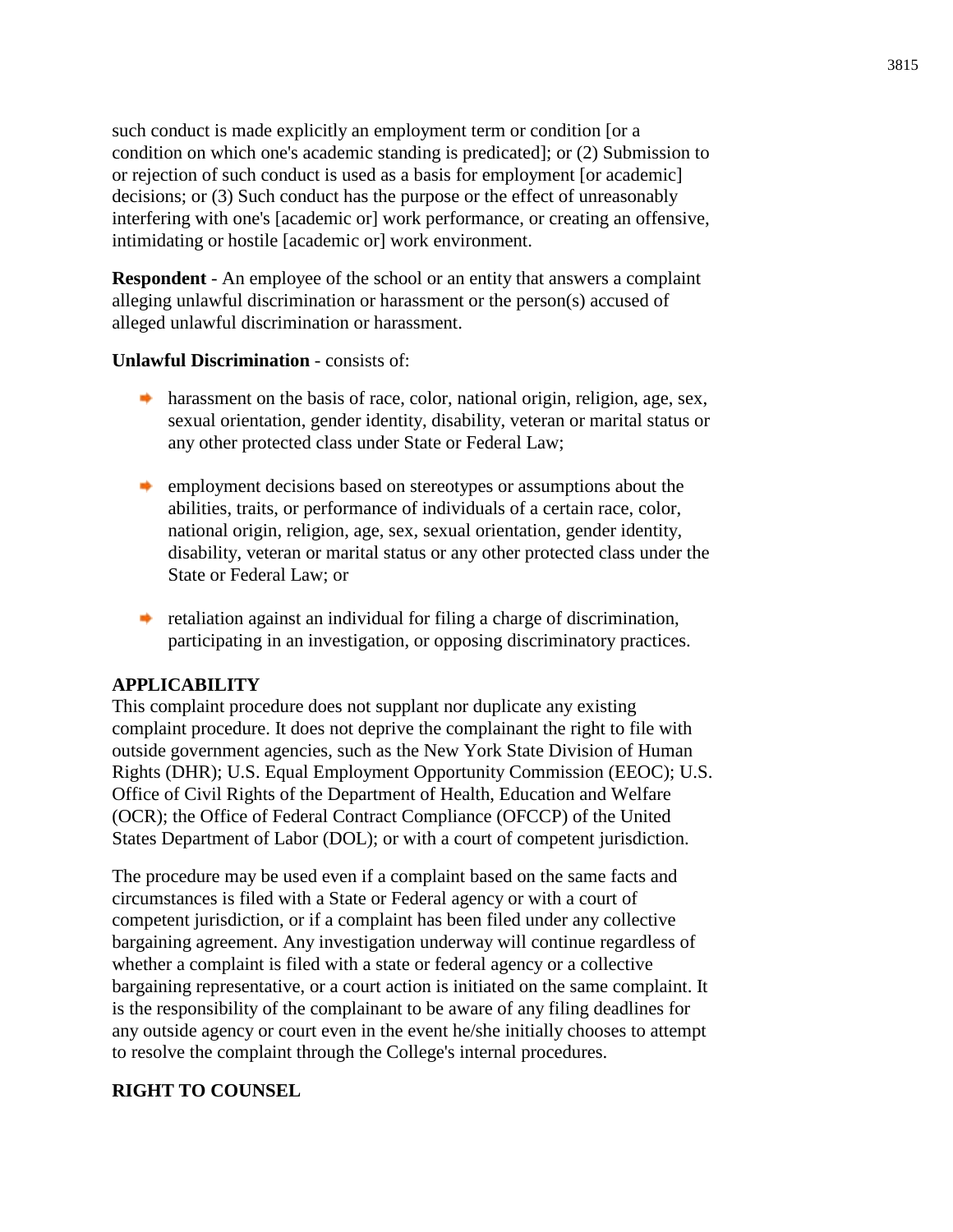Both the complainant and the respondent shall have the right to be assisted by an attorney at all stages of both the informal and formal stages of the College's internal complaint process.

# **CONFIDENTIALITY**

Unlawful discrimination or harassment complaints will be handled as confidentially as possible while enabling the College to fully investigate the complaint. Information about the complaint will only be divulged to individuals who have a legitimate need to know. All records pertaining to complaints shall be kept and maintained by the AAO.

# **SANCTIONS**

Persons who are found to have engaged in unlawful discrimination and/or harassment may be subject to sanctions that are reasonably calculated to end the unlawful discrimination and prevent its reoccurrence. Sanctions that may be imposed include, but are not limited to: written warnings, letter of reprimands, suspensions, change of job or class assignments, or termination...

# **RETALIATION**

Reprisal actions and encouraging others to retaliate against anyone involved in the investigation of an unlawful discrimination or harassment complaint is prohibited. This includes anyone who reports, is thought to have reported or cooperates in the investigation process. The College considers retaliation to be a violation of College policy and may be subject to sanctions as provided herein.

# **FALSE CHARGES OF DISCRIMINATION**

Filing a false charge of unlawful discrimination or harassment is a serious offense. If an investigation reveals that a complainant knowingly filed false charges, appropriate actions and sanctions as provided herein may be taken.

# **WHERE TO FILE A COMPLAINT OF DISCRIMINATION**

To file a complaint of discrimination or harassment against an employee of HVCC, please contact:

Affirmative Action Officer Room 140 Administration Building (518) 629-8110 [j.ogden@hvcc.edu](mailto:j.ogden@hvcc.edu)

# **ADDITIONAL RESOURCES**

# **For personal counseling:**

Wellness Center Campus Center, Room 260 (518) 629-7320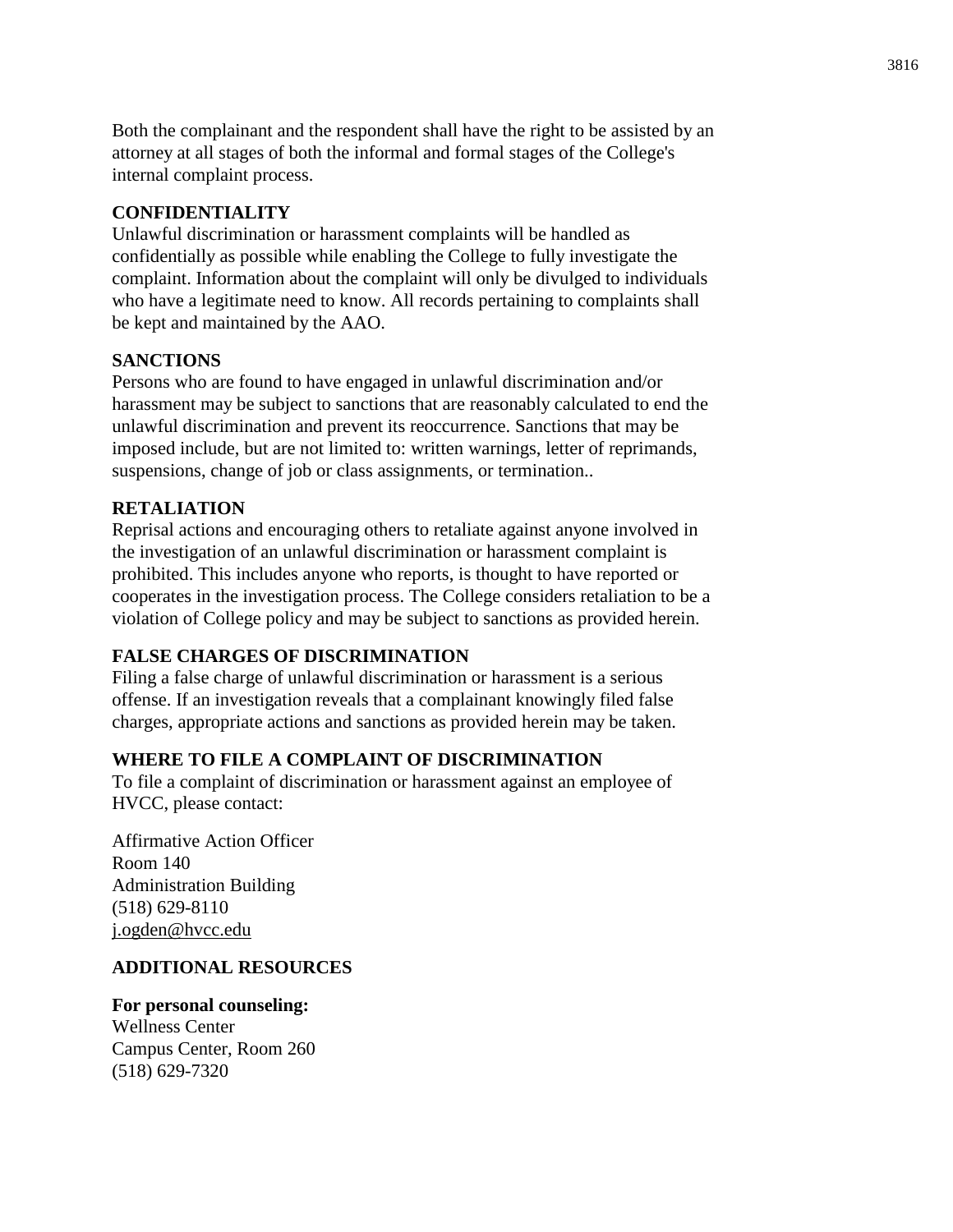# **For medical services:**

College Health Services Siek Campus Center, Suite 270 (518) 629-7468

# **For escort service:**

Public Safety/Security Campus Center, Room 170 (518) 629-7210

# **PROCEDURE FOR FILING A COMPLAINT OF DISCRIMINATION**

# **PART A: Investigation**

1. The AAO shall receive initial inquiries, reports and requests for consultation and counseling. Assistance will be available whether or not a written complaint is contemplated. It is the responsibility of the AAO to respond to all such inquiries, reports and requests as promptly as possible and consider all such facts in an objective manner and in a manner appropriate to the particular circumstances.

# **Note: It is the responsibility of the complainant to be certain that any complaint filed is filed within the 120 calendar days that is applicable under this paragraph.**

2. Complaints or concerns that are reported to an administrator, manager or supervisor concerning an act of discrimination or harassment shall be immediately referred to the AAO for investigation and resolution by that administrator, manager, or supervisor.

A written complaint must be filed with the AAO within 120 calendar days following the last act or occurrence of an alleged unlawful discriminatory act or act of harassment. All such complaints must be submitted on the forms provided by the AAO. If the AAO is the respondent in a complaint of discrimination, the President of the College shall designate a person to investigate and attempt to resolve the complaint. That person shall carry out the duties and responsibilities of the AAO in that specific complaint.

- 3. The complaint shall contain:
	- a. The name, local and permanent address(es), and telephone number(s) of the Complainant (In appropriate cases, this information may be redacted from Complaints before they are forwarded to the Respondent).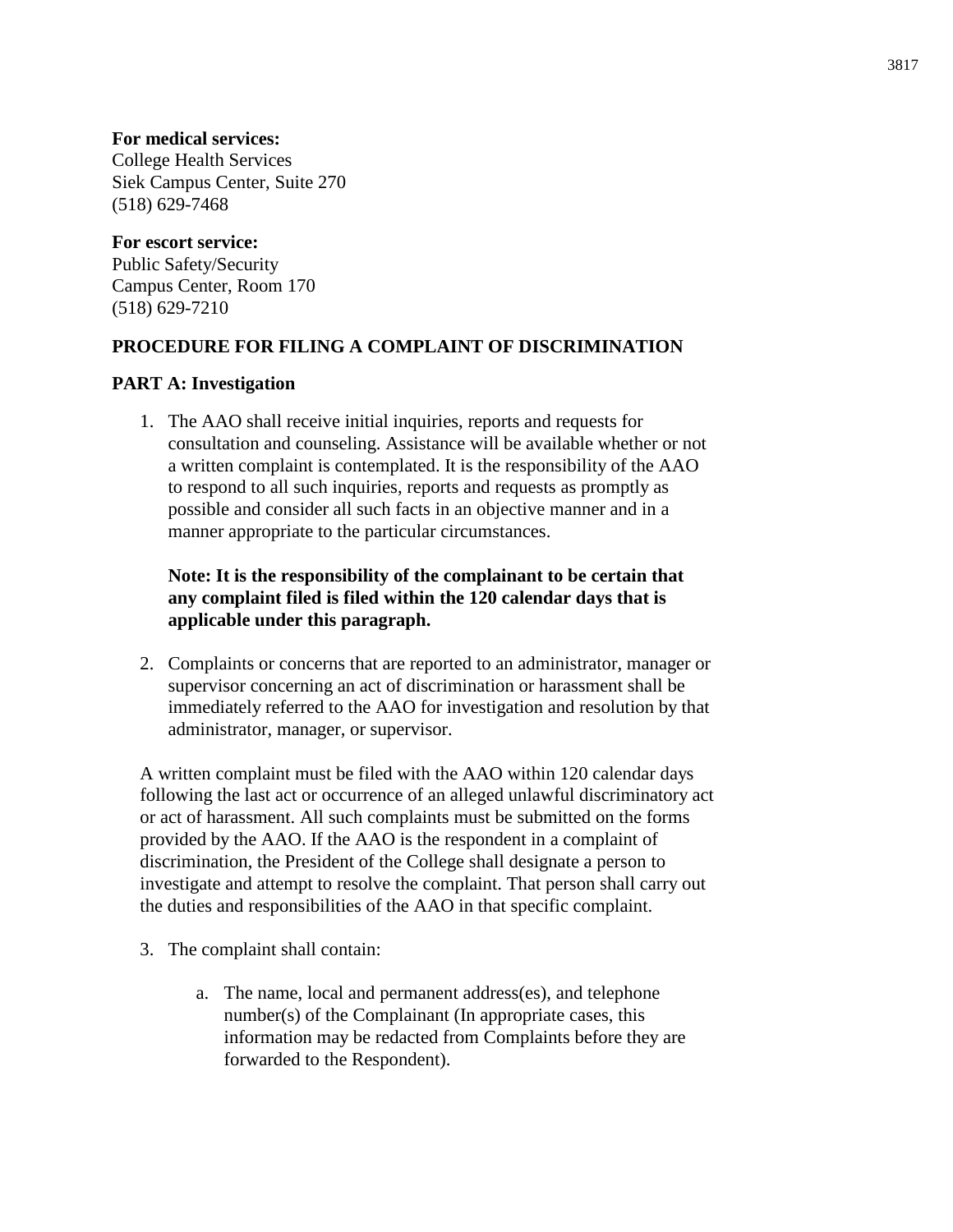- b. A statement of facts explaining what happened and what the complainant believes constituted the unlawful discriminatory act(s) in sufficient detail to give each respondent reasonable notice of what is claimed against him/her. The statement should include the date(s), approximate time(s) and place(s) where the alleged act(s) of unlawful discrimination or harassment occurred. If the act(s) occurred on more than one date, the statement should also include the last date on which the acts occurred as well as detailed information about any prior acts. The names of any potential witnesses should be provided, if appropriate.
- c. The name(s), address(es) and telephone number(s) of the respondent(s), i.e., the person(s) claimed to have committed the act(s) of unlawful discrimination if known to the complainant.
- d. Identification of the status of the person(s) charged, whether faculty, staff, or employee.
- e. A statement indicating whether or not the complainant has filed or reported information concerning the incidents referred to in the complaint with a non-college official, court, or agency, under any other complaint or complaint procedure. If an external complaint has been filed, the statement should indicate the name of the court, person, department, or agency with which the information was filed and its address or to which it was reported.
- f. Such other or supplemental information as may be requested.

If the complainant brings a complaint beyond the period in which the complaint may be addressed under these procedures, the AAO may terminate any further processing of the complaint or extend the deadline for filing if good cause can be shown for the delay. The AAO shall investigate the complaint and shall review all relevant information, interview pertinent witnesses, and bring together the complainant and the respondent, if desirable.

#### **PART B: The Determination.**

**1.** Upon conclusion of the investigation, the AAO makes a determination as to whether any state, federal or local laws, rules or regulations or any collective bargaining agreement or any other contract or policy or procedure of HVCC was violated. If AAO determines such a violation occurred, (s)he will recommend an appropriate sanction to the Director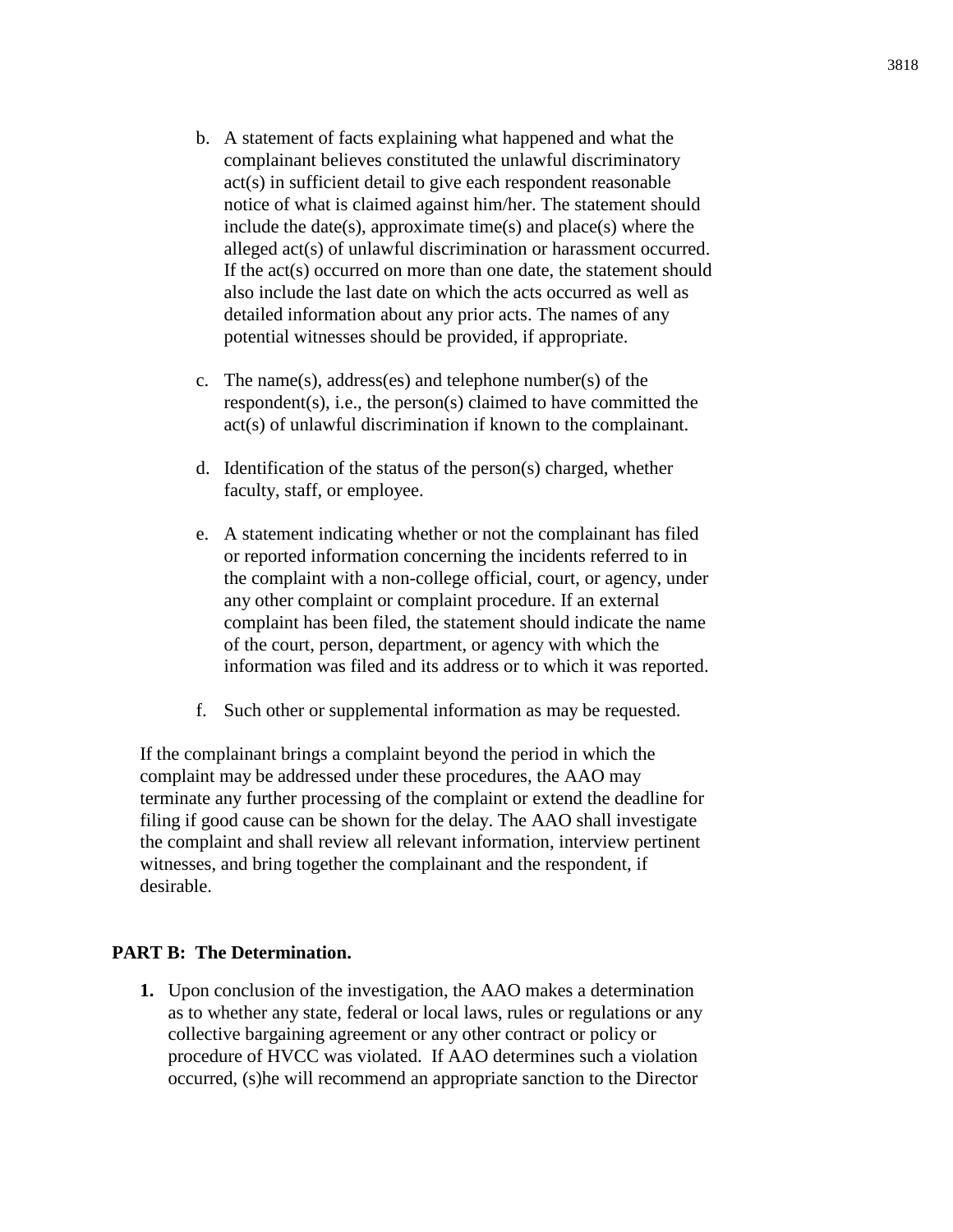of Human Resources.

- **2.** If the Director of Human Resources is in agreement the employee will be disciplined accordingly.
- **3.** Both the complainant and the respondent will receive written notification of the findings of AAO.
- **4.** This procedure does not supplant any procedures available to any employee under their collective bargaining agreement or contract or any other right or remedy any student or employee may have available to them under the law.

# **INFORMATION ITEMS INFORMATION**

The following information items were noted: **ITEMS** 

# **A. DEPARTMENT NAME CHANGE**

| 1. School of Liberal Arts & Sciences                                          |
|-------------------------------------------------------------------------------|
| Fine Arts, Theatre Arts and Broadcast Communications (FTB) becomes Fine Arts, |
| Theatre Arts and Digital Media (FTD)                                          |

#### **B. FULL-TIME FACULTY**

| 1. | Schools of Business and Engineering & Industrial Technologies                                  |                                |
|----|------------------------------------------------------------------------------------------------|--------------------------------|
|    | Robert Ekblaw, Instructor,                                                                     |                                |
|    | Computing & Information Sciences,                                                              |                                |
|    | f/t appt., eff. $8/29/16$                                                                      | \$48,981/yr                    |
|    | Cynthia Harms, Instructor,                                                                     |                                |
|    | Computing & Information Sciences,                                                              |                                |
|    | f/t temp. appt. (grant-funded), eff. $8/29/16$                                                 | \$48,981/yr                    |
| 2. | School of Liberal Arts & Sciences<br>Jennifer Austin, Instructor,                              |                                |
|    | English, Foreign Languages and English as a Second Language,<br>f/t appt., eff. $8/29/16$      | \$48,981/yr                    |
|    | Scott Bianco, Instructor,<br>Mathematics and Engineering Science,<br>f/t appt., eff. $8/29/16$ | \$48,981/yr                    |
|    |                                                                                                |                                |
|    | Heather Chase, Department Chair,                                                               |                                |
|    | Liberal Arts, Advisement Tracks, Lar Honors and LAR Advisement Center,                         |                                |
|    | f/t appt., eff. $8/29/16$                                                                      | \$55,000/yr<br>$+8750$ stipend |
|    |                                                                                                |                                |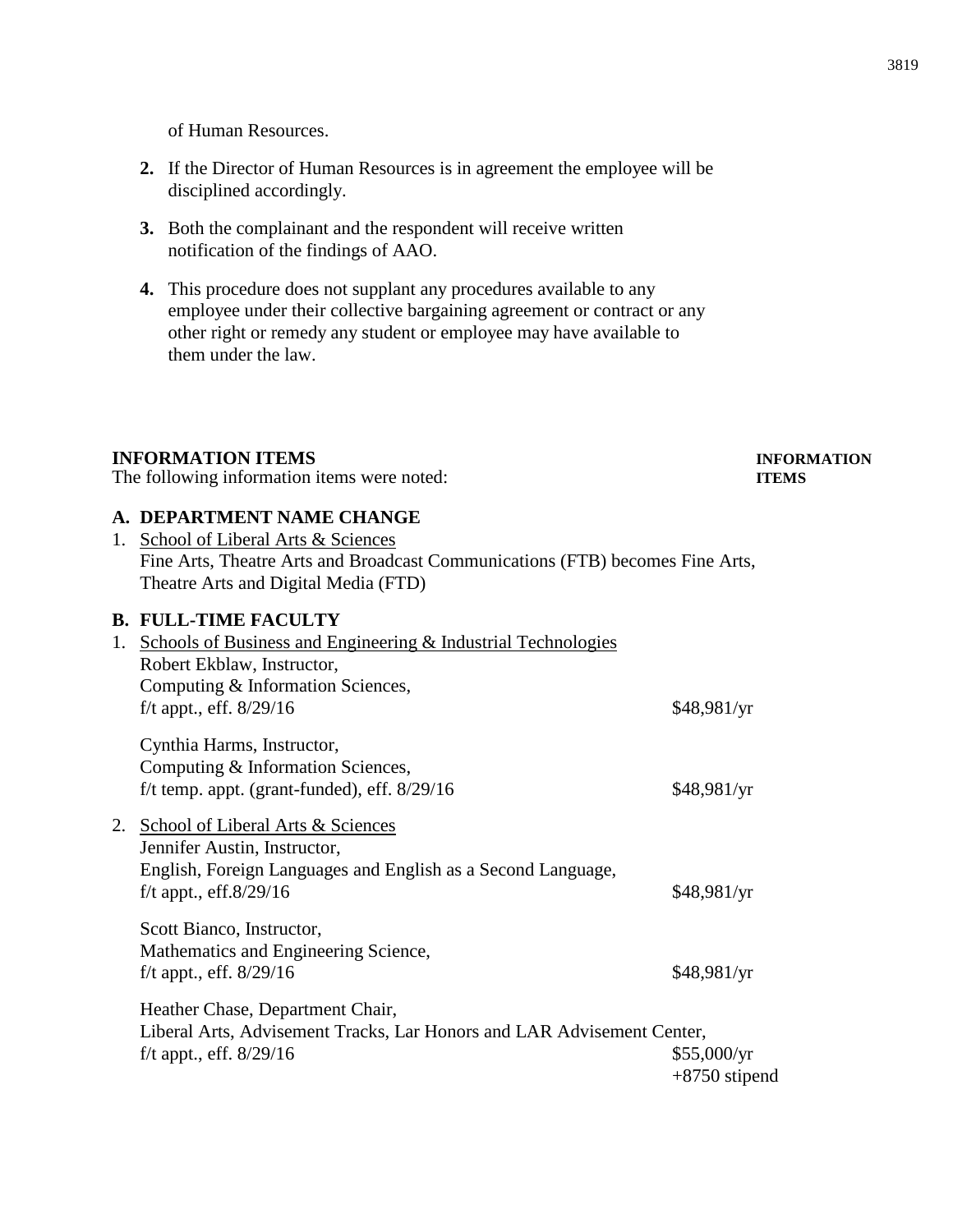|    | Julie Demers, Instructor,<br>English, Foreign Languages and English as a Second Language,<br>f/t appt., eff. $8/29/16$                                                                                            | \$48,981/yr                       |
|----|-------------------------------------------------------------------------------------------------------------------------------------------------------------------------------------------------------------------|-----------------------------------|
|    | Scott Hathaway, Department Chair,<br>Fine Arts, Theatre Arts and Broadcast Communications,<br>f/t appt., eff. 8/29/15                                                                                             | \$67,588/yr<br>$+$ \$8750 stipend |
|    | Casey Ryan, Instructor,<br>Criminal Justice,<br>f/t temp. appt., eff. $8/29/16$                                                                                                                                   | \$48,981/yr                       |
| 1. | C. FULL-TIME NON-TEACHING PROFESSIONALS<br>Academic Affairs<br>Dylan Larkin, Assistant Coach,<br>Community and Professional Education (Kids on Campus Programs),<br>f/t temp. appt., eff. $6/10/16$ or thereafter | \$350/wk                          |
|    | William LaHera, Assistant Coach,<br>Community and Professional Education (Kids on Campus Programs),<br>f/t temp. appt., eff. $6/10/16$ or thereafter                                                              | \$175/wk                          |
|    | Erick Roadcap, Assistant Coach,<br>Community and Professional Education (Kids on Campus Programs),<br>f/t temp. appt., eff. $6/10/16$ or thereafter                                                               | \$350/wk                          |
|    | 2. E.O.C.<br>Carol Meyer, Coordinator for Instructional Services,<br>E.O.C.,<br>f/t appt., eff. $6/2/16$ or thereafter                                                                                            | \$76,500/yr                       |
|    | 3. Finance<br>Tunde Balogun, Associate Bursar,<br>Finance,<br>f/t appt., eff. $6/17/16$ or thereafter                                                                                                             | \$51,000/yr                       |
|    | Cynthia Decker, Assistant Director of Financial Aid,<br>Finance,<br>f/t appt., eff. $6/17/16$ or thereafter                                                                                                       | \$39,000/yr                       |
|    | Patricia Gaston, Director of Business Services and Procurement,<br>Finance,<br>f/t appt., eff. $5/23/16$ or thereafter                                                                                            | \$65,000/yr                       |
|    | 4. School of Health Sciences<br>David Robles, Healthcare Simulation Lab Coordinator,<br>Nursing Department,                                                                                                       |                                   |
|    | f/t appt. (grant-funded), eff. $6/1/16$ or thereafter                                                                                                                                                             | \$37,000/yr                       |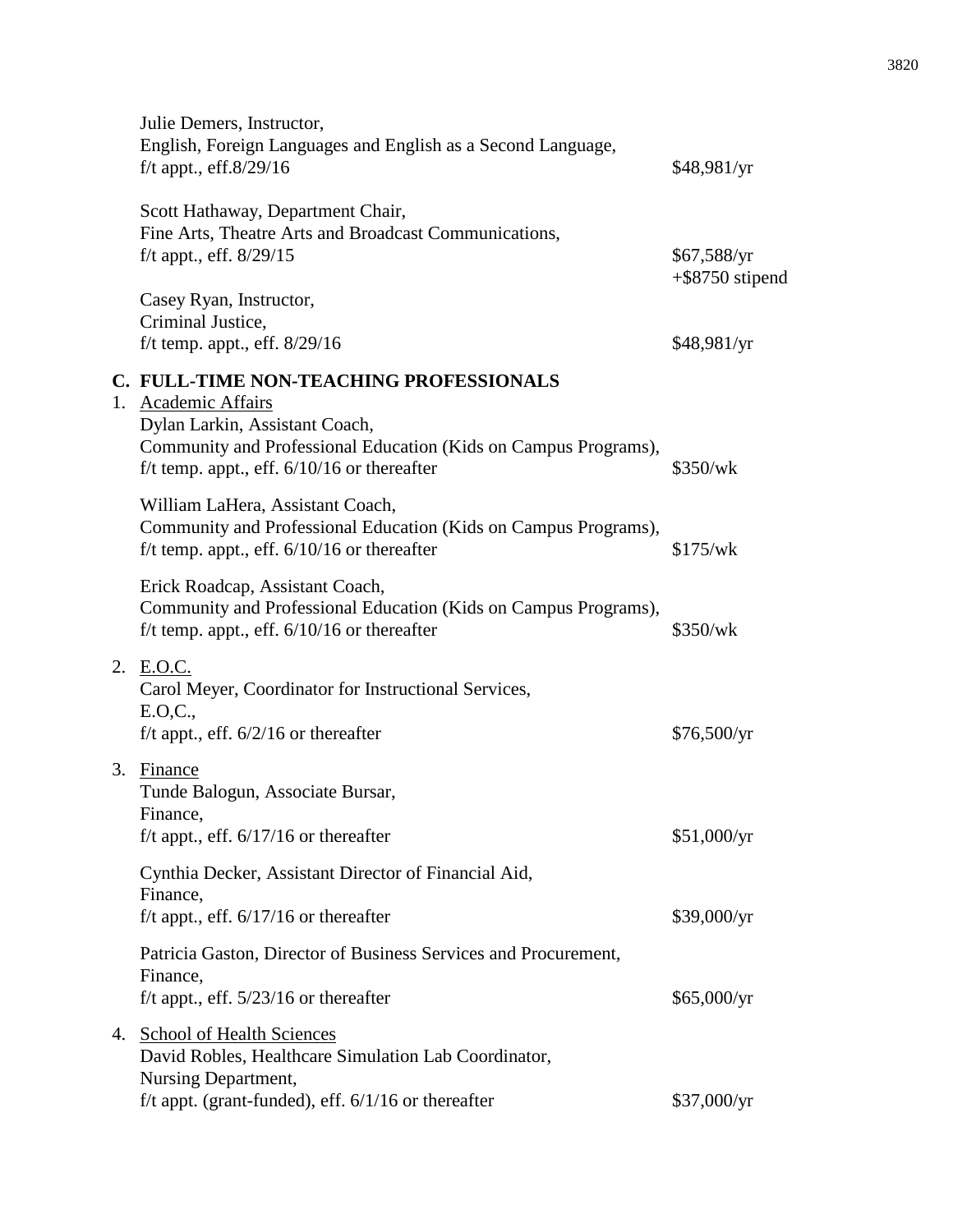|    | 5. Technology, Institutional Assessment and Planning<br>Stephen Kevlin, Web Developer,<br><b>Information Technology Services,</b><br>f/t appt., eff. $5/26/16$ or thereafter                                                                                             | \$46,000/yr       |
|----|--------------------------------------------------------------------------------------------------------------------------------------------------------------------------------------------------------------------------------------------------------------------------|-------------------|
| 1. | <b>D. PART-TIME FACULTY</b><br><b>Schools of Business and Engineering &amp; Industrial Technologies</b><br>Christopher Tripi, Instructor,<br>Computing & Information Sciences,<br>$p/t$ appt., eff. $5/19/16$ or thereafter                                              | \$1113/sch        |
|    | Brian White, Instructor,<br><b>Business Administration,</b><br>$p/t$ appt., eff. 6/7/16 or thereafter                                                                                                                                                                    | \$1113/sch        |
|    | 2. School of Health Sciences<br>Michelle Issah Suyu-Danao, Instructor,<br>Nursing,<br>p/t appt., eff. 8/291/16                                                                                                                                                           | \$1113/sch        |
|    | 3. School of Liberal Arts & Sciences<br>Ingrid Alt, Instructor,<br>Mathematics and Engineering Science,<br>p/t appt., eff. 8/29/16                                                                                                                                       | \$1113/sch        |
|    | Elizabeth Kuzmich, Instructor,<br>English, Foreign Languages, and English as a Second Language (HS Model),<br>$p/t$ appt., eff. $6/1/16$ or thereafter<br>Leslie Muggelberg, Instructor,<br>Biology, Chemistry and Physics,<br>$p/t$ appt., eff. $5/19/16$ or thereafter | \$0<br>\$1113/sch |
|    | Carlo Savoia, Instructor,<br>Biology, Chemistry and Physics,<br>$p/t$ appt., eff. 5/20/16 or thereafter                                                                                                                                                                  | \$1113/sch        |
|    | Ann Singleman, Instructor,<br>English, Foreign Languages, and English as a Second Language,<br>$p/t$ appt., eff. $6/1/16$ or thereafter                                                                                                                                  | \$1113/sch        |
|    | Christine Zhao, Instructor,<br>Biology, Chemistry and Physics,<br>p/t appt., eff. 5/20/16 or thereafter                                                                                                                                                                  | \$1113/sch        |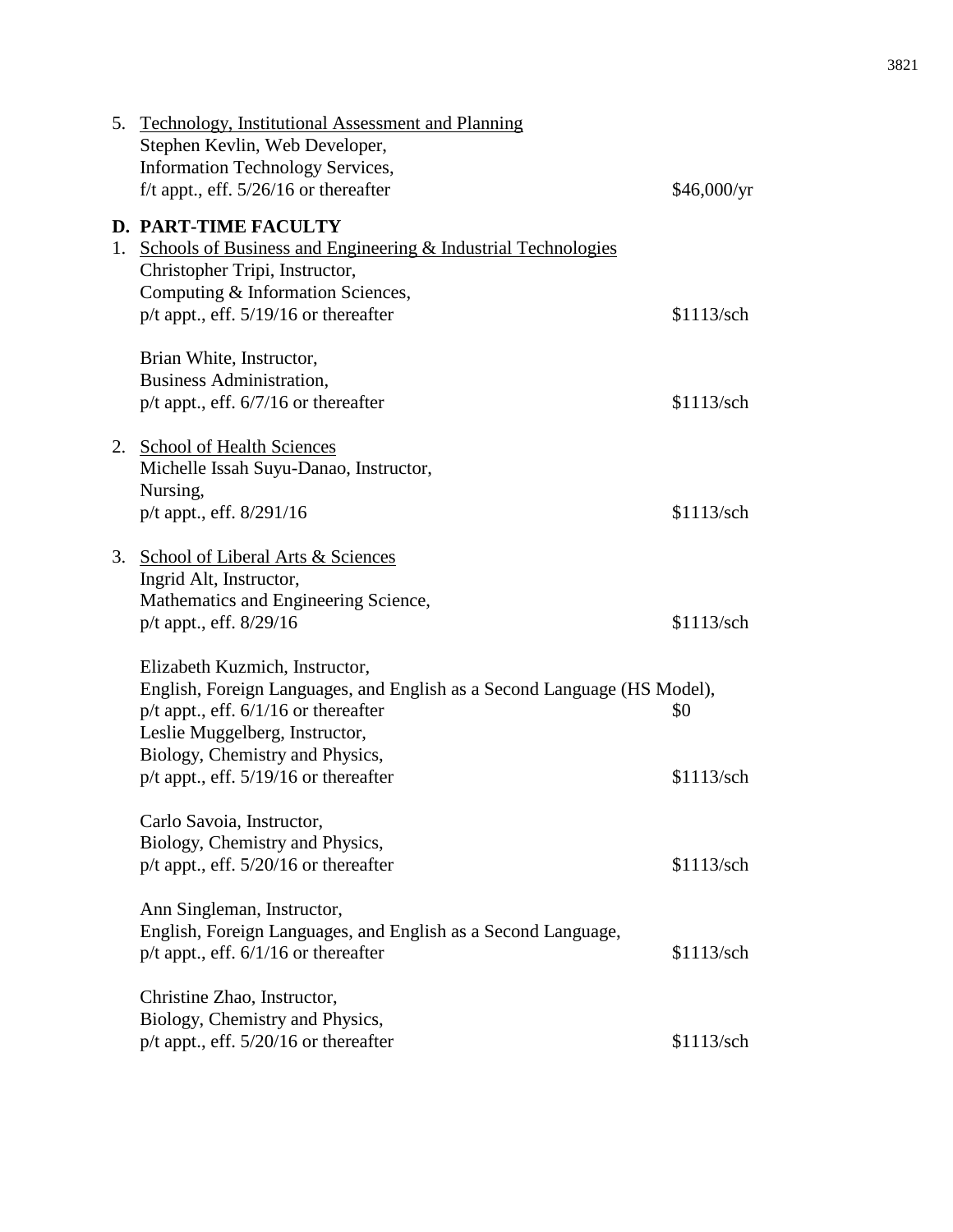| <b>PART-TIME NON-TEACHING PROFESSIONALS</b>                                                                                                |              |
|--------------------------------------------------------------------------------------------------------------------------------------------|--------------|
| <b>Academic Affairs</b><br>Christina Bucci, Counselor,                                                                                     |              |
| Community and Professional Education (Kids on Campus Programs),<br>$p/t$ appt., eff. $6/1/16$ or thereafter                                | \$9.00/hr    |
| Anthony Carroll, Counselor,<br>Community and Professional Education (Kids on Campus Programs),<br>$p/t$ appt., eff. $6/1/16$ or thereafter | \$9.00/hr    |
| Nolan Jones, Counselor,<br>Community and Professional Education (Kids on Campus Programs),<br>$p/t$ appt., eff. $6/1/16$ or thereafter     | \$9.00/hr    |
| Emma Limoges, Counselor,<br>Community and Professional Education (Kids on Campus Programs),<br>$p/t$ appt., eff. $6/1/16$ or thereafter    | \$9.00/hr    |
| Morgan Minkler, Counselor,<br>Community and Professional Education (Kids on Campus Programs),<br>$p/t$ appt., eff. $6/1/16$ or thereafter  | \$9.00/hr    |
| <b>CLASSIFIED STAFF</b><br>Administration<br>James Carras, Motor Equipment Operator Light,<br>Physical Plant,                              |              |
| f/t appt., eff. $6/20/16$ or thereafter                                                                                                    | \$13.5299/hr |
| Christopher Dega Electrician                                                                                                               |              |

# Physical Plant, f/t appt., eff.  $6/20/16$  or thereafter Christopher Page, Electrician, Physical Plant,  $f/t$  appt., eff.  $6/2/16$  or thereafter \$18.4886/hr

Frank Pusatere, Electrician, Physical Plant, f/t appt., eff.  $6/2/16$  or thereafter \$18.4886/hr

John Ramsey, Building Maintenance Worker, Physical Plant,  $f/t$  appt., eff.6/14/16 or thereafter  $$16.2979/hr$ 

2. Schools of Business and Engineering & Industrial Technologies Tina Hudson, Program Assistant Academics II, School of Business, prob. appt., eff. 6/9/15 or thereafter \$15.1556/hr

# **E. PART-TIME NON-TEACHING**

1. Academic Affairs

**F. CLASSIFIED STAFF**

1. Administration